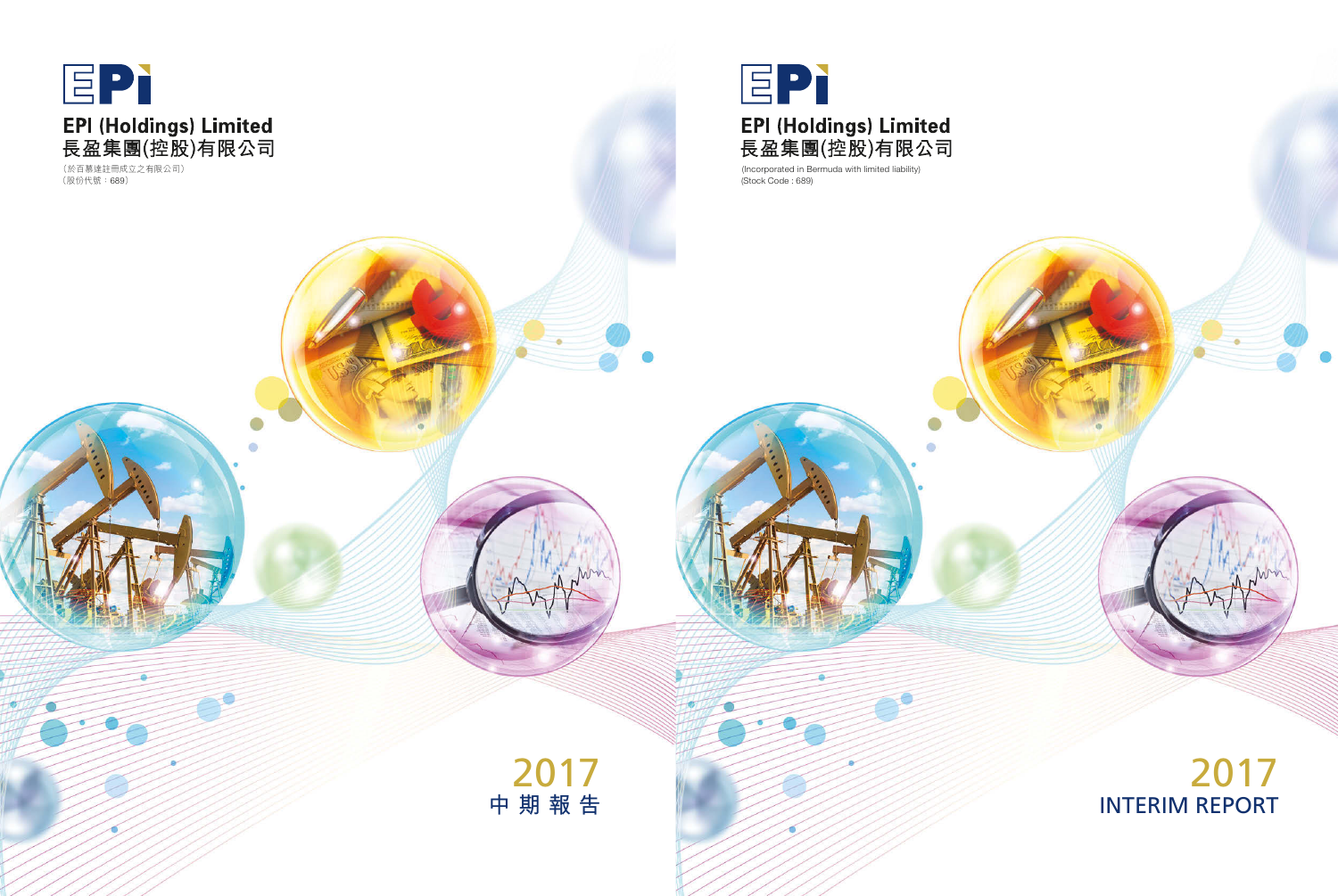

## **CONTENTS**

- Corporate Information
- Management Discussion and Outlook
- Condensed Consolidated Statement of Profit or Loss and Other Comprehensive Income
- Condensed Consolidated Statement of Financial Position
- Condensed Consolidated Statement of Changes in Equity
- Condensed Consolidated Statement of Cash Flows
- Notes to the Condensed Consolidated Interim Financial Statements
- Other Information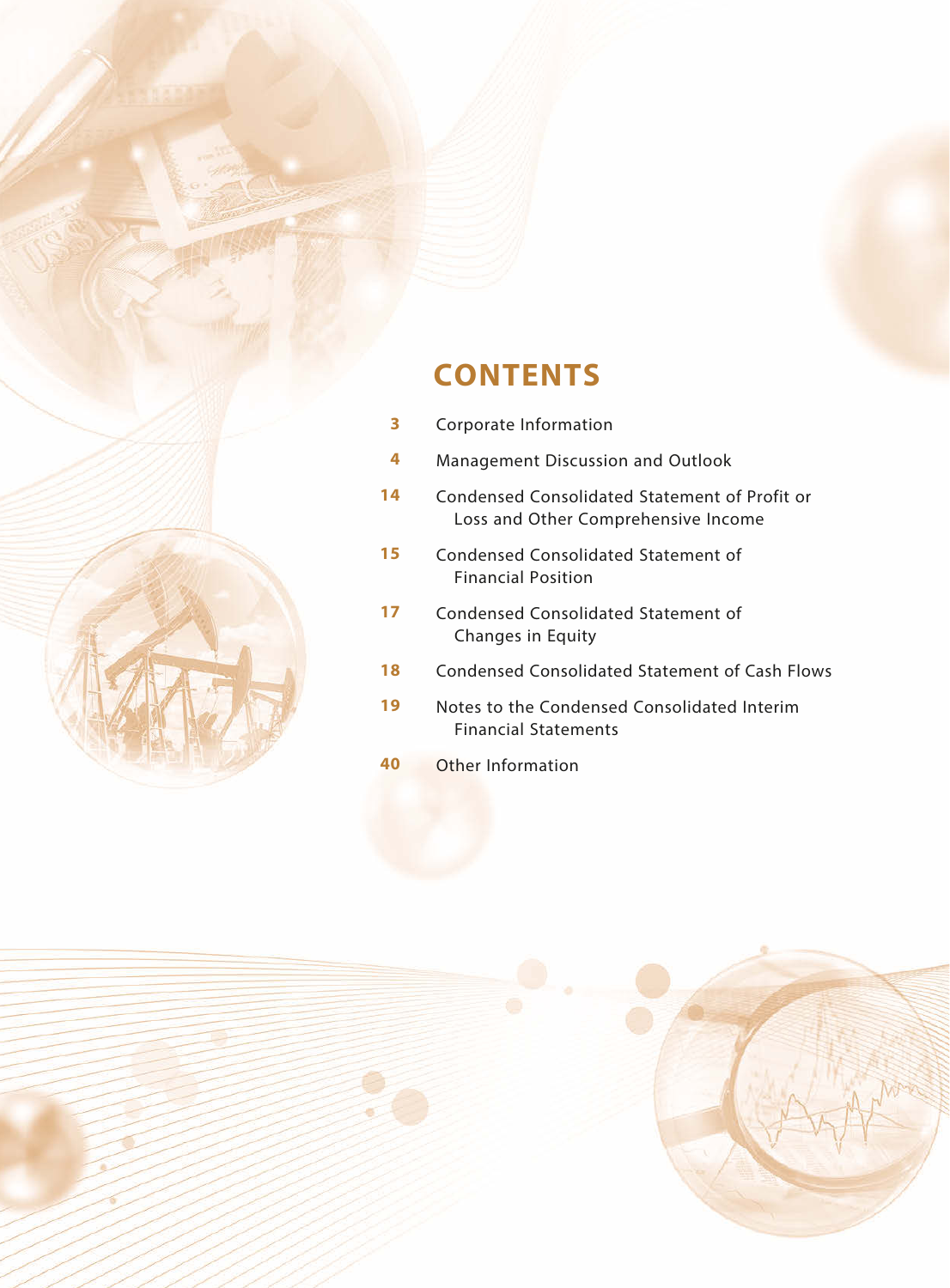## **Abbreviations**

In this interim report, the following abbreviations have the following meanings unless otherwise specified:

| "ARS"                                 | Argentina Peso                                                          |
|---------------------------------------|-------------------------------------------------------------------------|
| "Board"                               | Board of Directors of the Company                                       |
| "Company"                             | EPI (Holdings) Limited                                                  |
| "Directors"                           | directors of the Company                                                |
| "Group"                               | the Company and its subsidiaries                                        |
| "Listing Rules"                       | Rules Governing the Listing of Securities on the Stock Exchange         |
| "PRC"                                 | People's Republic of China                                              |
| "RMB"                                 | Renminbi                                                                |
| "SFO"                                 | Securities and Futures Ordinance (Chapter 571 of the Laws of Hong Kong) |
| "Stock Exchange"                      | The Stock Exchange of Hong Kong Limited                                 |
| "HK\$" and "HK cent(s)"               | Hong Kong dollars and cent(s)                                           |
| "US\$"                                | <b>United States dollars</b>                                            |
| $^{\prime\prime}$ % $^{\prime\prime}$ | per cent.                                                               |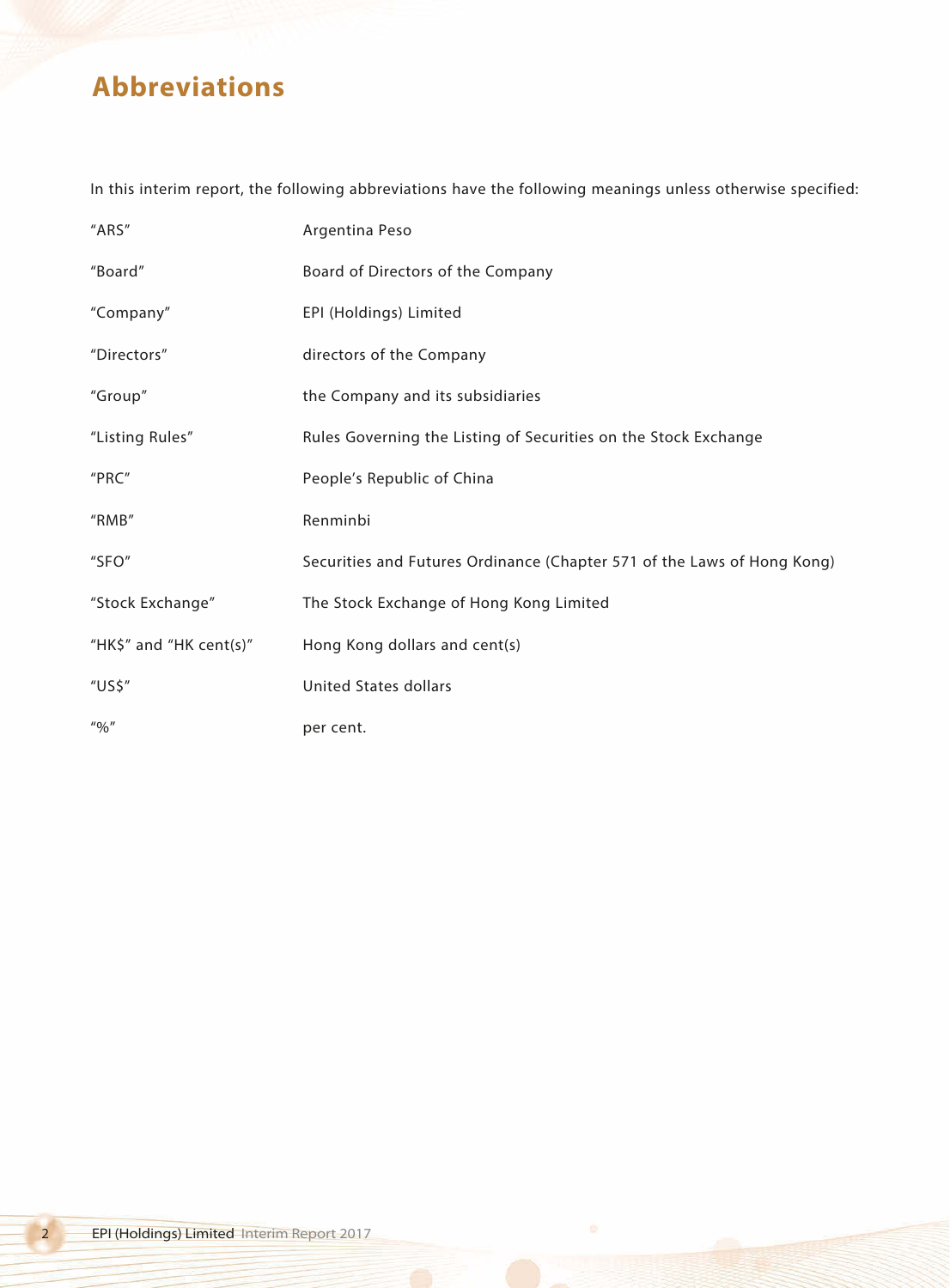## **Corporate Information**

### **BOARD OF DIRECTORS**

**Executive Directors** Mr. Suen Cho Hung, Paul *(Chairman)* Mr. Sue Ka Lok *(Chief Executive Officer)* Ms. Chan Yuk Yee Mr. Yiu Chun Kong Mr. Chan Shui Yuen Mr. Liu Zhiyi

**Independent Non-executive Directors** Mr. To Yan Ming, Edmond Mr. Pun Chi Ping Ms. Leung Pik Har, Christine

### **AUDIT COMMITTEE**

Mr. To Yan Ming, Edmond *(Chairman)* Mr. Pun Chi Ping Ms. Leung Pik Har, Christine

### **REMUNERATION COMMITTEE**

Mr. Pun Chi Ping *(Chairman)* Mr. To Yan Ming, Edmond Ms. Leung Pik Har, Christine

### **NOMINATION COMMITTEE**

Ms. Leung Pik Har, Christine *(Chairlady)* Mr. To Yan Ming, Edmond Mr. Pun Chi Ping

### **CORPORATE GOVERNANCE COMMITTEE**

Mr. Sue Ka Lok *(Chairman)* Ms. Chan Yuk Yee Mr. Chan Shui Yuen

## **COMPANY SECRETARY**

Ms. Chan Yuk Yee

### **REGISTERED OFFICE**

Clarendon House 2 Church Street Hamilton HM11 Bermuda

#### **PRINCIPAL PLACE OF BUSINESS IN HONG KONG**

Rooms 1108-09, 11th Floor, Harbour Centre, 25 Harbour Road, Wanchai, Hong Kong

### **PRINCIPAL BANKERS**

The Hongkong and Shanghai Banking Corporation Limited Hang Seng Bank Limited Bank of Communications Co., Ltd., Hong Kong Branch China CITIC Bank International Limited

#### **LEGAL ADVISERS**

Reed Smith Richards Butler Troutman Sanders

### **AUDITOR**

Deloitte Touche Tohmatsu *Certified Public Accountants*

### **PRINCIPAL SHARE REGISTRAR AND TRANSFER OFFICE**

MUFG Fund Services (Bermuda) Limited The Belvedere Building 69 Pitts Bay Road Pembroke HM08 Bermuda

### **HONG KONG BRANCH SHARE REGISTRAR AND TRANSFER OFFICE**

Tricor Tengis Limited Level 22, Hopewell Centre 183 Queen's Road East Hong Kong

#### **TRADING OF SHARES**

The Stock Exchange of Hong Kong Limited (Stock Code: 689)

#### **WEBSITE**

http://www.epiholdings.com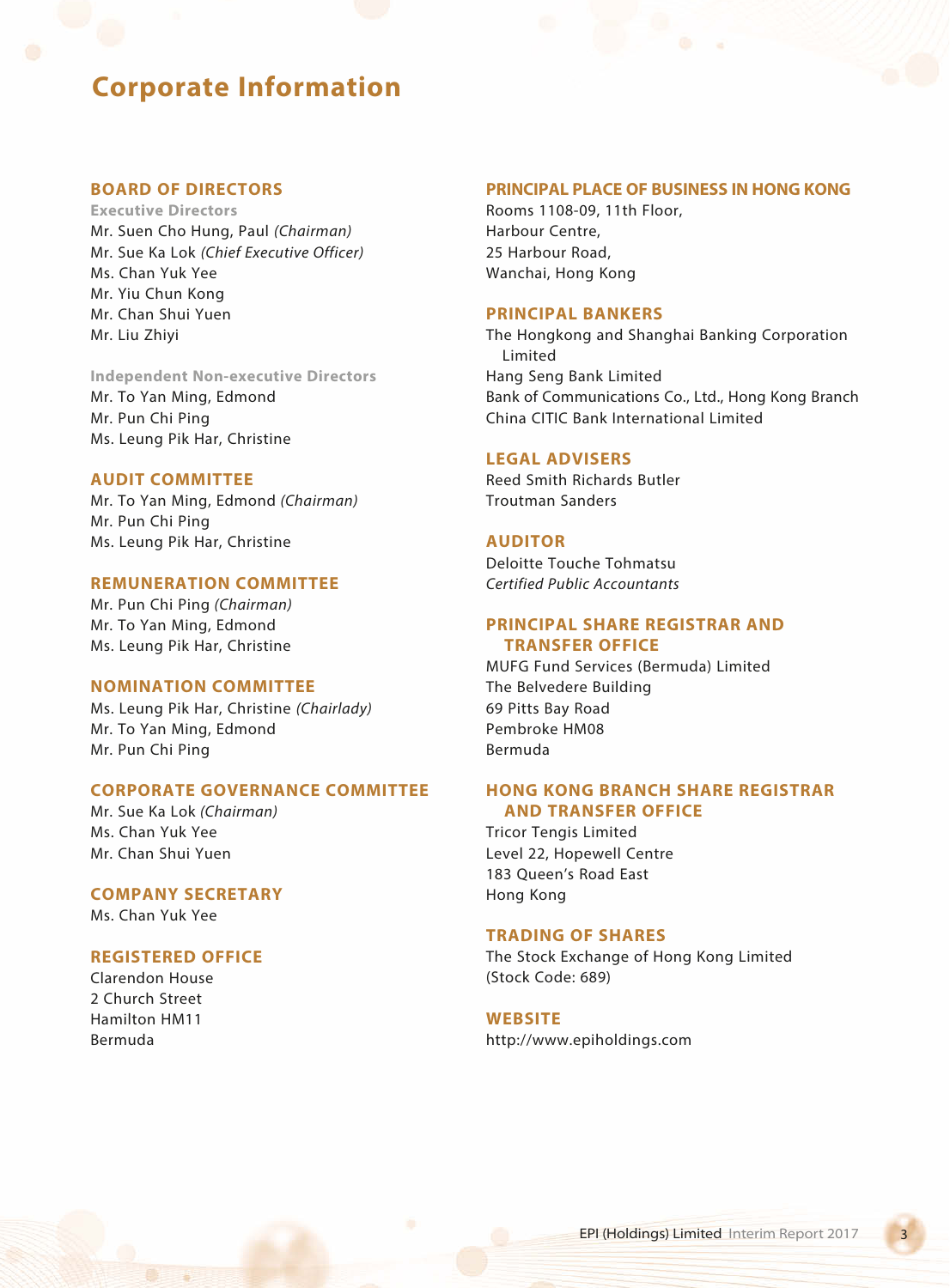#### **BUSINESS REVIEW**

During the six months ended 30 June 2017, the Group continued to principally engage in the business of petroleum exploration and production, money lending and investment in securities.

The Group reported revenue of HK\$27,439,000 for the current period, increased by 3% compared to the previous period (30 June 2016: HK\$26,548,000) that was mainly due to the rise of interest income generated from the money lending and investment in securities businesses, though such increase was partly offset by the decline in revenue of the petroleum business as a result of the drop in average selling price and volume of crude oil produced by the Group's petroleum operation.

#### **Petroleum Exploration and Production**

During the first half of 2017, the Group continued to engage in petroleum exploration and production in the Chañares Herrados Area ("CHE Area") and Puesto Pozo Cercado Area ("PPC Area") (together the "Concessions") in the Cuyana Basin, Mendoza Province of Argentina. Chañares Herrados Empresa de Trabajos Petroleros S.A. ("Chañares") was the concessionaire of the Concessions (the "Concessionaire").

On 2 December 2010, Southstart Limited ("Southstart"), a wholly owned subsidiary of the Company, and Chañares entered into a joint venture agreement ("JV Agreement"). Pursuant to the JV Agreement, among others, EP Energy S.A. ("EP Energy"), a wholly owned subsidiary of Southstart, has the right to drill and invest in the Concessions and is entitled to share 72% of hydrocarbon production from the wells drilled by EP Energy in the current and future years until the end of the Concessions.

On 5 June 2012, EP Energy, Have Result Investments Limited ("Have Result"), a wholly owned subsidiary of the Company, and Chañares entered into an operation agreement (the "Operation Agreement"). Pursuant to the Operation Agreement, among others, Chañares agreed to release EP Energy from the investment commitment in the JV Agreement, whereas EP Energy retains the right to drill and invest in the Concessions during the life of the Concessions. The Operation Agreement confirmed that Have Result is entitled to 51% interest on the production of 5 oil wells and EP Energy is entitled to 72% interest on the production of 5 other oil wells.

During the review period, the Group continued to focus on the investment to improve the production of and had performed maintenance works for the 10 existing producing oil wells. At 30 June 2017, the Group had finished drilling of 10 oil wells in the CHE Area.

For the period under review, the Group's petroleum exploration and production business generated revenue of HK\$21,639,000 (30 June 2016: HK\$25,302,000) and recorded a loss of HK\$73,000 (30 June 2016: HK\$319,000). The decline of the operation's revenue was partly due to the drop in production volume of crude oil by about 3% when compared with the prior period, and partly due to the decrease in sales price of crude oil offered by YPF S.A., an Argentina state-owned oil company and the sole buyer of the operation's output, from on average US\$58.8 per barrel for the six months ended 30 June 2016 to US\$51.4 per barrel for the current period. Nevertheless, the drop in the operation's revenue was compensated by the decrease in the field operating expenses and increase in other gain with the result that a smaller operating loss of only HK\$73,000 was recorded.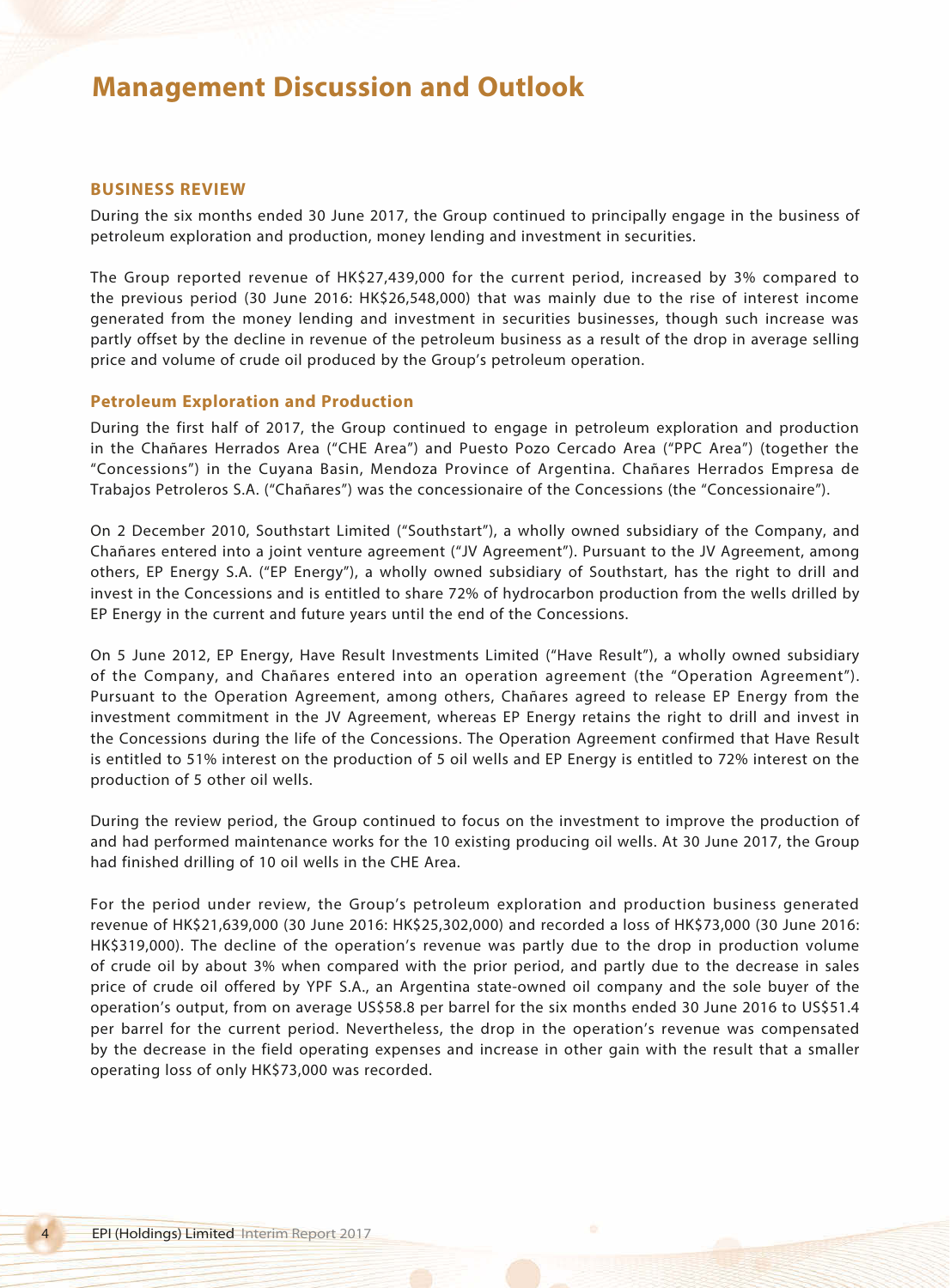### **BUSINESS REVIEW (continued)**

### **Petroleum Exploration and Production (continued)**

The Group performed an impairment review on the exploration and evaluation assets, oil and gas properties and other tax recoverables at 30 June 2017 and determined that there would be no reversal of impairment losses on these assets. The Group also reconsidered the future development of the investment plan on the Concessions at 30 June 2017 and concluded that no further well drilling programme will be launched at present.

References are made to the announcement of the Company dated 25 August 2016 and the annual report of the Company for the year ended 31 December 2016 disclosing that the Group was notified by the Concessionaire of the Concessions that the department of hydrocarbons of the government of Mendoza (the "Mendoza Government") has been reviewing the fulfilment of the terms and conditions of the 10 year extension of the Concessions till 2027 (the "Extension") previously awarded to the Concessionaire, particularly the status of the investment commitment of the Concessionaire. As disclosed in the announcement of the Company dated 15 August 2017, the Group was notified by the Concessionaire that the Executive of the Province of Mendoza published two decrees on 9 August 2017 to the effect that (i) it has accepted the investment commitment plan submitted by the Concessionaire in respect of the Extension for the CHE Area; and (ii) it declared the lapse of the concession in respect of the PPC Area by 30 October 2017. The Concessionaire also advised the Group that based on its discussions with the Mendoza Government, the concession in respect of CHE Area will be extended until 14 November 2027. The Company is requesting the Concessionaire to obtain written confirmation from the Mendoza Government on the exact period of the Extension and is at the same time seeking advice from the Group's legal adviser in Argentina on this matter. Further disclosure on this matter will be made by the Company to shareholders as and when appropriate.

In light of the above, it is the intention of the Group to continue its participation in the operations and sharing of interest on the production of the 10 oil wells drilled in the CHE Area. As regards the PPC Area, as no oil wells have been drilled or are in operations and the Group's exploration and evaluation assets in respect of its right over the hydrocarbon production from the PPC Area was fully impaired in the year ended 31 December 2015, the Board considers that the lapse of the concession in respect of the PPC Area would not have material adverse effect on the business, financial positions or prospects of the Group.

### **Money Lending**

During six months ended 30 June 2017, the Group's money lending business achieved a significant increase in revenue and operating profit by reporting HK\$4,323,000 (30 June 2016: HK\$446,000) and HK\$4,447,000 (30 June 2016: HK\$294,000) respectively. These encouraging results were mainly attributed to the increase in scale of this operation and the Group had applied part of the new funds raised from the convertible notes issued in April 2017 for funding the lending activities.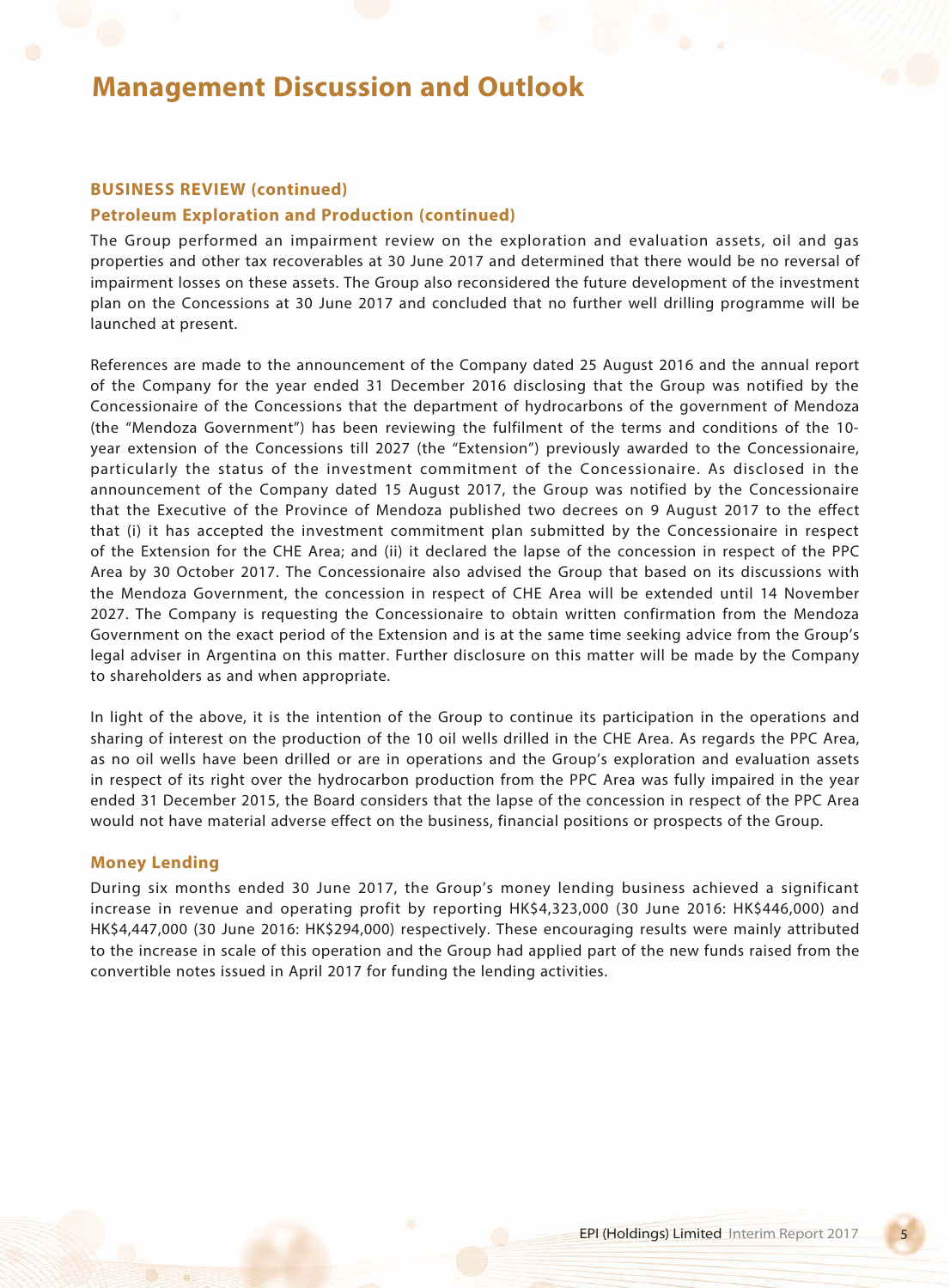## **BUSINESS REVIEW (continued)**

### **Money Lending (continued)**

At 30 June 2017, the loans portfolio held by the Group amounting to HK\$99,000,000 with details as follows:

| <b>Category of borrowers</b> | Approximate<br>weighting to<br>the value of<br>the Group's<br>loan portfolio<br>$\%$ | Interest rate<br>per annum<br>% | <b>Maturity</b>                    |
|------------------------------|--------------------------------------------------------------------------------------|---------------------------------|------------------------------------|
| Individual<br>Corporate      | 80.80<br>19.20<br>100.00                                                             | 15<br>18                        | Within one year<br>Within one year |

During the period under review, there was no impairment loss recognised against the loan receivables.

Before granting loans to potential borrowers, the Group uses internal credit assessment process to assess the potential borrower's credit quality and defines its credit limits granted to the borrowers. The credit limits attributed to the borrowers are reviewed by the management regularly.

#### **Investment in Securities**

The Group generally acquires securities listed on the Stock Exchange or other recognised stock exchanges and over-the-counter markets with good liquidity that can facilitate swift execution of securities transactions. For making investment or divestment decision on securities of individual target company, references will usually be made to the latest financial information, news and announcements issued by the target company, investment analysis reports that the Company has access to, as well as industry or macro-economic news. When deciding on acquiring securities to be held for long-term purpose, particular emphasis will be placed on the past financial performance of the target company including its sales and profit growth, financial healthiness, dividend policy, business prospect, industry and macro-economic outlook. When deciding on acquiring securities to be held other than for long-term purpose, in addition to the factors mentioned, reference will also be made to prevailing market sentiments on different sectors of the investment markets. In terms of return, for long-term securities investments, the Company mainly emphasises on return of investment in form of capital appreciation and dividend/interest income. For securities investment other than for long-term holding, the Company mainly emphasises on return of investment in form of trading gains.

For the period under review, the Group's investment in securities operation held a financial asset investment portfolio valued at HK\$95,009,000, comprising Hong Kong listed equity securities and oversea listed debt securities, and an available-for-sale investment portfolio valued at HK\$107,183,000, comprising debt securities listed in Hong Kong and oversea. As a whole, the operation recorded a revenue of HK\$1,477,000 (30 June 2016: HK\$800,000) and a profit of HK\$11,655,000 (30 June 2016: loss of HK\$529,000).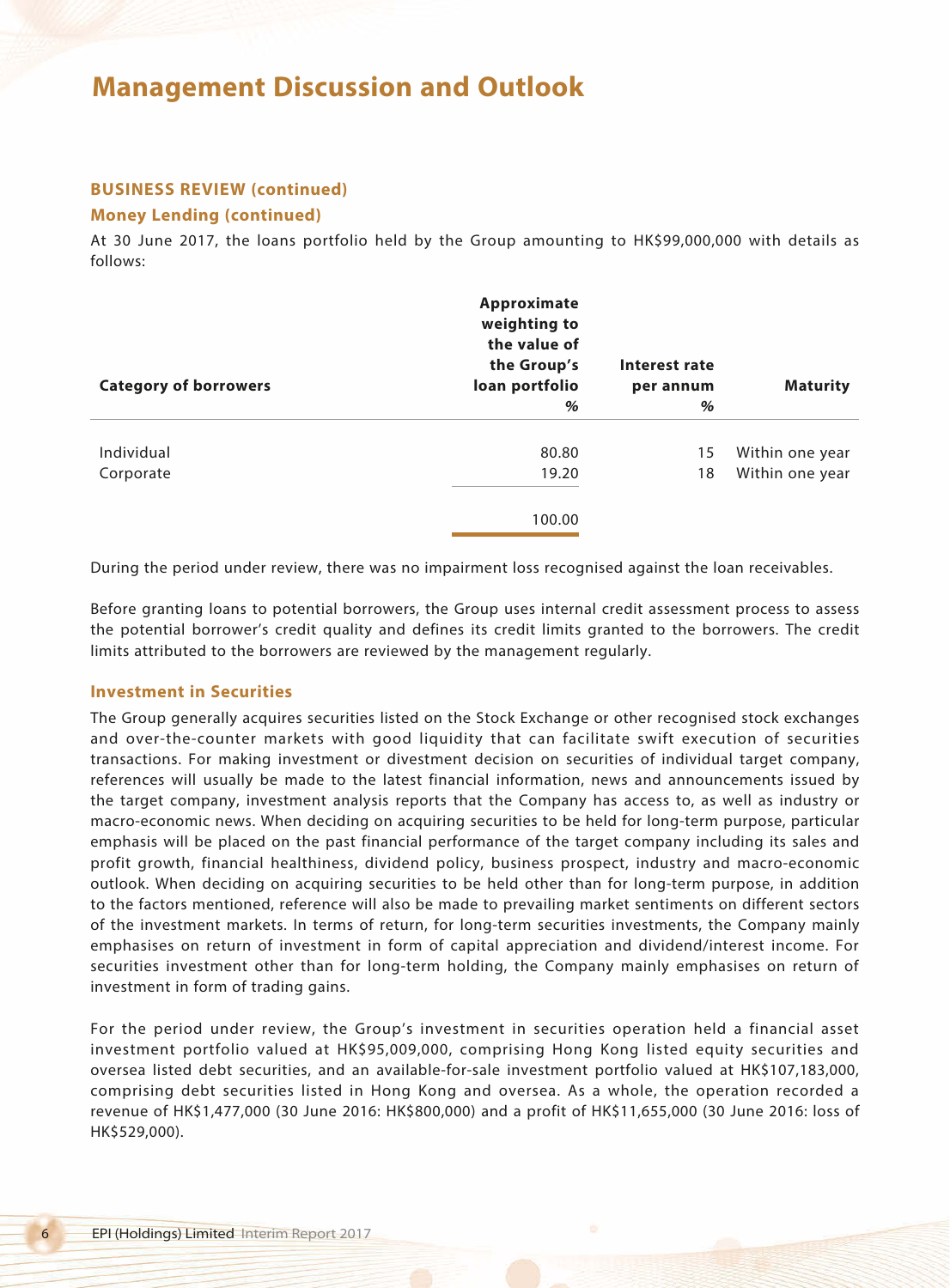## **BUSINESS REVIEW (continued)**

#### **Investment in Securities (continued)**

### *Financial assets at fair value through profit or loss ("FVTPL")*

At 30 June 2017, the Group held a financial assets investment portfolio comprising financial assets at FVTPL amounting to HK\$95,009,000 (31 December 2016: HK\$27,454,000) measured at market/fair value. During the review period, the Group's financial asset at FVTPL portfolio generated a revenue of HK\$531,000 (30 June 2016: HK\$800,000) representing dividends from equity securities of HK\$275,000 (30 June 2016: HK\$800,000) and interest income from debt securities of HK\$256,000 (30 June 2016: nil). The Group recognised a net gain on financial assets at FVTPL of HK\$10,640,000, which comprised net unrealised gain on securities held at the period end and net realised gain on disposal of securities of HK\$1,152,000 and HK\$9,488,000 respectively (30 June 2016: net loss of HK\$1,090,000, which comprised net unrealised gain on securities held at the period end and net realised loss on disposal of securities of HK\$2,766,000 and HK\$3,856,000 respectively). Such gain from investments in financial assets at FVTPL was due primarily to the general upturn of the Hong Kong stock market during the first half of 2017.

At 30 June 2017, the Group invested in different category of companies and their weightings to the market/fair value of the Group's financial asset at FVTPL portfolio of HK\$95,009,000 are as below:

|                                                                                                                                                                            | Approximate<br>weighting to<br>the market/<br>fair value of<br>the Group's |
|----------------------------------------------------------------------------------------------------------------------------------------------------------------------------|----------------------------------------------------------------------------|
| <b>Category of companies</b>                                                                                                                                               | financial asset<br>at FVTPL<br>portfolio<br>%                              |
| Banking<br>Jewelry, pharmaceutical and health food products retailing<br>Petroleum exploration and production<br>Property<br>Real estate investment trust<br><b>Others</b> | 49.81<br>16.84<br>4.31<br>20.08<br>6.25<br>2.71                            |
|                                                                                                                                                                            | 100.00                                                                     |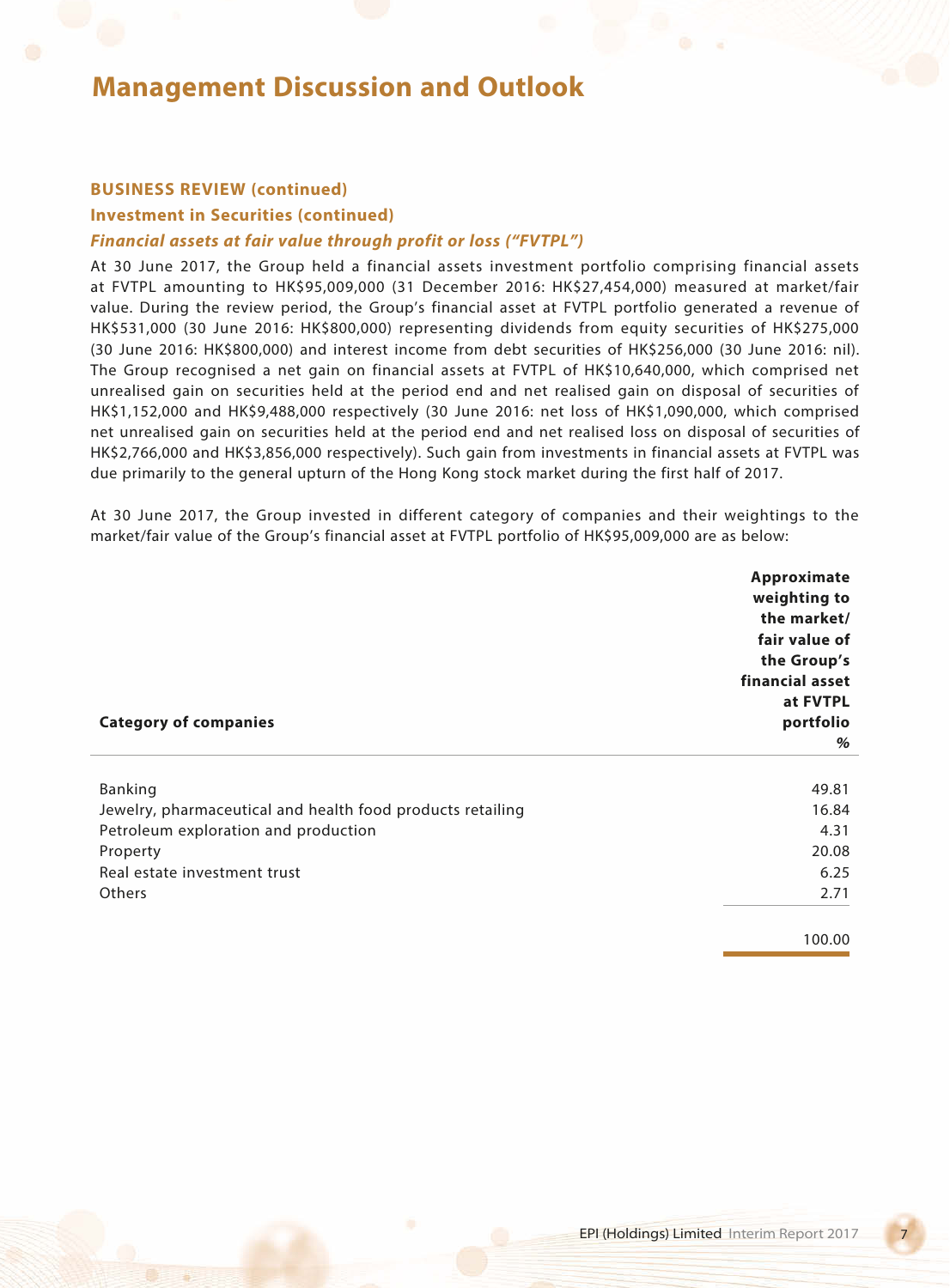## **BUSINESS REVIEW (continued)**

### **Investment in Securities (continued)**

### *Financial assets at fair value through profit or loss ("FVTPL") (continued)*

At 30 June 2017, the weightings of the Group's top five investments to the market/fair value of the Group's securities investment portfolio of HK\$95,009,000 (together with other information) were as below:

| Investee company's name and<br>its principal activities#                                                                                                                                                                                                | Approximate<br>weighting to<br>the market/<br>fair value of<br>the Group's<br>securities<br>portfolio<br>% | $%$ of<br>investment shareholding<br>interest<br>% | Acquisition<br>costs<br><b>HK\$'000</b> | *Acquisition<br>costs during<br>the period/<br>carrying<br>amount as<br>at 1 January<br>2017<br><b>HK\$'000</b> | Market/fair<br>value as<br>2017<br><b>HK\$'000</b> | Accumulated<br>unrealised<br>gain (loss)<br>recognised<br>at 30 June up to 30 June<br>2017<br><b>HK\$'000</b> | <b>Unrealised</b><br>gain (loss)<br>recognised<br>during the<br>six months<br>ended 30<br><b>June 2017</b><br><b>HK\$'000</b> | <b>Dividend</b><br>received/<br>receivable<br>during<br>the period<br>ended 30<br><b>June 2017</b><br><b>HK\$'000</b> | #Investee company's<br>financial performance                                                                                                                                                                                                                                              | #Future prospects of<br>the investee company                                                                                                                                                                                                                                                                                                                                                                                  |
|---------------------------------------------------------------------------------------------------------------------------------------------------------------------------------------------------------------------------------------------------------|------------------------------------------------------------------------------------------------------------|----------------------------------------------------|-----------------------------------------|-----------------------------------------------------------------------------------------------------------------|----------------------------------------------------|---------------------------------------------------------------------------------------------------------------|-------------------------------------------------------------------------------------------------------------------------------|-----------------------------------------------------------------------------------------------------------------------|-------------------------------------------------------------------------------------------------------------------------------------------------------------------------------------------------------------------------------------------------------------------------------------------|-------------------------------------------------------------------------------------------------------------------------------------------------------------------------------------------------------------------------------------------------------------------------------------------------------------------------------------------------------------------------------------------------------------------------------|
|                                                                                                                                                                                                                                                         |                                                                                                            |                                                    | A                                       | B                                                                                                               | C                                                  | $D = C - A$                                                                                                   | $E = C - B$                                                                                                                   |                                                                                                                       |                                                                                                                                                                                                                                                                                           |                                                                                                                                                                                                                                                                                                                                                                                                                               |
| <b>Emperor International Holdings Limited</b><br>(stock code: 163)                                                                                                                                                                                      |                                                                                                            |                                                    |                                         |                                                                                                                 |                                                    |                                                                                                               |                                                                                                                               |                                                                                                                       |                                                                                                                                                                                                                                                                                           |                                                                                                                                                                                                                                                                                                                                                                                                                               |
| Lease of properties, properties development,<br>hotel and hotel related operations                                                                                                                                                                      | 20.08                                                                                                      | 0.203                                              | 18,278                                  | 18,278                                                                                                          | 19,074                                             | 796                                                                                                           | 796                                                                                                                           |                                                                                                                       | For the year ended 31 March<br>2017, revenue decreased by<br>27% to HK\$4,068,467,000<br>while its results experienced<br>a turnaround and recorded<br>a profit for the year of<br>HK\$3,690,800,000 compared<br>to 2016.                                                                 | The investee company continues<br>to establish a steady development<br>projects pipeline to provide sales<br>income in the medium-term. In<br>addition, the investee company also<br>continues to source quality and upscale<br>investment properties with good<br>potential to generate a significant<br>source of recurrent rental income in<br>the long-run.                                                               |
| Larry Jewelry International Company Limited<br>(stock code: 8351)                                                                                                                                                                                       |                                                                                                            |                                                    |                                         |                                                                                                                 |                                                    |                                                                                                               |                                                                                                                               |                                                                                                                       |                                                                                                                                                                                                                                                                                           |                                                                                                                                                                                                                                                                                                                                                                                                                               |
| Designing, sales and retailing of fine jewelry<br>products in Hong Kong & Singapore; sourcing,<br>processing, repackaging & retailing of Chinese<br>pharmaceutical products, dry seafood, health<br>products & foodstuff in Hong Kong, China &<br>Macau | 16.84                                                                                                      | 2.728                                              | 19,175                                  | 19,175                                                                                                          | 15,998                                             | (3, 177)                                                                                                      | (3,177)                                                                                                                       |                                                                                                                       | For the six months ended 30<br>Jun 2017, revenue increased<br>by 185% to HK\$207,660,000<br>while loss for the period<br>increased by 222% to<br>HK\$35,500,000 compared to<br>the same period in 2016.                                                                                   | The investee company remains<br>cautiously optimistic in the luxury<br>jewelry market in the long-run and<br>will explore opportunities to broaden<br>the geographic base of customer<br>to markets outside Hong Kong and<br>Singapore. The investee company will<br>review the sales network and introduce<br>more locally made products for its<br>pharmaceutical business.                                                 |
| <b>BOC Hong Kong (Holdings) Limited</b><br>(stock code: 2388)                                                                                                                                                                                           |                                                                                                            |                                                    |                                         |                                                                                                                 |                                                    |                                                                                                               |                                                                                                                               |                                                                                                                       |                                                                                                                                                                                                                                                                                           |                                                                                                                                                                                                                                                                                                                                                                                                                               |
| <b>Banking business</b><br><b>EPI (Holdings) Limited Interim Report 2017</b>                                                                                                                                                                            | 15.72                                                                                                      | 0.004                                              | 12,560                                  | 12,560                                                                                                          | 14,940                                             | 2,380                                                                                                         | 2,380                                                                                                                         | ۰                                                                                                                     | For the six months ended<br>30 June 2017, interest<br>income as its major source<br>of revenue from continuing<br>operations, increased by<br>31% to HK\$23,180 million<br>and profit for the period<br>increased by 24% to<br>HK\$14,980 million compared<br>to the same period in 2016. | The investee company considers the<br>global economic growth stayed in<br>a low-growth trajectory, however,<br>there are new growth drivers for the<br>development of banks in Hong Kong<br>included the enormous demand for<br>infrastructure financing from the Belt<br>and Road Initiative: the demand for<br>financial services arising from the<br>expanded supply-side reforms; and the<br>launch of Bond Connect, etc. |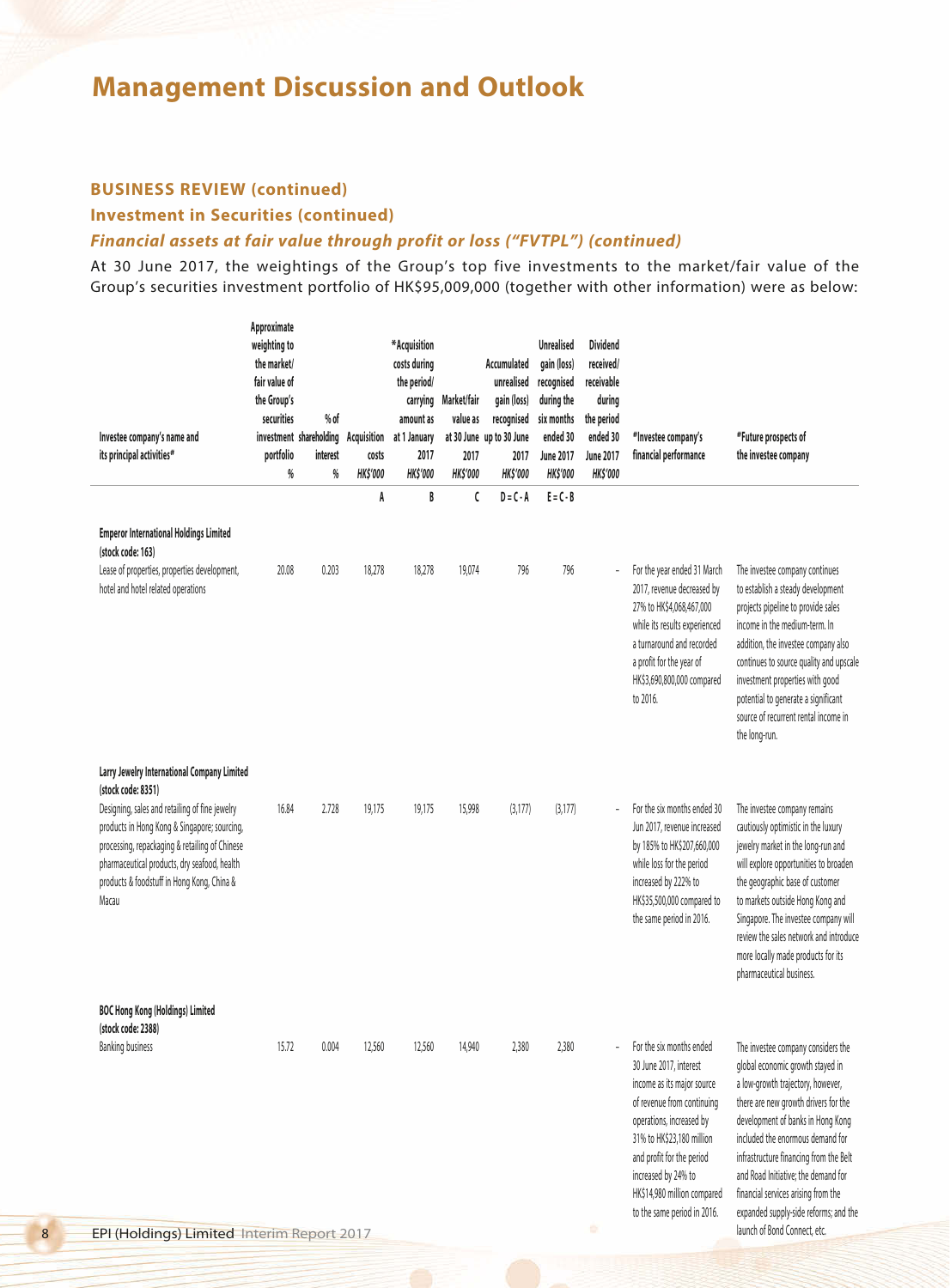## **BUSINESS REVIEW (continued)**

## **Investment in Securities (continued)**

 $A$ 

## *Financial assets at fair value through profit or loss ("FVTPL") (continued)*

| Investee company's name and<br>its principal activities#                     | <b>Approximate</b><br>weighting to<br>the market/<br>fair value of<br>the Group's<br>securities<br>portfolio<br>$\%$ | % of<br>investment shareholding<br>interest<br>% | Acquisition<br>costs<br><b>HK\$'000</b> | *Acquisition<br>costs during<br>the period/<br>amount as<br>at 1 January<br>2017<br><b>HK\$'000</b> | carrying Market/fair<br>value as<br>2017<br><b>HK\$'000</b> | Accumulated<br>unrealised<br>gain (loss)<br>recognised<br>at 30 June up to 30 June<br>2017<br><b>HK\$'000</b> | <b>Unrealised</b><br>gain (loss)<br>recognised<br>during the<br>six months<br>ended 30<br><b>June 2017</b><br><b>HK\$'000</b> | <b>Dividend</b><br>received/<br>receivable<br>during<br>the period<br>ended 30<br><b>June 2017</b><br><b>HK\$'000</b> | #Investee company's<br>financial performance                                                                                                                                                                                                              | #Future prospects of<br>the investee company                                                                                                                                                                                                                                                                                |
|------------------------------------------------------------------------------|----------------------------------------------------------------------------------------------------------------------|--------------------------------------------------|-----------------------------------------|-----------------------------------------------------------------------------------------------------|-------------------------------------------------------------|---------------------------------------------------------------------------------------------------------------|-------------------------------------------------------------------------------------------------------------------------------|-----------------------------------------------------------------------------------------------------------------------|-----------------------------------------------------------------------------------------------------------------------------------------------------------------------------------------------------------------------------------------------------------|-----------------------------------------------------------------------------------------------------------------------------------------------------------------------------------------------------------------------------------------------------------------------------------------------------------------------------|
|                                                                              |                                                                                                                      |                                                  | A                                       | B                                                                                                   | C                                                           | $D = C - A$                                                                                                   | $E = C - B$                                                                                                                   |                                                                                                                       |                                                                                                                                                                                                                                                           |                                                                                                                                                                                                                                                                                                                             |
| <b>Hang Seng Bank Limited</b><br>(stock code: 11)<br><b>Banking business</b> | 13.75                                                                                                                | 0.004                                            | 12,608                                  | 12,608                                                                                              | 13,064                                                      | 456                                                                                                           | 456                                                                                                                           | 96                                                                                                                    | For the six months ended 30<br>June 2017, interest income<br>as its major source of                                                                                                                                                                       | The investee company expects the<br>continuing economic deleveraging on<br>the Mainland and uncertainties in the                                                                                                                                                                                                            |
|                                                                              |                                                                                                                      |                                                  |                                         |                                                                                                     |                                                             |                                                                                                               |                                                                                                                               |                                                                                                                       | revenue, increased by 5% to<br>HK\$13,989 million and profit<br>for the period increased by<br>23% to HK\$9,834 million<br>compared to the same<br>period in 2016.                                                                                        | global arena will continue to create<br>challenging operating conditions.<br>The investee company will build on<br>the good progress of its sustainable<br>growth strategy, and further leverage<br>its position as the leading domestic<br>bank in Hong Kong and reinforce its<br>competitive strengths.                   |
| China Merchants Bank Co., Ltd.                                               |                                                                                                                      |                                                  |                                         |                                                                                                     |                                                             |                                                                                                               |                                                                                                                               |                                                                                                                       |                                                                                                                                                                                                                                                           |                                                                                                                                                                                                                                                                                                                             |
| (stock code: 3968)<br><b>Banking business</b>                                | 8.68                                                                                                                 | 0.008                                            | 7,660                                   | 7,660                                                                                               | 8,243                                                       | 583                                                                                                           | 583                                                                                                                           |                                                                                                                       | For the six months ended<br>30 June 2017, interest<br>income as its major source<br>of revenue, increased by<br>7% to RMB116,393 million<br>and profit for the period<br>increased by 12% to<br>RMB39,466 million compared<br>to the same period in 2016. | The investee company expects the<br>overall domestic economy situation<br>is stable while different challenges<br>still exist. The investee company will<br>adopt both progressive and defensive<br>strategies with a view to achieve the<br>best results and proactively strive to<br>create a new era for transformation. |
| Others                                                                       | 24.93                                                                                                                |                                                  | 23,599                                  | 23,576                                                                                              | 23,690                                                      | 91                                                                                                            | 114                                                                                                                           | 179                                                                                                                   | ÷,                                                                                                                                                                                                                                                        |                                                                                                                                                                                                                                                                                                                             |
|                                                                              | 100.00                                                                                                               |                                                  | 93,880                                  | 93,857                                                                                              | 95,009                                                      | 1,129                                                                                                         | 1,152                                                                                                                         | 275                                                                                                                   |                                                                                                                                                                                                                                                           |                                                                                                                                                                                                                                                                                                                             |

# Extracted from published financial information of the investee companies.

\* The amount represented the acquisition costs for the securities during the six months ended 30 June 2017 and/or the carrying amount of the securities brought forward from the prior financial year after accounting for additional acquisition and/or disposal of the securities (if any) during the current period.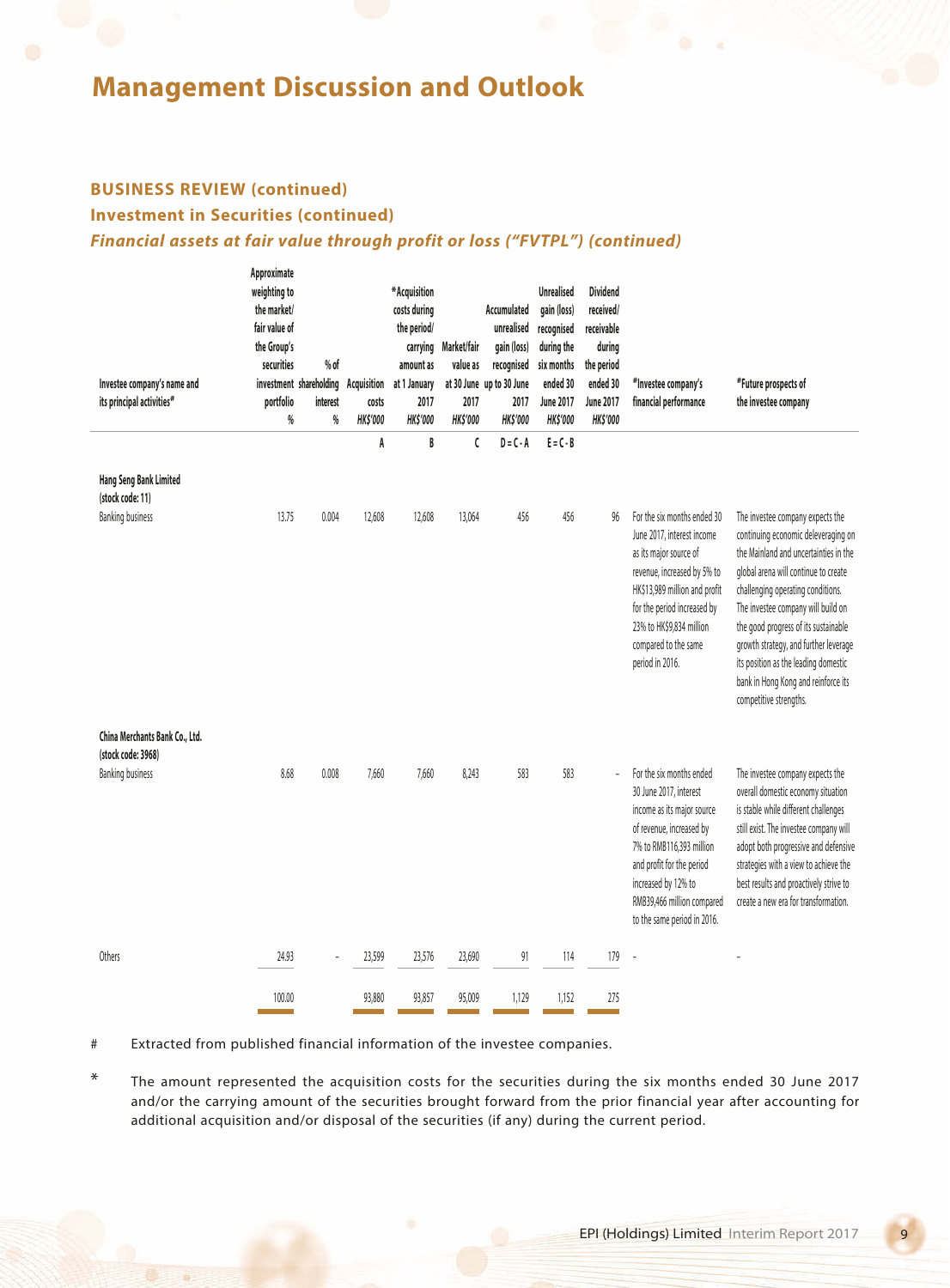## **BUSINESS REVIEW (continued)**

## **Investment in Securities (continued)** *Available-for-sale ("AFS") investments*

At 30 June 2017, the Group's AFS investment portfolio of HK\$107,183,000 (31 December 2016: nil) was measured at market/fair value. During the period under review, the Group's AFS investment portfolio generated total revenue amounting to HK\$946,000 (30 June 2016: nil) representing interest income on listed debt securities held. According to the maturity of the AFS investments, part of the AFS investment portfolio of HK\$3,100,000 is classified as current assets.

During the period under review, the Group invested approximately HK\$109,585,000 to subscribe for bonds in the aggregate principal amount of US\$14,000,000 issued by an aircraft leasing company and six property companies listed on the Stock Exchange. At the period end, a fair value loss on these bond investments amounting to HK\$2,402,000 (30 June 2016: nil), determined by referencing to market prices, was recognised as other comprehensive expense.

At 30 June 2017, the Group invested in bonds issued by an aircraft leasing company and six property companies as AFS investments and their respective weighting to the market/fair value of the Group's AFS investment portfolio of HK\$107,183,000 (together with other information) are as below:

| <b>Category of companies</b> | Approximate<br>weighting to<br>the market/fair<br>value of the<br>Group's AFS<br>investment<br>portfolio<br>% | <b>Yield to</b><br>maturity on<br>acquisition<br>% | Acquisition<br>costs<br><b>HK\$'000</b> | *Acquisition<br>costs during<br>the period/<br>carrying<br>amount as at<br>1 January 2017<br><b>HK\$'000</b> | Market/fair<br>value as at<br>30 June 2017<br><b>HK\$'000</b> | Accumulated<br>fair value loss<br>recognised<br>up to<br>30 June 2017<br><b>HK\$'000</b> | <b>Fair value loss</b><br>recognised<br>during the<br>period ended<br>30 June 2017<br><b>HK\$'000</b> |
|------------------------------|---------------------------------------------------------------------------------------------------------------|----------------------------------------------------|-----------------------------------------|--------------------------------------------------------------------------------------------------------------|---------------------------------------------------------------|------------------------------------------------------------------------------------------|-------------------------------------------------------------------------------------------------------|
|                              |                                                                                                               |                                                    | A                                       | B                                                                                                            | C                                                             | $D = C - A$                                                                              | $E = C - B$                                                                                           |
| Aircraft leasing<br>Property | 14.21<br>85.79<br>100.00                                                                                      | 4.93<br>$4.56 - 8.75$                              | 15,444<br>94,141<br>109,585             | 15,444<br>94,141<br>109,585                                                                                  | 15,233<br>91,950<br>107,183                                   | (211)<br>(2, 191)<br>(2,402)                                                             | (211)<br>(2, 191)<br>(2, 402)                                                                         |

\* The amount represented the acquisition costs for the securities during the six months ended 30 June 2017 and/or the carrying amount of the securities brought forward from the prior financial year after accounting for additional acquisition and/or disposal of the securities (if any) during the current period.

### **Overall Results**

For the six months ended 30 June 2017, the Group reported a loss for the period of HK\$60,943,000 (30 June 2016: HK\$28,516,000) that was mainly attributed to the recognition of the share-based payments expense, which was non-cash in nature, of HK\$73,257,000 (30 June 2016: nil) recorded for the grant of share options to directors and employees on 4 May 2017, despite the profitable results contributed by the money lending and investment in securities businesses and the decrease of corporate expenses by 88% to HK\$2,598,000 (30 June 2016: HK\$20,808,000). Basic loss per share was HK1.4 cents and increased by HK0.5 cent compared to the prior period (30 June 2016: HK0.9 cent). If the effect of the share-based payments expense was excluded, the Group would have, for illustrative purpose, reported a profit of HK\$12,314,000 for the current period which essentially reflects the operating results of the Group.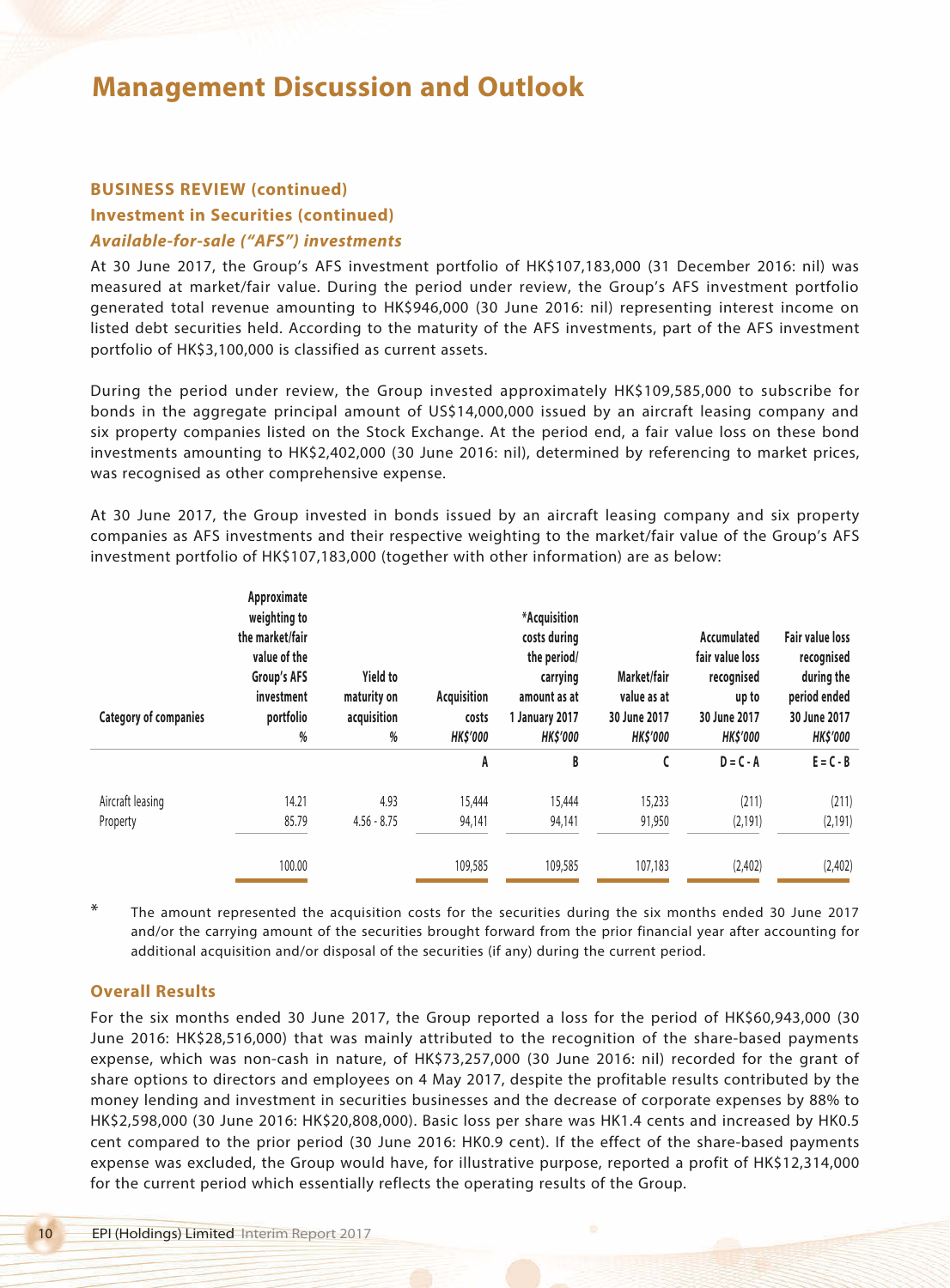#### **FINANCIAL REVIEW**

### **Liquidity, Financial Resources and Capital Structure**

On 11 April 2017, the Company entered into an agreement with an investor for the subscription of the 3% convertible notes in aggregate principal amount of HK\$80,000,000 which could be converted into ordinary shares of the Company at an initial conversion price of HK\$0.36 per share (the "CN Subscription"). The completion of the CN Subscription took place on 26 April 2017 and net proceeds of HK\$79,852,000 were raised. The Company intended to use approximately 50% of the net proceeds as working capital for the money lending business and the remaining for the investment in securities business of the Group. At 30 June 2017, part of the net proceeds had been utilised for the lending and investment activities of the Group. The Group recorded a fair value gain on the issuance of convertible notes amounting to HK\$3,575,000. Further details of the issuance of convertible notes were set out in the announcements of the Company dated 11 April 2017 and 26 April 2017.

During the six months ended 30 June 2017, the Group financed its operation mainly by cash generated from its operations, net proceeds from the issuance of convertible notes and shareholders' funds. At the period end, the Group had current assets of HK\$303,871,000 (31 December 2016: HK\$325,119,000) and liquid assets comprising bank balances and cash as well as financial assets at FVTPL totalling HK\$189,222,000 (31 December 2016: HK\$209,658,000). The Group's current ratio, calculated based on current assets over current liabilities of HK\$15,602,000 (31 December 2016: HK\$21,892,000), was at a strong ratio of about 19.5 (31 December 2016: 14.9). At 30 June 2017, the Group's trade and other receivables and prepayments amounted to HK\$11,263,000 (31 December 2016: HK\$11,996,000), which mainly comprised deposit placed as escrow for the petroleum exploration and production operation, amount placed with securities brokers in relation to securities trading activities and interest receivables from AFS investments and money lending business.

At 30 June 2017, the net assets of the Group amounted to HK\$355,754,000, which slightly increased by HK\$9,912,000 compared to the prior financial year end (31 December 2016: HK\$345,842,000). The Group's gearing ratio, calculated on the basis of total liabilities of HK\$90,751,000 (31 December 2016: HK\$21,892,000) divided by total assets of HK\$446,505,000 (31 December 2016: HK\$367,734,000), was about 20% (31 December 2016: 6%). The finance costs for the period amounted to HK\$1,272,000, which represented the effective interest on convertible notes issued in April 2017 (30 June 2016: HK\$4,042,000, representing mainly interest on bank borrowings which were fully repaid in November 2016).

With the amount of liquid assets on hand, the management is of the view that the Group has sufficient financial resources to meet its ongoing operational requirements.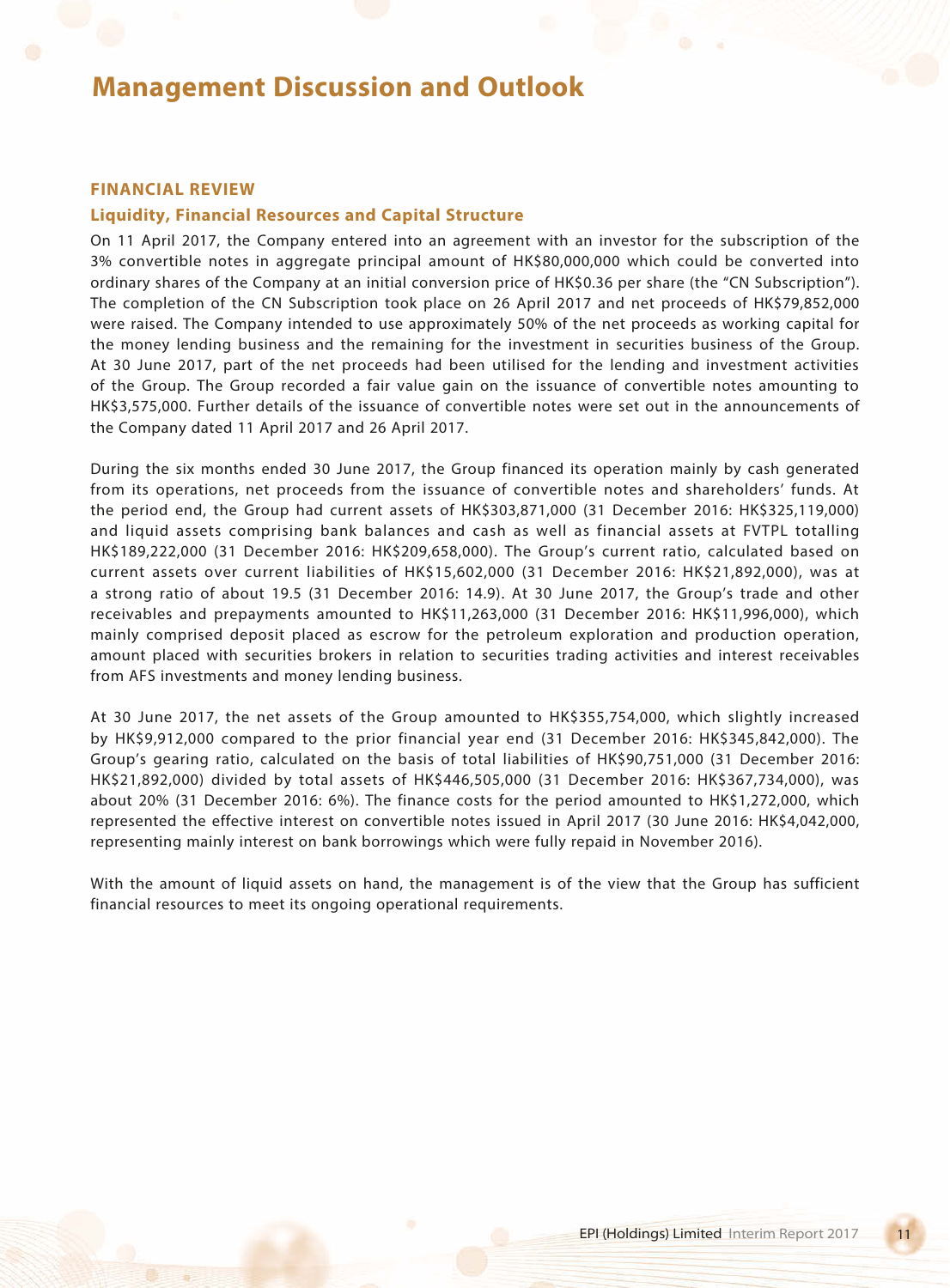## **FINANCIAL REVIEW (continued)**

### **Liquidity, Financial Resources and Capital Structure (continued)**

On 16 June 2017, the Company entered into a placing agreement with a placing agent whereby the Company conditionally agreed to place, through the placing agent, on a best effort basis, up to 651,000,000 new shares of the Company to not less than six independent placees at the placing price of HK\$0.308 per share (the "Placing"). The Placing was completed on 4 July 2017. The maximum amount of gross proceeds from the Placing was approximately HK\$200,500,000. The Company presently intends to use the entire maximum amount of net proceeds of approximately HK\$195,300,000 from the Placing as general working capital for the Group's money lending and investment in securities businesses which require readily available funds in order to operate such businesses. However, part of the net proceeds from the Placing may be applied towards funding investment opportunities which may arise from time to time and which the Board considers to be in the interest of the Company to make such investment. Further details of the placing were set out in the announcements of the Company dated 16 June 2017 and 4 July 2017.

#### **Foreign Currency Management**

The monetary assets and liabilities as well as business transactions of the Group are mainly denominated in HK\$, US\$ and ARS. During the period under review, the Group had not experienced any significant exchange rate exposure to US\$ as HK\$ and US\$ exchange rate is pegged. As for the Group's petroleum operation in Argentina, the oil selling proceeds are quoted at US\$ and converted into ARS for settlement at official exchange rate on a monthly basis, and a majority of the investment and operating costs including infrastructure and equipment, drilling costs, completion costs and workover jobs are based on US\$ and converted into ARS for payments. The Group currently does not have a formal foreign currency hedging policy for ARS, however, the management regularly monitors foreign exchange exposure of ARS and will undertake appropriate hedging measures should significant exposures arise.

#### **Contingent Liability**

At 30 June 2017, the Group had no significant contingent liability (31 December 2016: nil).

### **Pledge of Assets**

At 30 June 2017 and 31 December 2016, the following assets were pledged to secure the Group's bank borrowings:

- (i) the entire issued share capital of EP Energy, an indirect wholly owned subsidiary of the Company;
- (ii) the entire issued share capital of Have Result, an indirect wholly owned subsidiary of the Company; and
- (iii) the entire issued share capital of two direct wholly owned subsidiaries of the Company which together hold the entire issued share capital of EP Energy.

At 30 June 2017, the Group had fully repaid the bank borrowings. As the release of the security pledged was still in process, the above assets were still regarded as pledged assets of the Group.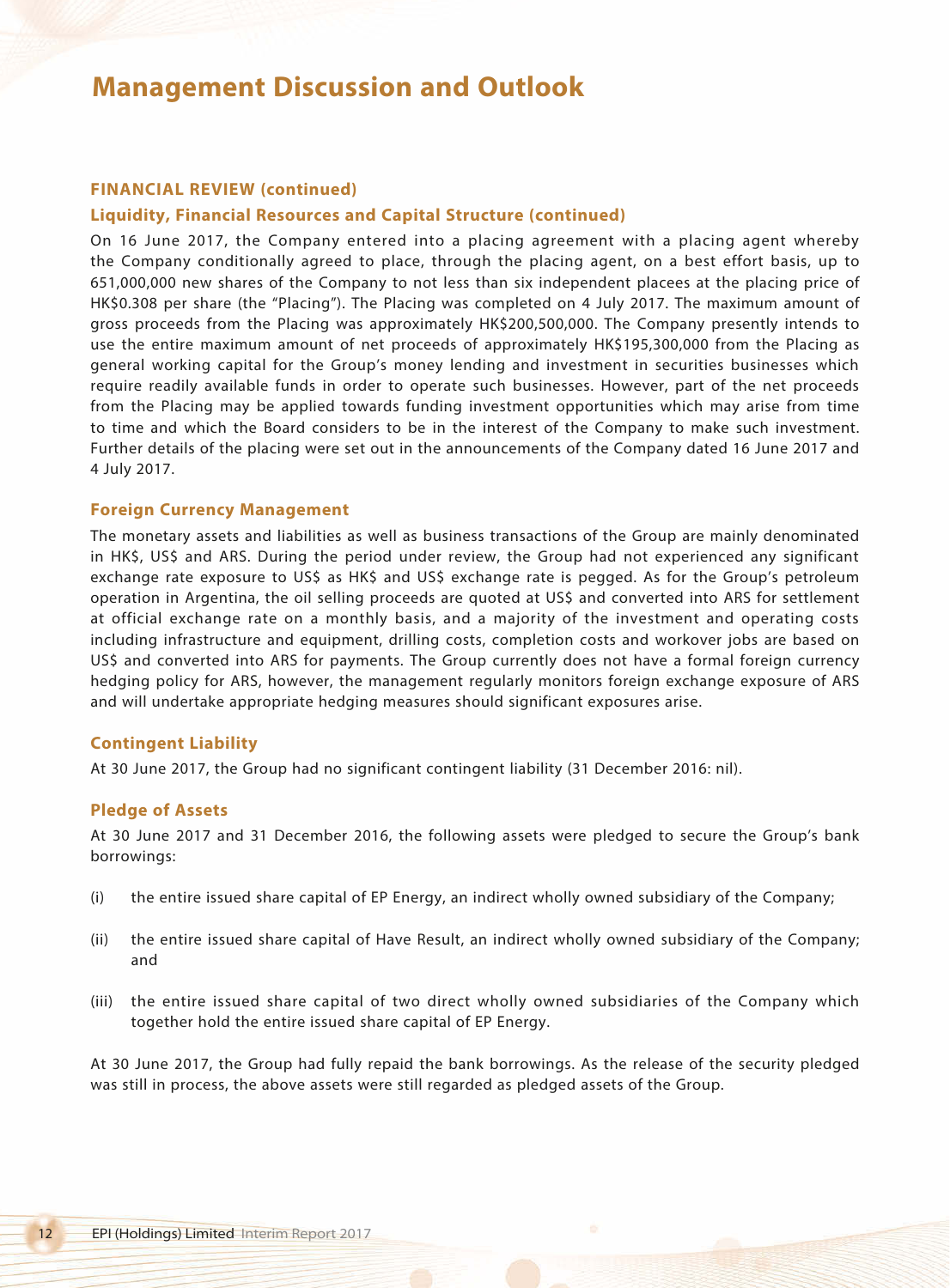## **FINANCIAL REVIEW (continued)**

### **Capital Commitment**

At 30 June 2017, the Group had no significant capital commitment (31 December 2016: nil).

### **HUMAN RESOURCES AND REMUNERATION POLICY**

At 30 June 2017, the Group had a total 27 (30 June 2016: 27) employees including directors of the Company with 20 (30 June 2016: 19) employees in Hong Kong and PRC and 7 (30 June 2016: 8) employees in Argentina. Staff costs (including directors' emoluments) amounted to HK\$5,095,000 (30 June 2016: HK\$9,199,000) for the period under review. The remuneration packages for directors and staff are normally reviewed annually and are structured by reference to prevailing market terms and individual competence, performance and experience. The Group operates a Mandatory Provident Fund Scheme for employees in Hong Kong and operates employees' pension schemes for employees in Argentina. In addition, the Group provides other employee benefits which include medical insurance, share option scheme and discretionary bonus.

### **PROSPECTS**

For the six months ended 30 June 2017, the Group's petroleum exploration and production operation continued to record loss, though small, of HK\$73,000 as business conditions of the operation remained challenging. Local oil selling price in Argentina remained hovering at low levels at an average of about US\$51.0 per barrel during the current period and this price pattern is expected to continue in the second half of 2017.

As for the money lending business, the Group will continue to develop this business under prudent credit management and intends that this business will continue to contribute a stable and favorable income stream to the Group in future years.

The investment and stock markets in Hong Kong have been rather volatile recently and the management will continue to take a cautious approach in managing the Group's listed equity and debt investments portfolio.

Looking forward, the management will continue to develop the Group's existing businesses and will step up its effort to improve the Group's financial performance. The management will also seize business and investment opportunities with good prospects aiming to create value to shareholders. As referred to in the Company's announcement dated 4 July 2017, the Company is in preliminary discussion with potential partners to co-operate to invest in the development of cloud computing business but has not entered into any written agreement in relation to such potential investment. Further announcement on this matter will be made by the Company to shareholders as and when appropriate.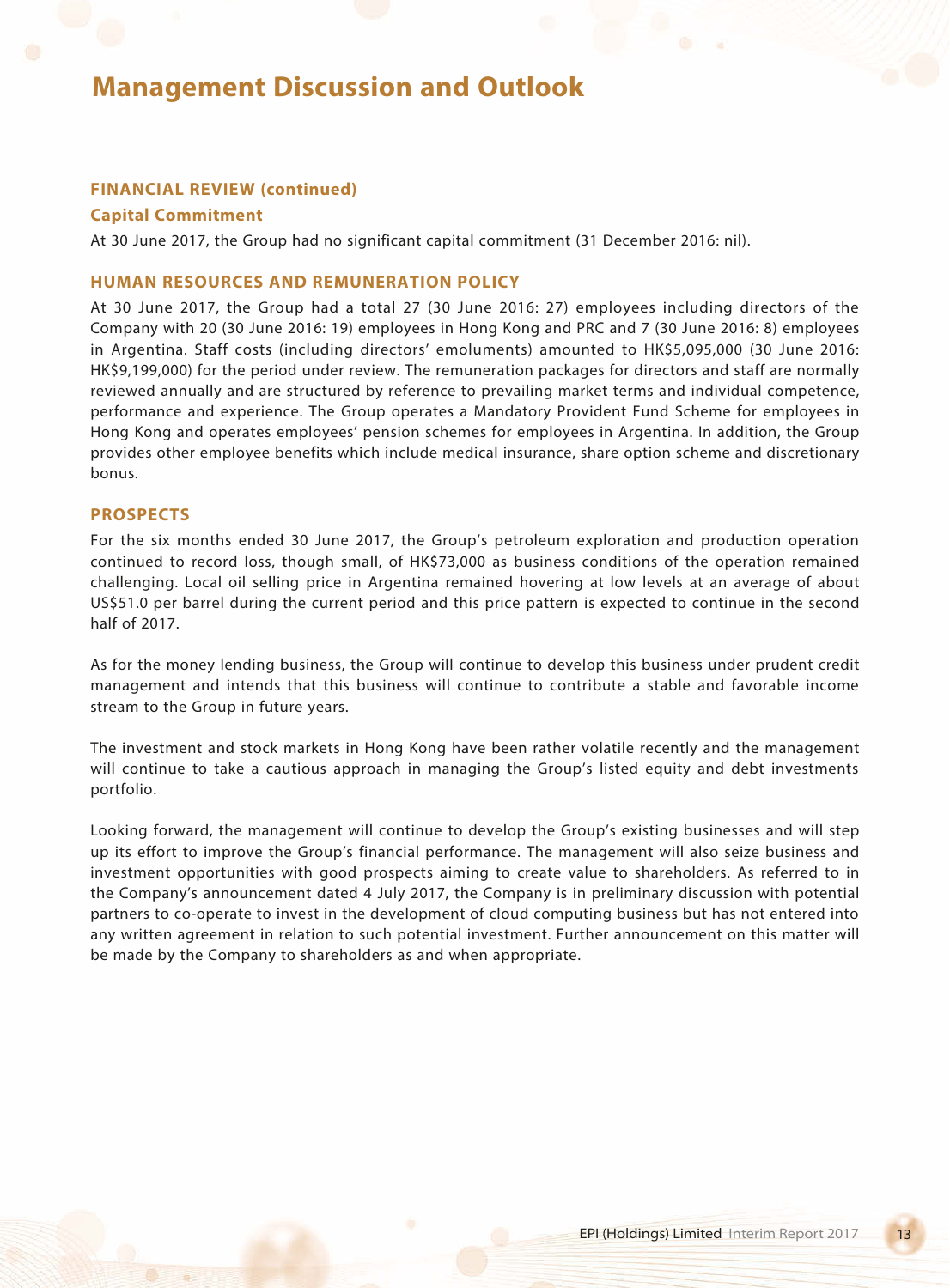## **Condensed Consolidated Statement of Profit or Loss and Other Comprehensive Income**

For the six months ended 30 June 2017

|                                                                                     |                | 2017            | 2016        |  |
|-------------------------------------------------------------------------------------|----------------|-----------------|-------------|--|
|                                                                                     | <b>Notes</b>   | <b>HK\$'000</b> | HK\$'000    |  |
|                                                                                     |                | (Unaudited)     | (Unaudited) |  |
|                                                                                     |                |                 |             |  |
| <b>Revenue</b>                                                                      | $\overline{4}$ | 27,439          | 26,548      |  |
| Purchases, processing and related expenses                                          |                | (16, 837)       | (20, 324)   |  |
| Other gain (loss), net                                                              | 6              | 1,059           | (3,060)     |  |
| Net gain (loss) on financial assets at fair value                                   |                |                 |             |  |
| through profit or loss                                                              | $\overline{7}$ | 10,640          | (1,090)     |  |
| Net fair value changes on convertible notes                                         | 10             | 3,575           |             |  |
| Wages, salaries and other benefits                                                  |                | (5,095)         | (9, 199)    |  |
| Share-based payments expense                                                        | 10             | (73, 257)       |             |  |
| Depreciation and depletion                                                          |                | (1, 945)        | (2, 211)    |  |
| Other expenses                                                                      |                | (4,626)         | (15, 138)   |  |
| Finance costs                                                                       | 8              | (1, 272)        | (4,042)     |  |
|                                                                                     |                |                 |             |  |
| Loss before tax                                                                     |                | (60, 319)       | (28, 516)   |  |
| Income tax expense                                                                  | 9              | (624)           |             |  |
| Loss for the period                                                                 | 10             | (60, 943)       | (28, 516)   |  |
| Other comprehensive expense                                                         |                |                 |             |  |
| Item that may be reclassified subsequently to profit or loss:                       |                |                 |             |  |
| Net fair value loss on available-for-sale investments                               |                | (2, 402)        |             |  |
| Total comprehensive expense for the period                                          |                | (63, 345)       | (28, 516)   |  |
|                                                                                     |                |                 |             |  |
| Loss for the period attributable to owners of the Company                           |                | (60, 943)       | (28, 516)   |  |
|                                                                                     |                |                 |             |  |
| Total comprehensive expense for the period attributable<br>to owners of the Company |                | (63, 345)       |             |  |
|                                                                                     |                |                 | (28, 516)   |  |
| Loss per share attributable to owners of the Company                                |                |                 |             |  |
| - Basic                                                                             | 12             | HK1.40 cents    | HK0.90 cent |  |
|                                                                                     |                |                 |             |  |
| - Diluted                                                                           | 12             | HK1.42 cents    | HK0.90 cent |  |
|                                                                                     |                |                 |             |  |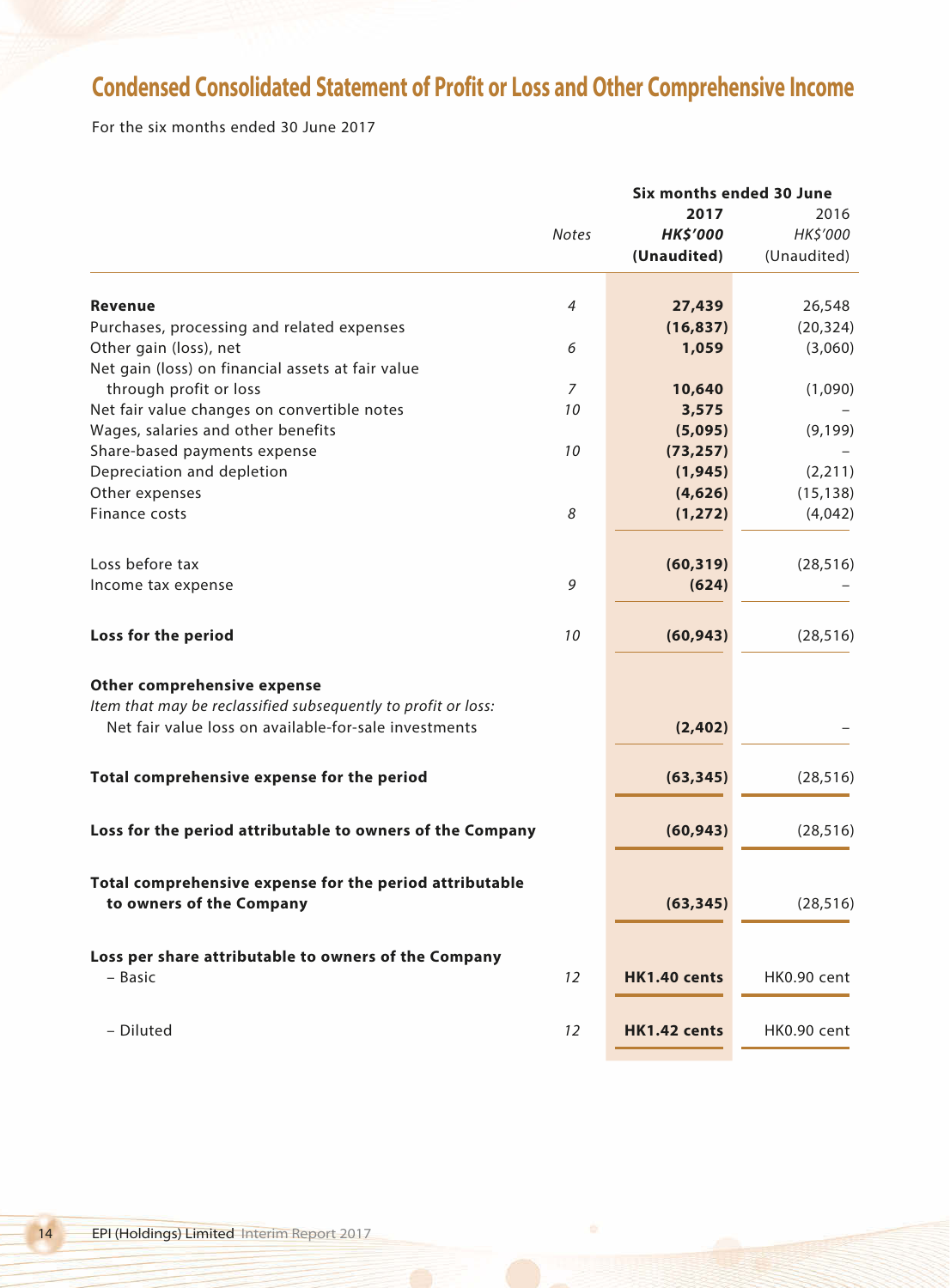## **Condensed Consolidated Statement of Financial Position**

At 30 June 2017

|                                                       |              |                 | At 30 June At 31 December |
|-------------------------------------------------------|--------------|-----------------|---------------------------|
|                                                       |              | 2017            | 2016                      |
|                                                       | <b>Notes</b> | <b>HK\$'000</b> | HK\$'000                  |
|                                                       |              | (Unaudited)     | (Audited)                 |
|                                                       |              |                 |                           |
| <b>Non-current assets</b>                             |              |                 |                           |
| Exploration and evaluation assets                     |              |                 |                           |
| Property, plant and equipment                         |              | 36,141          | 38,184                    |
| Available-for-sale investments                        | 13           | 104,083         |                           |
| Other tax recoverables                                |              | 2,410           | 4,431                     |
| Total non-current assets                              |              | 142,634         | 42,615                    |
|                                                       |              |                 |                           |
| <b>Current assets</b>                                 |              |                 |                           |
| Available-for-sale investments                        | 13           | 3,100           |                           |
| Trade and other receivables and prepayments           | 14           | 11,263          | 11,996                    |
| Loan receivables                                      | 15           | 99,000          | 102,000                   |
| Other tax recoverables                                |              | 1,286           | 1,465                     |
| Financial assets at fair value through profit or loss | 16           | 95,009          | 27,454                    |
| Bank balances and cash                                |              | 94,213          | 182,204                   |
|                                                       |              |                 |                           |
| Total current assets                                  |              | 303,871         | 325,119                   |
|                                                       |              |                 |                           |
| <b>Current liabilities</b>                            |              |                 |                           |
| Trade and other payables                              | 17           | 12,487          | 21,801                    |
| Income tax payable                                    |              | 715             | 91                        |
| Convertible notes                                     | 18           | 2,400           |                           |
| <b>Total current liabilities</b>                      |              | 15,602          | 21,892                    |
|                                                       |              |                 |                           |
| <b>Net current assets</b>                             |              | 288,269         | 303,227                   |
|                                                       |              |                 |                           |
| <b>Total assets less current liabilities</b>          |              | 430,903         | 345,842                   |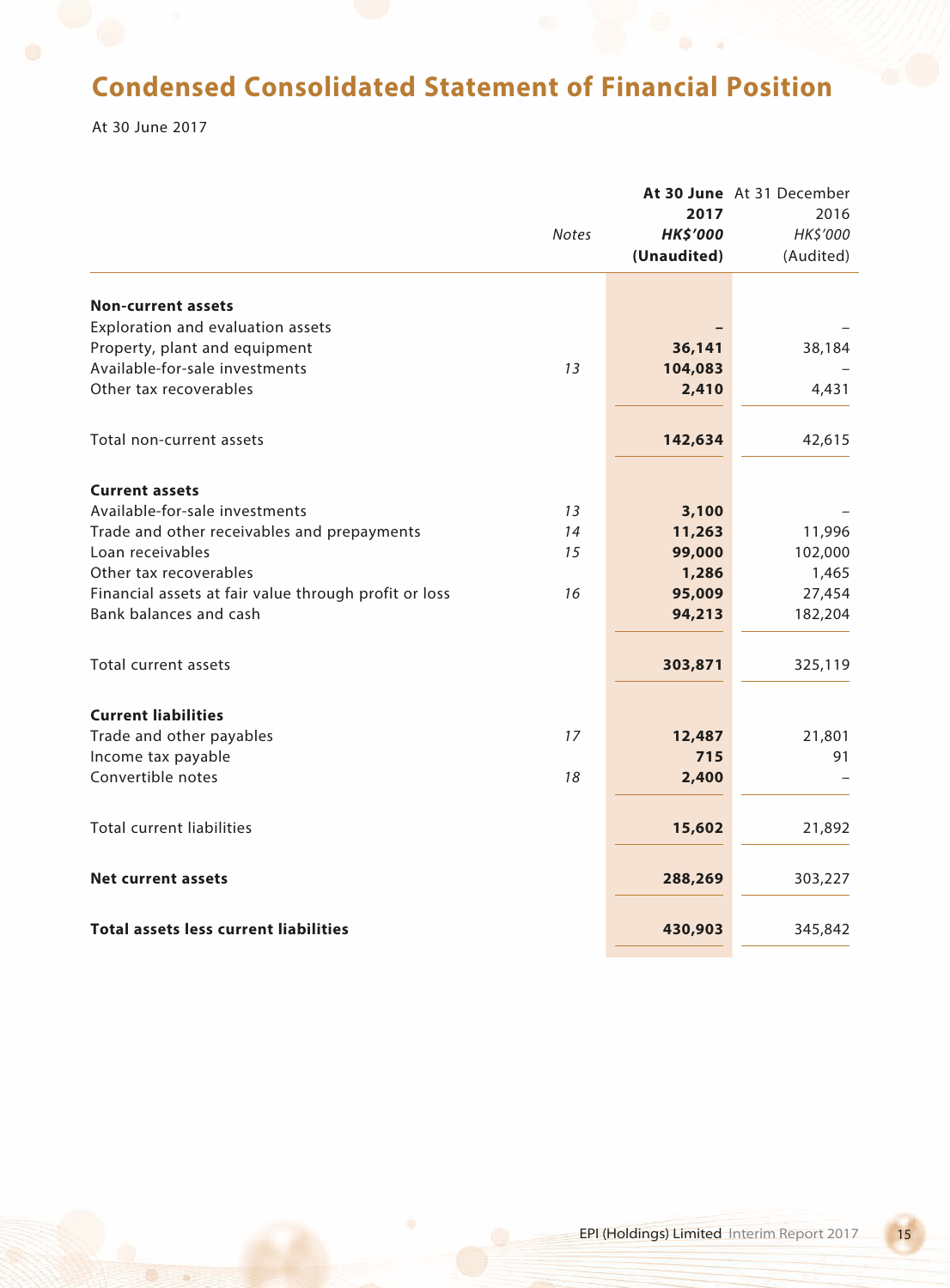## **Condensed Consolidated Statement of Financial Position**

At 30 June 2017

|                                |              |                 | At 30 June At 31 December |
|--------------------------------|--------------|-----------------|---------------------------|
|                                |              | 2017            | 2016                      |
|                                | <b>Notes</b> | <b>HK\$'000</b> | HK\$'000                  |
|                                |              | (Unaudited)     | (Audited)                 |
| <b>Non-current liabilities</b> |              |                 |                           |
| Derivative financial liability | 18           | 3,884           |                           |
| Convertible notes              | 18           | 71,265          |                           |
| Total non-current liabilities  |              | 75,149          |                           |
| <b>Net assets</b>              |              | 355,754         | 345,842                   |
| <b>Capital and reserves</b>    |              |                 |                           |
| Share capital                  | 19           | 43,671          | 43,671                    |
| Reserves                       |              | 312,083         | 302,171                   |
| <b>Total equity</b>            |              | 355,754         | 345,842                   |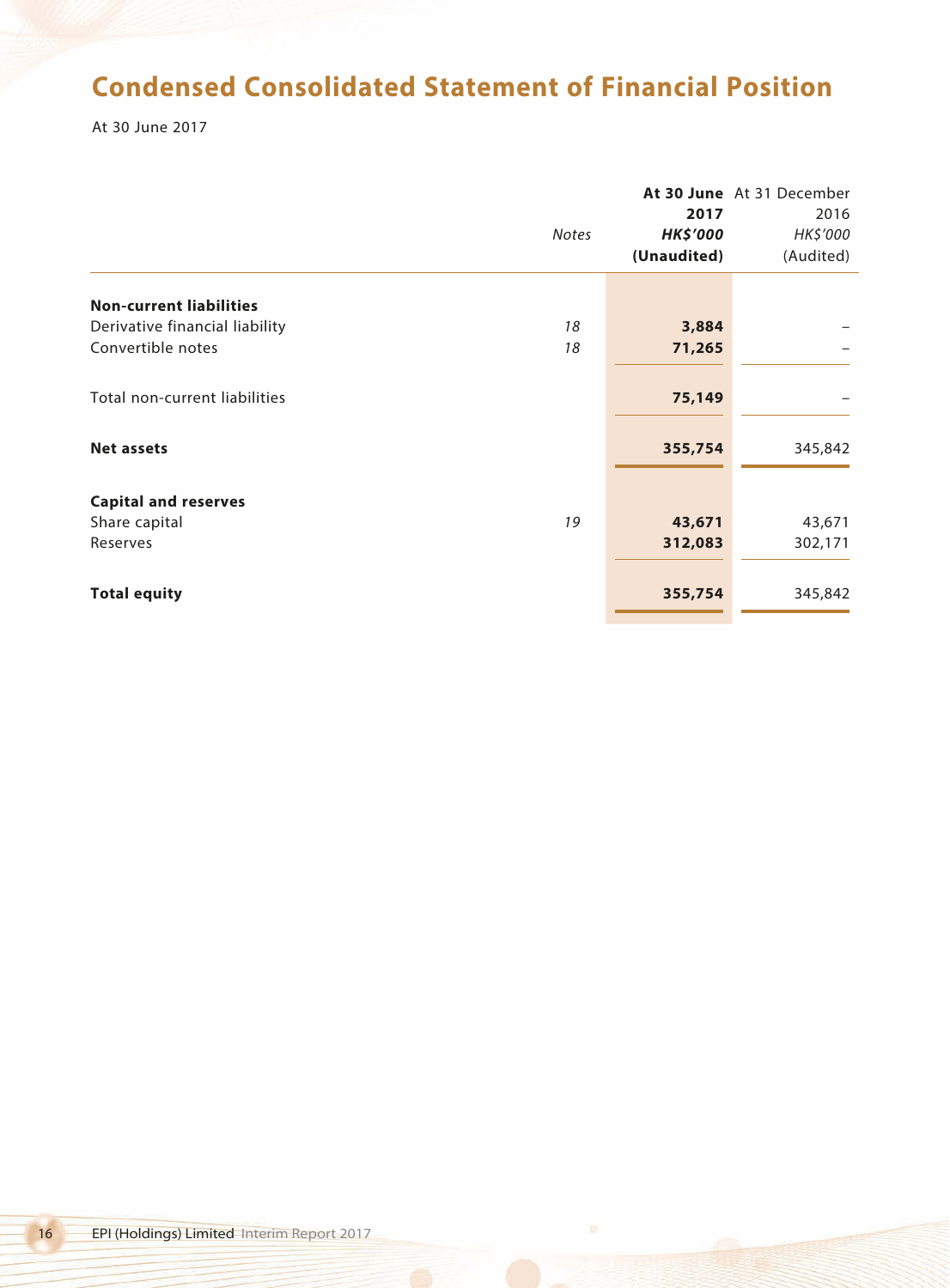## **Condensed Consolidated Statement of Changes in Equity**

For the six months ended 30 June 2017

|                                                                                     |                                            |                                            |                                                       | Attributable to owners of the Company    |                                                      |                                 |
|-------------------------------------------------------------------------------------|--------------------------------------------|--------------------------------------------|-------------------------------------------------------|------------------------------------------|------------------------------------------------------|---------------------------------|
|                                                                                     | <b>Share</b><br>capital<br><b>HK\$'000</b> | <b>Share</b><br>premium<br><b>HK\$'000</b> | <b>Share</b><br>options<br>reserve<br><b>HK\$'000</b> | Investment<br>reserve<br><b>HK\$'000</b> | revaluation Accumulated<br>losses<br><b>HK\$'000</b> | <b>Total</b><br><b>HK\$'000</b> |
| At 1 January 2016 (audited)                                                         | 7,279                                      | 115,950                                    | 128,388                                               |                                          | (376, 542)                                           | (124, 925)                      |
| Loss and total comprehensive<br>expense for the period                              |                                            |                                            |                                                       |                                          | (28, 516)                                            | (28, 516)                       |
| Issue of shares upon rights issue (Note)<br>Transaction costs attributable to issue | 36,392                                     | 473,105                                    |                                                       |                                          |                                                      | 509,497                         |
| of shares upon rights issue (Note)                                                  |                                            | (7,651)                                    |                                                       |                                          |                                                      | (7,651)                         |
| At 30 June 2016                                                                     | 43,671                                     | 581,404                                    | 128,388                                               |                                          | (405, 058)                                           | 348,405                         |
| At 1 January 2017 (audited)                                                         | 43,671                                     | 581,404                                    | 128,388                                               |                                          | (407, 621)                                           | 345,842                         |
| Loss for the period<br>Net fair value loss on                                       |                                            |                                            |                                                       |                                          | (60, 943)                                            | (60, 943)                       |
| available-for-sale investments                                                      |                                            |                                            |                                                       | (2,402)                                  |                                                      | (2,402)                         |
| Total comprehensive expense<br>for the period<br>Recognition of equity-settled      |                                            |                                            |                                                       | (2,402)                                  | (60, 943)                                            | (63, 345)                       |
| share-based payments expense                                                        |                                            |                                            | 73,257                                                |                                          |                                                      | 73,257                          |
| At 30 June 2017                                                                     | 43,671                                     | 581,404                                    | 201,645                                               | (2, 402)                                 | (468, 564)                                           | 355,754                         |

#### *Note:*

During the period ended 30 June 2016, the Company completed a rights issue by which a total of 3,639,268,185 shares of the Company were issued. Details of the rights issue are set out in Note 19.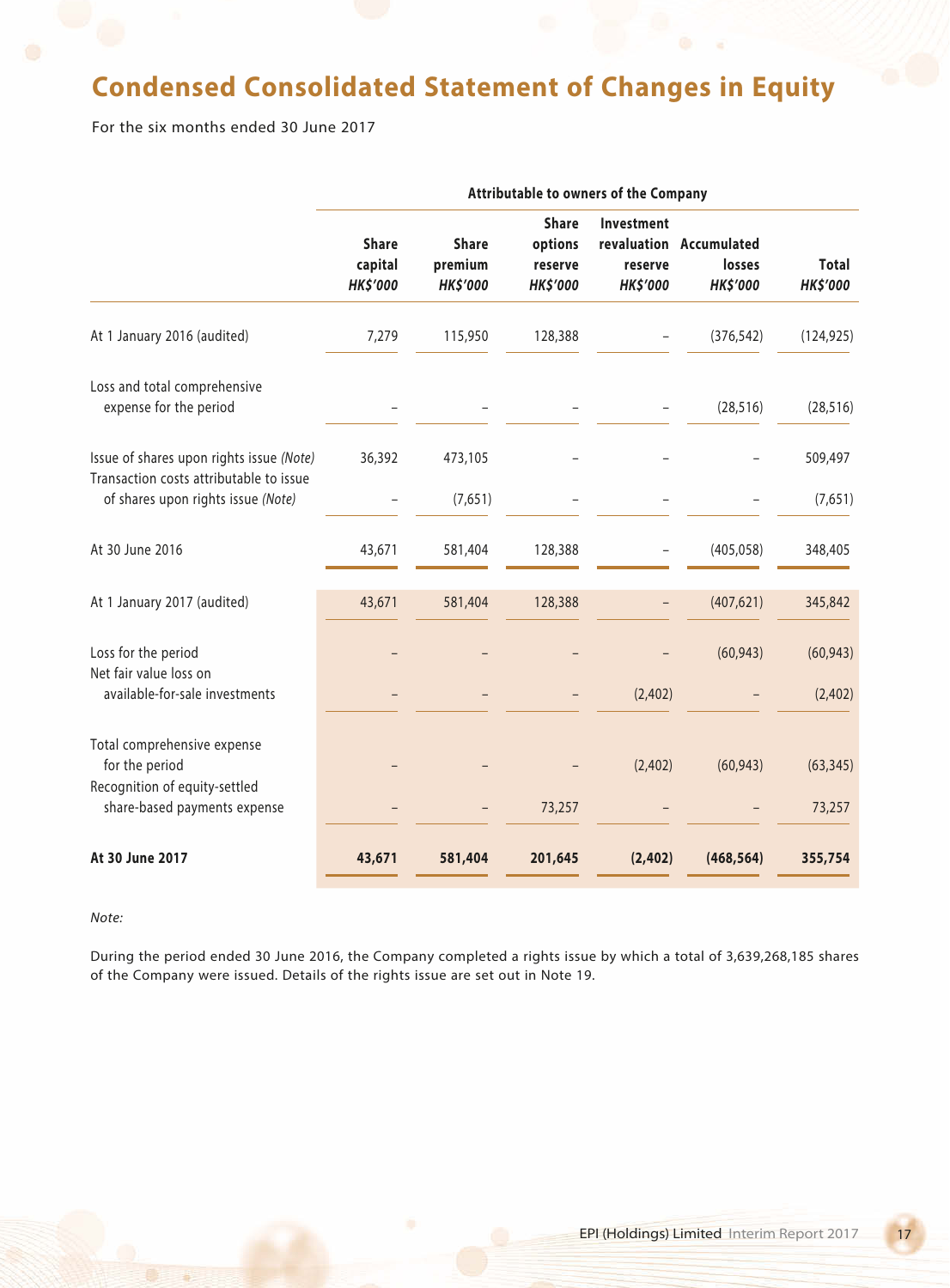## **Condensed Consolidated Statement of Cash Flows**

For the six months 30 June 2017

|                                                              | Six months ended 30 June |                 |             |
|--------------------------------------------------------------|--------------------------|-----------------|-------------|
|                                                              |                          | 2017            | 2016        |
|                                                              | <b>Notes</b>             | <b>HK\$'000</b> | HK\$'000    |
|                                                              |                          | (Unaudited)     | (Unaudited) |
| Net cash outflow from operating activities                   |                          | (58, 667)       | (232, 109)  |
| Net cash outflow from investing activities                   |                          |                 |             |
| Purchase of available-for-sale investments                   |                          | (109, 585)      |             |
| Bank and other interest received                             |                          | 409             |             |
| Purchase of property, plant and equipment                    |                          |                 | (720)       |
|                                                              |                          | (109, 176)      | (720)       |
|                                                              |                          |                 |             |
| Net cash inflow from financing activities                    |                          |                 |             |
| Proceeds from issue of convertible notes                     | 18                       | 80,000          |             |
| Transaction costs attributable to issue of convertible notes |                          | (148)           |             |
| Proceeds from issue of shares                                | 19                       |                 | 509,497     |
| Transaction costs attributable to issue of shares            | 19                       |                 | (7,651)     |
| Repayment of borrowings                                      |                          |                 | (20,000)    |
| Interest paid                                                |                          |                 | (4, 284)    |
|                                                              |                          | 79,852          | 477,562     |
| Net (decrease) increase in cash and cash equivalents         |                          | (87, 991)       | 244,733     |
|                                                              |                          |                 |             |
| Cash and cash equivalents at the beginning of the period     |                          | 182,204         | 13,168      |
| Cash and cash equivalents at the end of the period,          |                          |                 |             |
| represented by bank balances and cash                        |                          | 94,213          | 257,901     |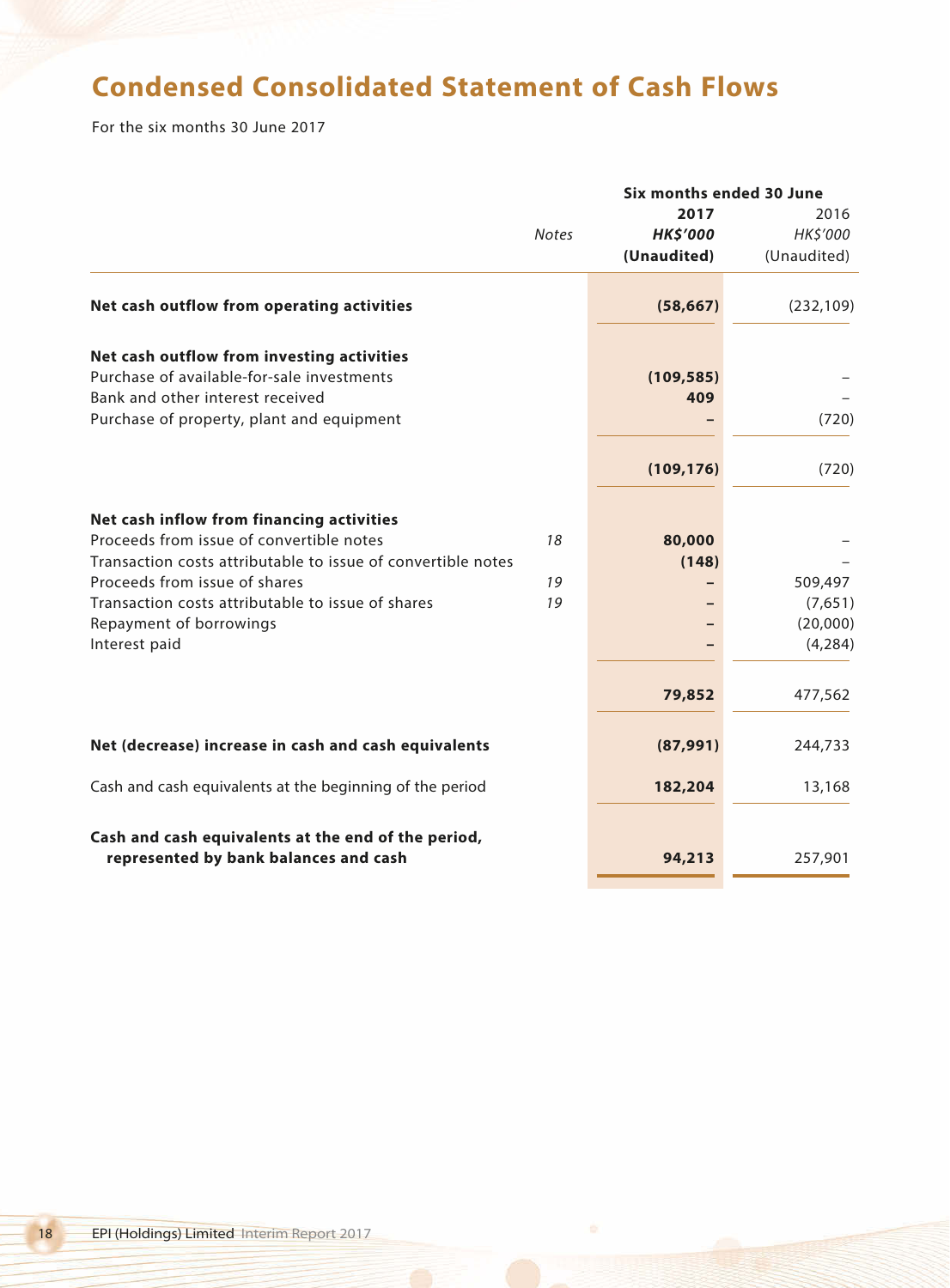For the six months ended 30 June 2017

## **1. BASIS OF PREPARATION**

The unaudited condensed consolidated interim financial statements have been prepared in accordance with Hong Kong Accounting Standard 34 "*Interim Financial Reporting*" issued by the Hong Kong Institute of Certified Public Accountants (the "HKICPA") as well as the applicable disclosure requirements of Appendix 16 to the Listing Rules.

The unaudited condensed consolidated interim financial statements have been prepared on the historical cost basis, except for certain financial instruments, which are measured at fair values, and are presented in HK\$ which is the functional currency of the Company.

## **2. SIGNIFICANT EVENTS AND TRANSACTIONS IN THE CURRENT INTERIM PERIOD**

The Company has granted share options to eligible persons to subscribe for a total of 436,710,000 ordinary shares of the Company under the existing share option scheme of the Company on 4 May 2017. The exercise price of the options granted is HK\$0.53 per share and the exercisable period is from 4 May 2017 to 3 May 2020 (both dates inclusive). The Group recognised share-based payments expense, which was non-cash in nature, of HK\$73,257,000 recorded for the grant of share options referred to in Note 20.

## **3. PRINCIPAL ACCOUNTING POLICIES**

The unaudited condensed consolidated interim financial statements should be read in conjunction with the audited financial statements for the year ended 31 December 2016. The accounting policies and methods of computation used in the unaudited condensed consolidated interim financial statements for the six months ended 30 June 2017 are the same as those followed in the preparation of the Group's audited consolidated financial statements for the year ended 31 December 2016. In addition, the Group has applied the following accounting policies for available-for-sale financial assets and convertible notes during the current interim period.

#### **Financial instruments**

### **Available-for-sale ("AFS") financial assets**

AFS financial assets are non-derivatives that are either designated as AFS or are not classified as (a) loans and receivables, (b) held-to-maturity investments or (c) financial assets at fair value through profit or loss ("FVTPL").

Debt securities held by the Group that are classified as AFS financial assets and are traded in an active market are measured at fair value at the end of each reporting period. Changes in the carrying amount of AFS monetary financial assets relating to interest income calculated using the effective interest method are recognised in profit or loss. Other changes in the carrying amount of AFS financial assets are recognised in other comprehensive income and accumulated under the heading of "investment revaluation reserve". When the investment is disposed of or is determined to be impaired, the cumulative gain or loss previously accumulated in the investment revaluation reserve is reclassified to profit or loss.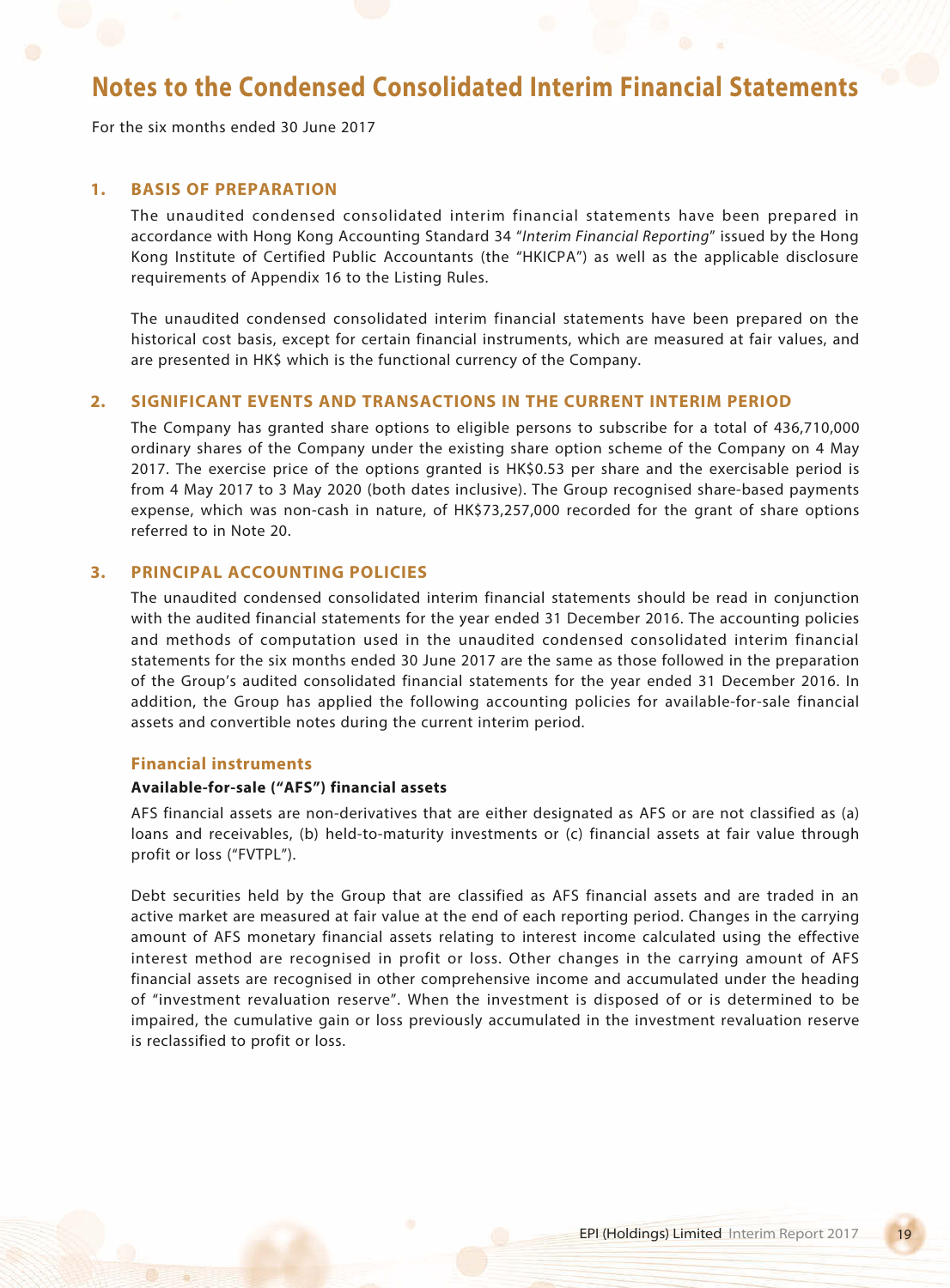For the six months ended 30 June 2017

## **3. PRINCIPAL ACCOUNTING POLICIES (continued)**

### **Financial instruments (continued)**

#### **Convertible notes contain debt and derivative components**

A conversion option that will be settled other than by the exchange of a fixed amount of cash or another financial asset for a fixed number of the Group's own equity instruments is a conversion option derivative.

At the date of issue, both the debt component and derivative component are recognised at fair value. In subsequent periods, the debt component of the convertible notes is carried at amortised cost using the effective interest method. The derivative component is measured at fair value recognised in profit or loss.

Transaction costs that relate to the issue of the convertible notes are allocated to the debt and derivative components in proportion to their relative fair values. Transaction costs relating to the derivative component are charged to profit or loss immediately. Transaction costs relating to the debt component are included in the carrying amount of the debt portion and amortised over the period of the convertible notes using the effective interest method.

In the current interim period, the Group has applied, for the first time, the following amendments to Hong Kong Financial Reporting Standards ("HKFRSs") issued by the HKICPA that are relevant for the preparation of the Group's unaudited condensed consolidated interim financial statements:

| Amendments to HKAS 7  | Disclosure initiative                                    |
|-----------------------|----------------------------------------------------------|
| Amendments to HKAS 12 | Recognition of deferred tax assets for unrealised losses |
| Amendments to HKFRSs  | As part of annual improvements to HKFRSs 2014-2016 cycle |

The application of the above amendments to HKFRSs in the current interim period has had no material effect on the amounts and/or disclosures reported in these condensed consolidated financial statements.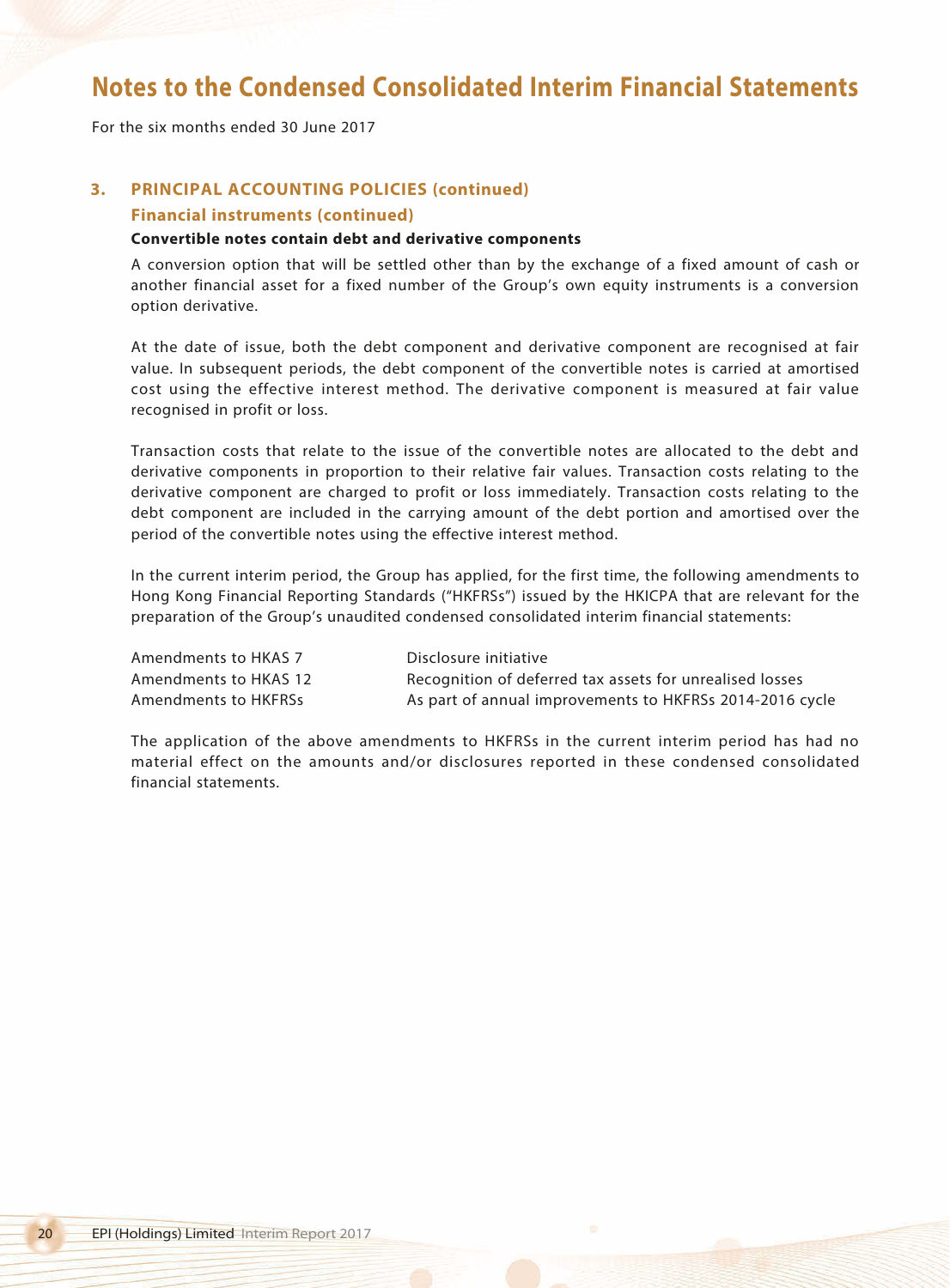For the six months ended 30 June 2017

### **4. REVENUE**

An analysis of the Group's revenue for the period is as follows:

|                                                     | Six months ended 30 June |                 |
|-----------------------------------------------------|--------------------------|-----------------|
|                                                     | 2017                     | 2016            |
|                                                     | <b>HKS'000</b>           | <b>HK\$'000</b> |
|                                                     | (Unaudited)              | (Unaudited)     |
|                                                     |                          |                 |
| Sales of petroleum                                  | 21,639                   | 25,302          |
| Interest income from money lending business         | 4,193                    | 446             |
| Arrangement fee income from money lending business  | 130                      |                 |
| Dividend income from securities investments (Note)  | 275                      | 800             |
| Interest income from securities and AFS investments | 1,202                    |                 |
|                                                     |                          |                 |
|                                                     | 27,439                   | 26,548          |

*Note:*

The amounts represent the dividend income from securities investments, of which the amount in the prior period was classified as other income. During the current period, the management of the Group reclassified such amount from other income to revenue for the purpose of resource allocation and performance assessment for the segment of investment in securities referred to in Note 5.

### **5. SEGMENT INFORMATION**

The following is an analysis of the Group's revenue and results by operating segments, based on the information reported to the chief operating decision maker representing the Board, for the purposes of resource allocation and assessment of segment performance. This is also the basis upon which the Group is arranged and organised.

The Group's reportable segments under HKFRS 8 are as follows:

- (i) Petroleum exploration and production
- (ii) Money lending
- (iii) Investment in securities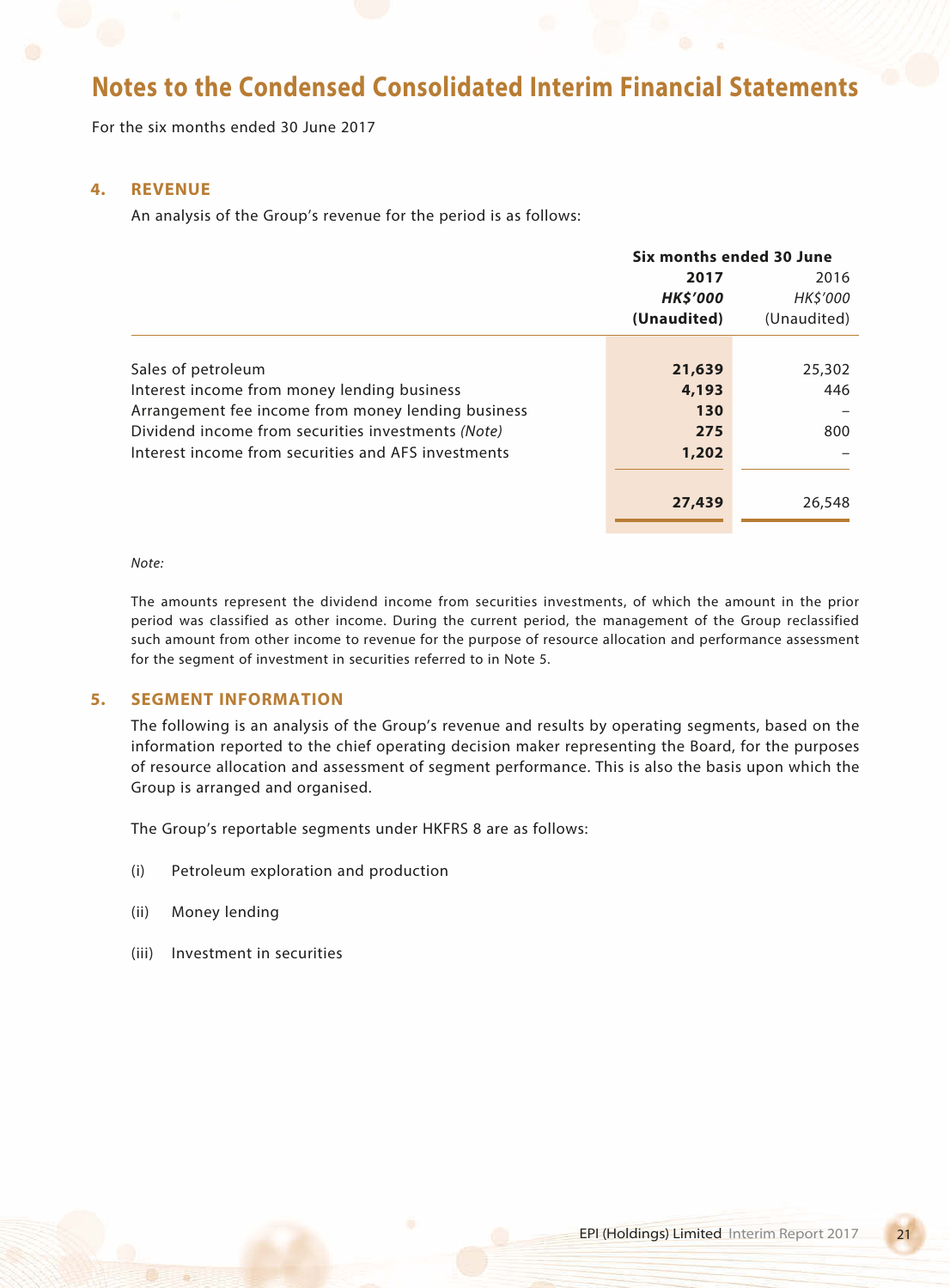For the six months ended 30 June 2017

## **5. SEGMENT INFORMATION (continued) Segment revenue and results**

The following is an analysis of the Group's revenue and results by reportable and operating segments:

### **Six months ended 30 June 2017**

|                              | Petroleum<br>exploration and<br>production<br><b>HK\$'000</b><br>(Unaudited) | <b>Money</b><br>lending<br><b>HK\$'000</b><br>(Unaudited) | Investment<br>in securities<br><b>HK\$'000</b><br>(Unaudited) | <b>Total</b><br><b>HK\$'000</b><br>(Unaudited) |
|------------------------------|------------------------------------------------------------------------------|-----------------------------------------------------------|---------------------------------------------------------------|------------------------------------------------|
|                              |                                                                              |                                                           |                                                               |                                                |
| <b>Segment revenue</b>       |                                                                              |                                                           |                                                               |                                                |
| External sales/sources       | 21,639                                                                       | 4,323                                                     | 1,477                                                         | 27,439                                         |
|                              |                                                                              |                                                           |                                                               |                                                |
| <b>Results</b>               |                                                                              |                                                           |                                                               |                                                |
| Segment results              | (73)                                                                         | 4,447                                                     | 11,655                                                        | 16,029                                         |
| Other gain, net              |                                                                              |                                                           |                                                               | 779                                            |
| Corporate expenses           |                                                                              |                                                           |                                                               | (2, 598)                                       |
| Share-based payments expense |                                                                              |                                                           |                                                               | (73, 257)                                      |
| Finance costs                |                                                                              |                                                           |                                                               | (1, 272)                                       |
|                              |                                                                              |                                                           |                                                               |                                                |
| Loss before tax              |                                                                              |                                                           |                                                               | (60, 319)                                      |
| Income tax expense           |                                                                              |                                                           |                                                               | (624)                                          |
| Loss for the period          |                                                                              |                                                           |                                                               | (60, 943)                                      |
|                              |                                                                              |                                                           |                                                               |                                                |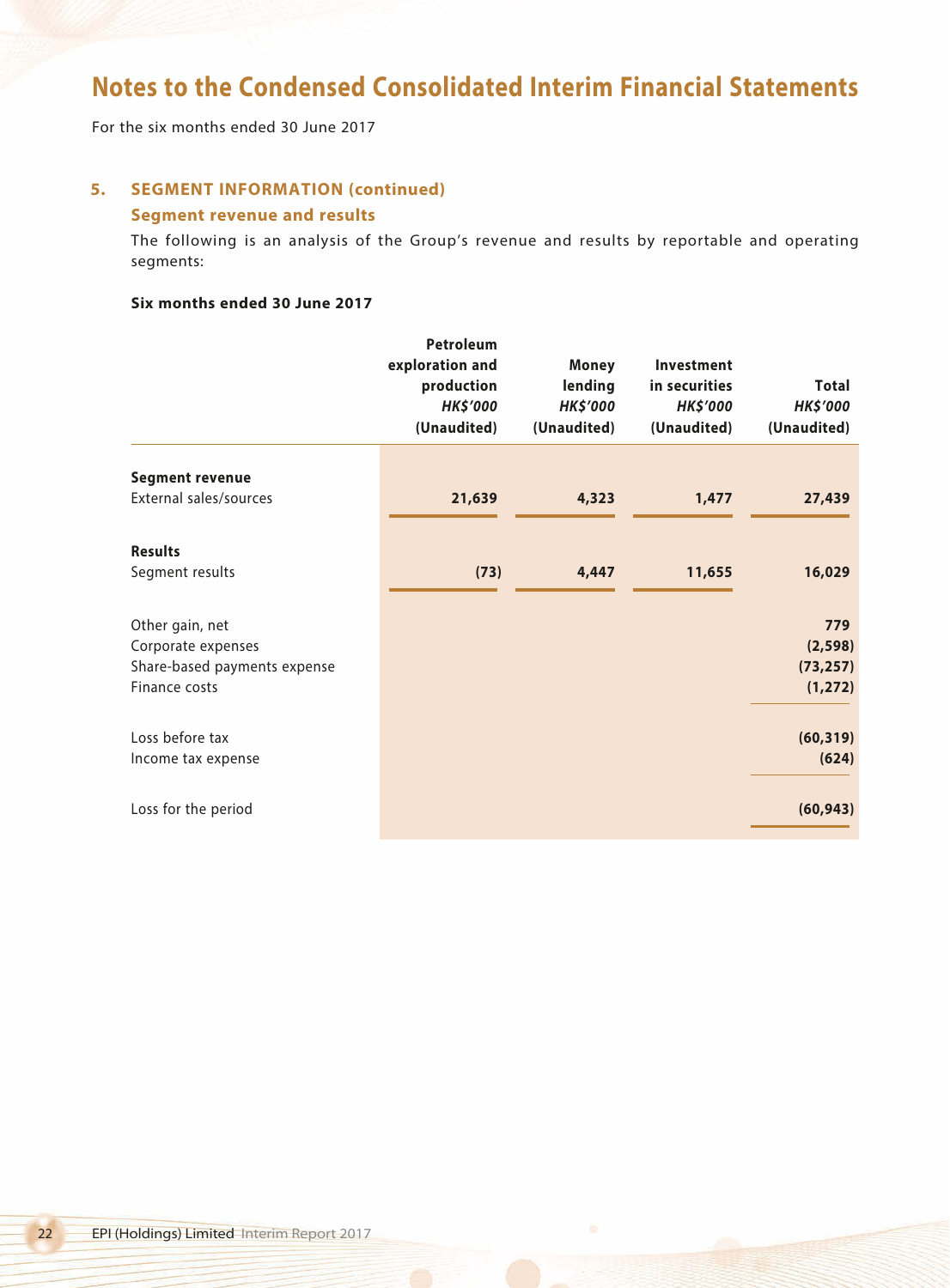For the six months ended 30 June 2017

## **5. SEGMENT INFORMATION (continued) Segment revenue and results (continued)**

Six months ended 30 June 2016

|                        | Petroleum<br>exploration and<br>production<br>HK\$'000<br>(Unaudited) | Money<br>lending<br>HK\$'000<br>(Unaudited) | Investment<br>in securities<br>HK\$'000<br>(Unaudited) | Total<br>HK\$'000<br>(Unaudited) |
|------------------------|-----------------------------------------------------------------------|---------------------------------------------|--------------------------------------------------------|----------------------------------|
| <b>Segment revenue</b> |                                                                       |                                             |                                                        |                                  |
| External sales/sources | 25,302                                                                | 446                                         | 800                                                    | 26,548                           |
| <b>Results</b>         |                                                                       |                                             |                                                        |                                  |
| Segment results        | (319)                                                                 | 294                                         | (529)                                                  | (554)                            |
| Other loss, net        |                                                                       |                                             |                                                        | (3, 112)                         |
| Corporate expenses     |                                                                       |                                             |                                                        | (20, 808)                        |
| Finance costs          |                                                                       |                                             |                                                        | (4,042)                          |
| Loss before tax        |                                                                       |                                             |                                                        | (28, 516)                        |
| Income tax expense     |                                                                       |                                             |                                                        |                                  |
| Loss for the period    |                                                                       |                                             |                                                        | (28, 516)                        |

The accounting policies of the operating segments are the same as those adopted in the audited consolidated financial statements for the year ended 31 December 2016.

Segment results represent the loss incurred/profit earned by each segment without allocation of certain other gain (loss), net, certain corporate expenses, share-based payments expense, finance costs and income tax expense.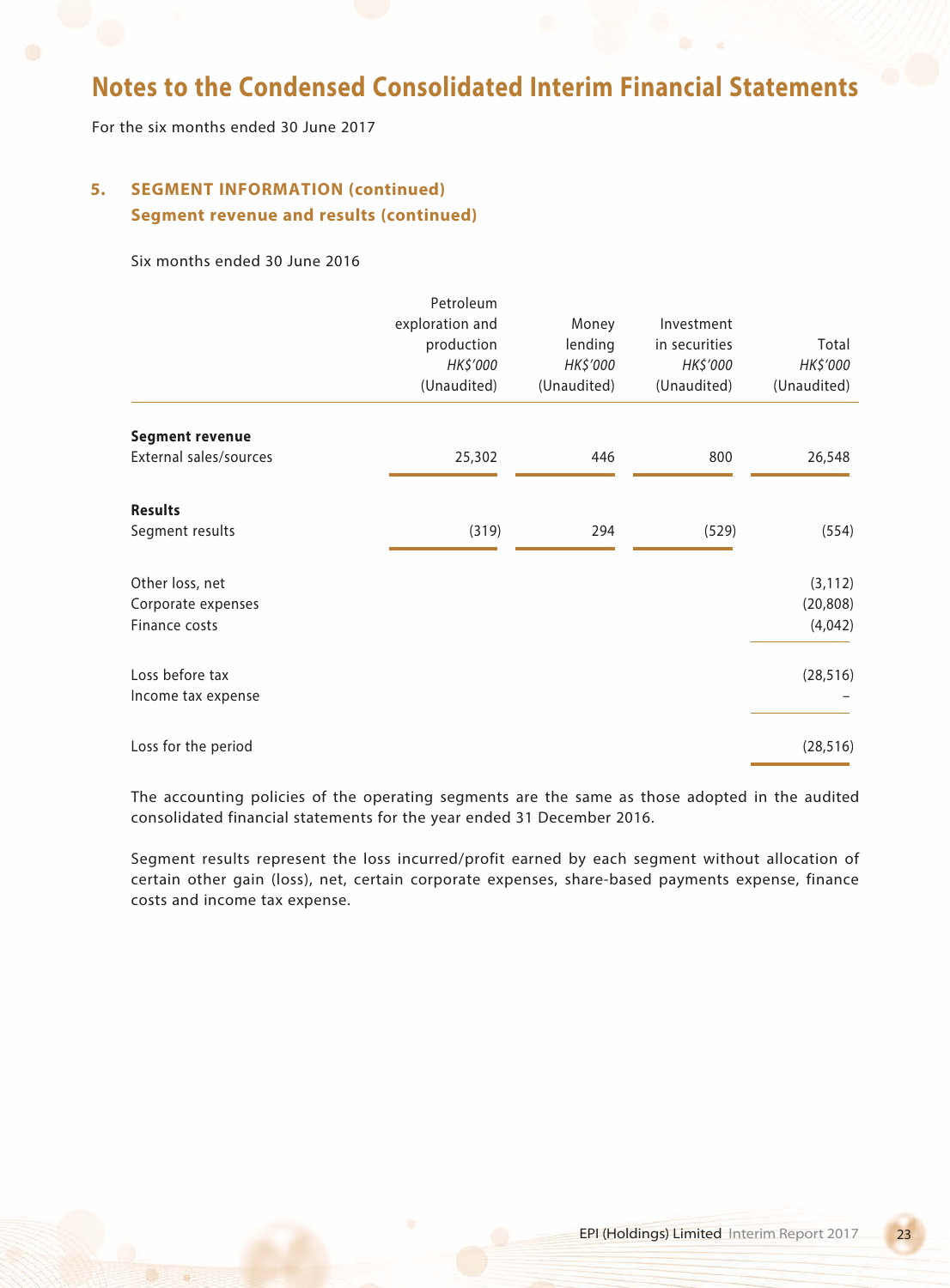For the six months ended 30 June 2017

## **5. SEGMENT INFORMATION (continued)**

## **Segment assets and liabilities**

The following is an analysis of the Group's assets and liabilities by reportable and operating segments:

|                                      | As at           | As at       |
|--------------------------------------|-----------------|-------------|
|                                      | 30 June         | 31 December |
|                                      | 2017            | 2016        |
|                                      | <b>HK\$'000</b> | HK\$'000    |
|                                      | (Unaudited)     | (Audited)   |
| <b>Segment assets</b>                |                 |             |
| Petroleum exploration and production | 46,425          | 50,653      |
| Money lending                        | 123,731         | 115,479     |
| Investment in securities             | 206,012         | 28,149      |
|                                      |                 |             |
| Total segment assets                 | 376,168         | 194,281     |
| Property, plant and equipment        | 350             | 482         |
| Bank balances and cash               | 68,851          | 171,555     |
| Other unallocated assets             | 1,136           | 1,416       |
|                                      |                 |             |
| Consolidated assets                  | 446,505         | 367,734     |
|                                      |                 |             |
| <b>Segment liabilities</b>           |                 |             |
| Petroleum exploration and production | 3,659           | 5,807       |
| Money lending                        | 312             | 91          |
| Investment in securities             | 404             | 5,000       |
|                                      |                 |             |
| Total segment liabilities            | 4,375           | 10,898      |
| Other payables                       | 8,827           | 10,994      |
| Derivative financial liability       | 3,884           |             |
| Convertible notes                    | 73,665          |             |
|                                      |                 |             |
| <b>Consolidated liabilities</b>      | 90,751          | 21,892      |
|                                      |                 |             |

For the purposes of monitoring segment performances and allocating resources between segments:

- all assets are allocated to operating segments other than certain property, plant and equipment, certain bank balances and cash and certain other assets; and
- all liabilities are allocated to operating segments other than certain other payables, derivative financial liability and convertible notes.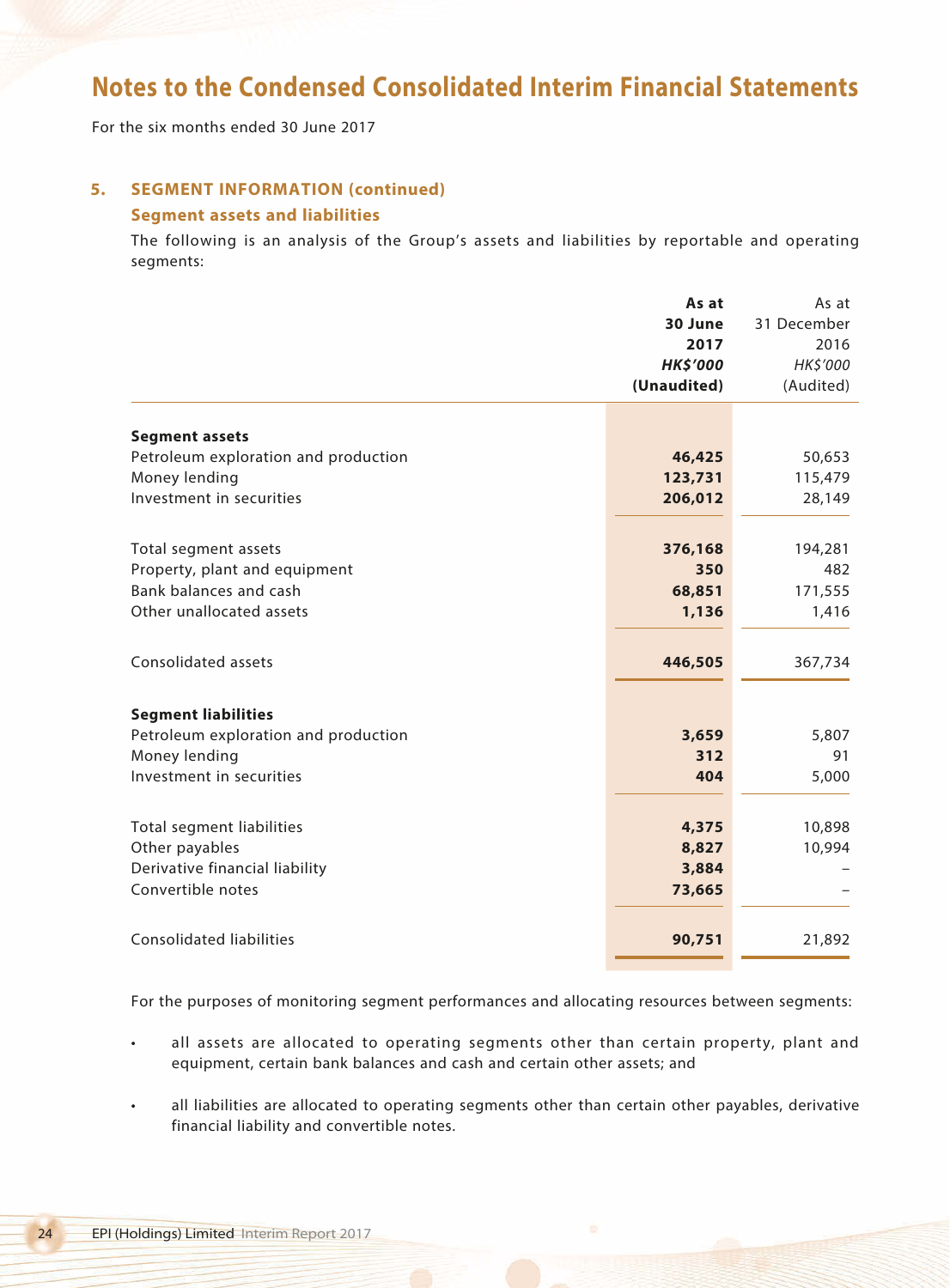For the six months ended 30 June 2017

## **5. SEGMENT INFORMATION (continued)**

## **Revenue from major products and services**

The Group's revenue is arising from petroleum exploration and production, money lending and investment in securities businesses.

## **6. OTHER GAIN (LOSS), NET**

|                           |                 | Six months ended 30 June |  |
|---------------------------|-----------------|--------------------------|--|
|                           | 2017            | 2016                     |  |
|                           | <b>HK\$'000</b> | HK\$'000                 |  |
|                           | (Unaudited)     | (Unaudited)              |  |
|                           |                 |                          |  |
| Bank interest income      | 431             |                          |  |
| Exchange gain (loss), net | 113             | (3, 113)                 |  |
| Others                    | 515             | 53                       |  |
|                           |                 |                          |  |
|                           | 1,059           | (3,060)                  |  |
|                           |                 |                          |  |

## **7. NET GAIN (LOSS) ON FINANCIAL ASSETS AT FAIR VALUE THROUGH PROFIT OR LOSS**

|                                                                   | Six months ended 30 June |             |
|-------------------------------------------------------------------|--------------------------|-------------|
|                                                                   | 2017                     | 2016        |
|                                                                   | <b>HK\$'000</b>          | HK\$'000    |
|                                                                   | (Unaudited)              | (Unaudited) |
|                                                                   |                          |             |
| Net unrealised gain on financial assets at FVTPL                  | 1,152                    | 2,766       |
| Net realised gain (loss) on disposal of financial assets at FVTPL | 9,488                    | (3,856)     |
|                                                                   |                          |             |
|                                                                   | 10,640                   | (1,090)     |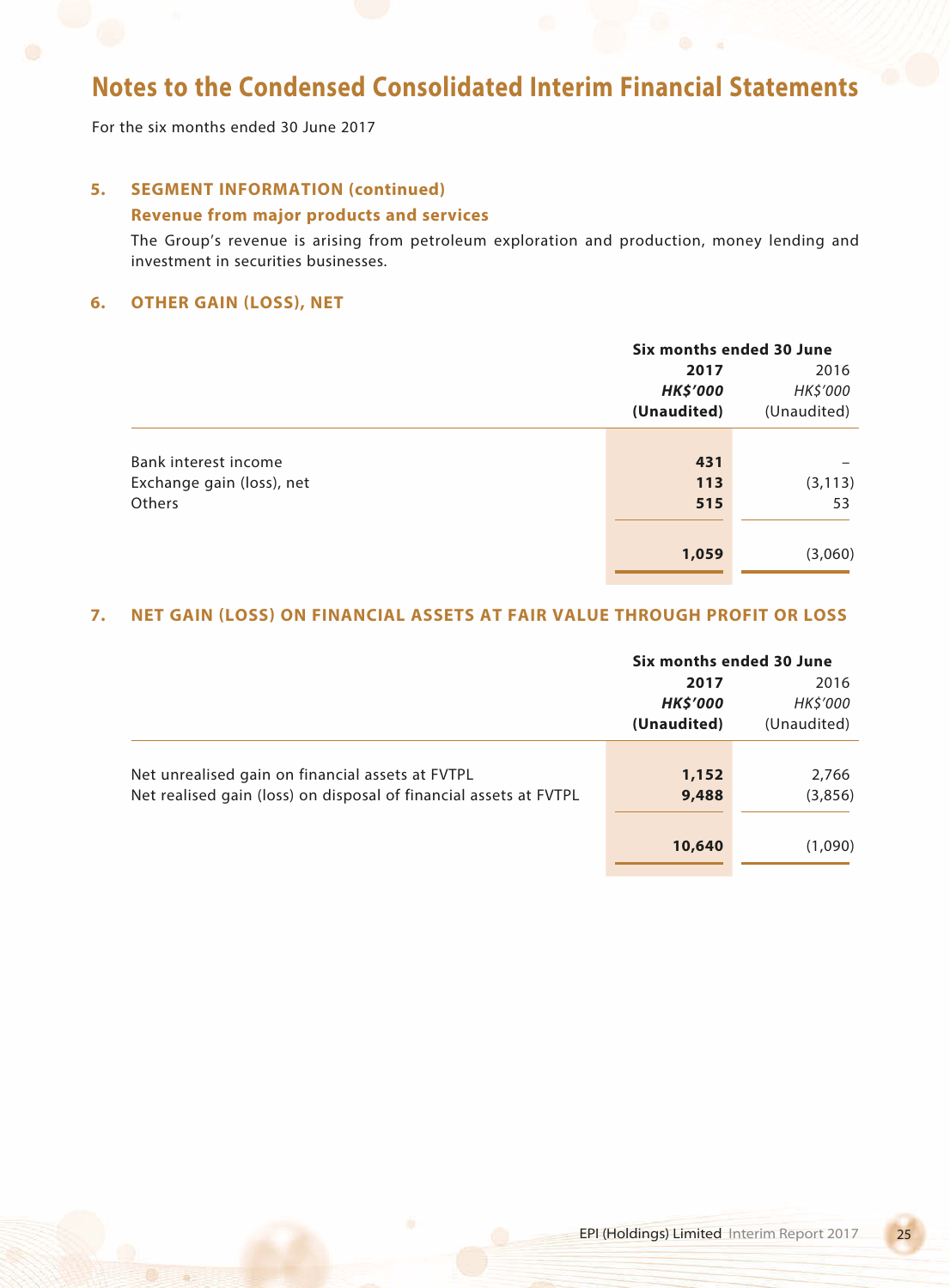For the six months ended 30 June 2017

## **8. FINANCE COSTS**

|                                                   |                 | Six months ended 30 June |  |
|---------------------------------------------------|-----------------|--------------------------|--|
|                                                   | 2017            | 2016                     |  |
|                                                   | <b>HK\$'000</b> | HK\$'000                 |  |
|                                                   | (Unaudited)     | (Unaudited)              |  |
|                                                   |                 |                          |  |
| Interest on bank borrowings and overdrafts        |                 | 3,880                    |  |
| Interest on other loans                           |                 | 162                      |  |
| Effective interest on convertible notes (Note 18) | 1,272           |                          |  |
|                                                   |                 |                          |  |
|                                                   | 1,272           | 4,042                    |  |

## **9. INCOME TAX EXPENSE**

|                         | Six months ended 30 June |             |
|-------------------------|--------------------------|-------------|
|                         | 2017                     | 2016        |
|                         | <b>HK\$'000</b>          | HK\$'000    |
|                         | (Unaudited)              | (Unaudited) |
|                         |                          |             |
| Current tax – Hong Kong | 624                      |             |
|                         |                          |             |

Hong Kong profits tax was calculated at 16.5% of the estimated assessable profit for both periods under review.

Argentina income tax was calculated at 35% of the assessable profit for the period. No provision for Argentina income tax was made as there was no assessable profit arising for both periods under review.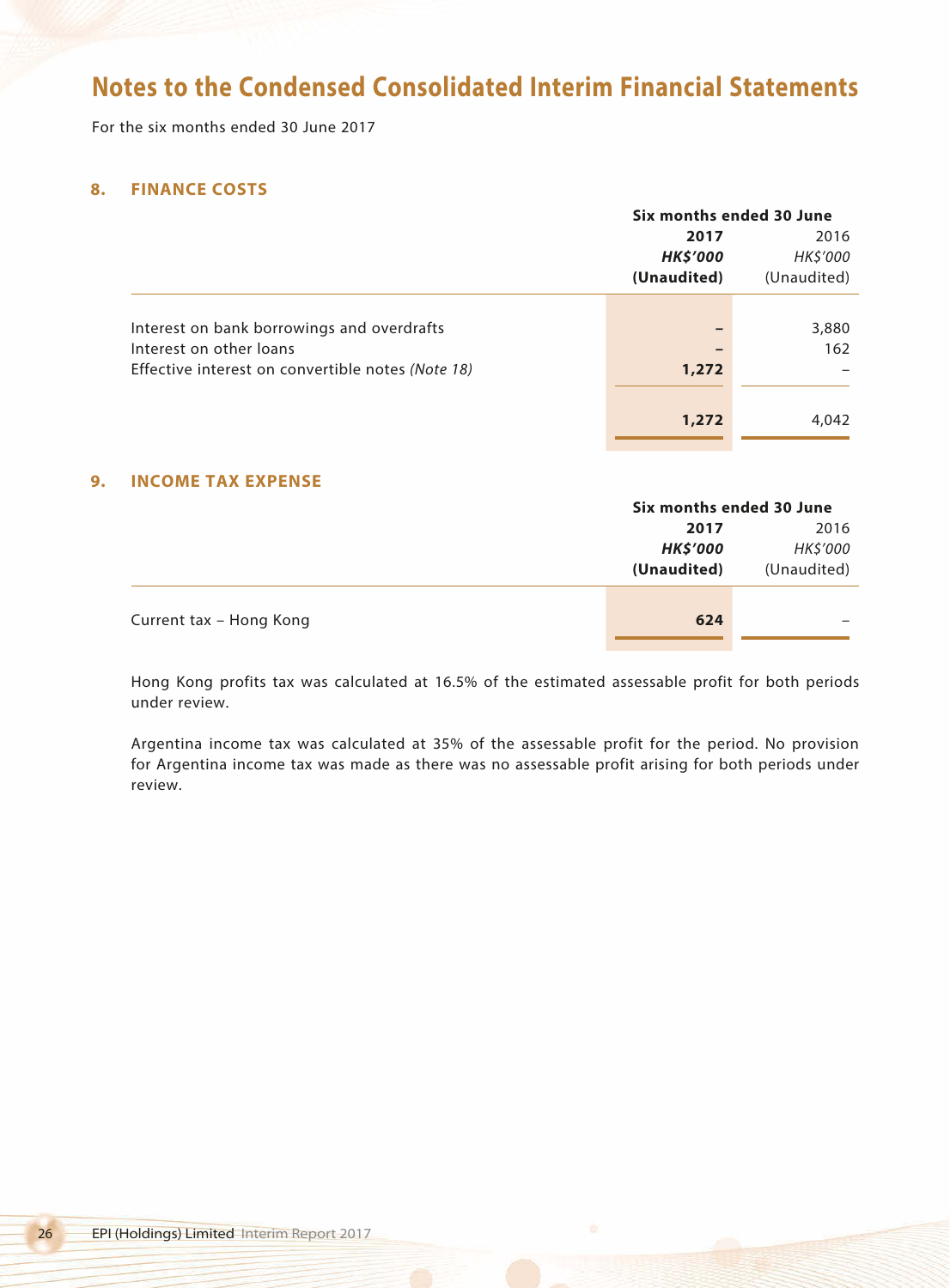For the six months ended 30 June 2017

## **10. LOSS FOR THE PERIOD**

Loss for the period has been arrived at after charging the following items:

|                                                       |                | Six months ended 30 June |  |
|-------------------------------------------------------|----------------|--------------------------|--|
|                                                       | 2017           | 2016                     |  |
|                                                       | <b>HKS'000</b> | HK\$'000                 |  |
|                                                       | (Unaudited)    | (Unaudited)              |  |
|                                                       |                |                          |  |
| Staff costs                                           | 5,095          | 9,199                    |  |
| Net fair value changes on convertible notes (Note 18) | 3,575          |                          |  |
| Share-based payments expense (Note 20)                | 73,257         |                          |  |
| Minimum lease payments under operating leases         |                |                          |  |
| in respect of office properties and buildings         | 1,169          | 1,749                    |  |
|                                                       |                |                          |  |

### **11. DIVIDENDS**

No dividend was paid or proposed for the six months ended 30 June 2017 (six months ended 30 June 2016: nil), nor has any dividend been proposed since the end of the reporting periods.

## **12. LOSS PER SHARE**

The calculation of loss per share attributable to owners of the Company is based on the following data:

|                                                               | Six months ended 30 June               |                                        |
|---------------------------------------------------------------|----------------------------------------|----------------------------------------|
|                                                               | 2017<br><b>HK\$'000</b><br>(Unaudited) | 2016<br><b>HK\$'000</b><br>(Unaudited) |
| Loss:                                                         |                                        |                                        |
| Loss for the period attributable to the owners of the Company |                                        |                                        |
| for the purpose of calculating basic loss per share           | (60, 943)                              | (28, 516)                              |
| Effect of dilutive potential ordinary shares:                 |                                        |                                        |
|                                                               |                                        |                                        |
| Effective interest on convertible notes (Note 18)             | 1,272                                  |                                        |
| Net fair value changes on convertible notes (Note 18)         | (3, 575)                               |                                        |
|                                                               |                                        |                                        |
| Loss for the period attributable to the owners of the Company |                                        |                                        |
| for the purpose of calculating diluted loss per share         | (63, 246)                              | (28.516)                               |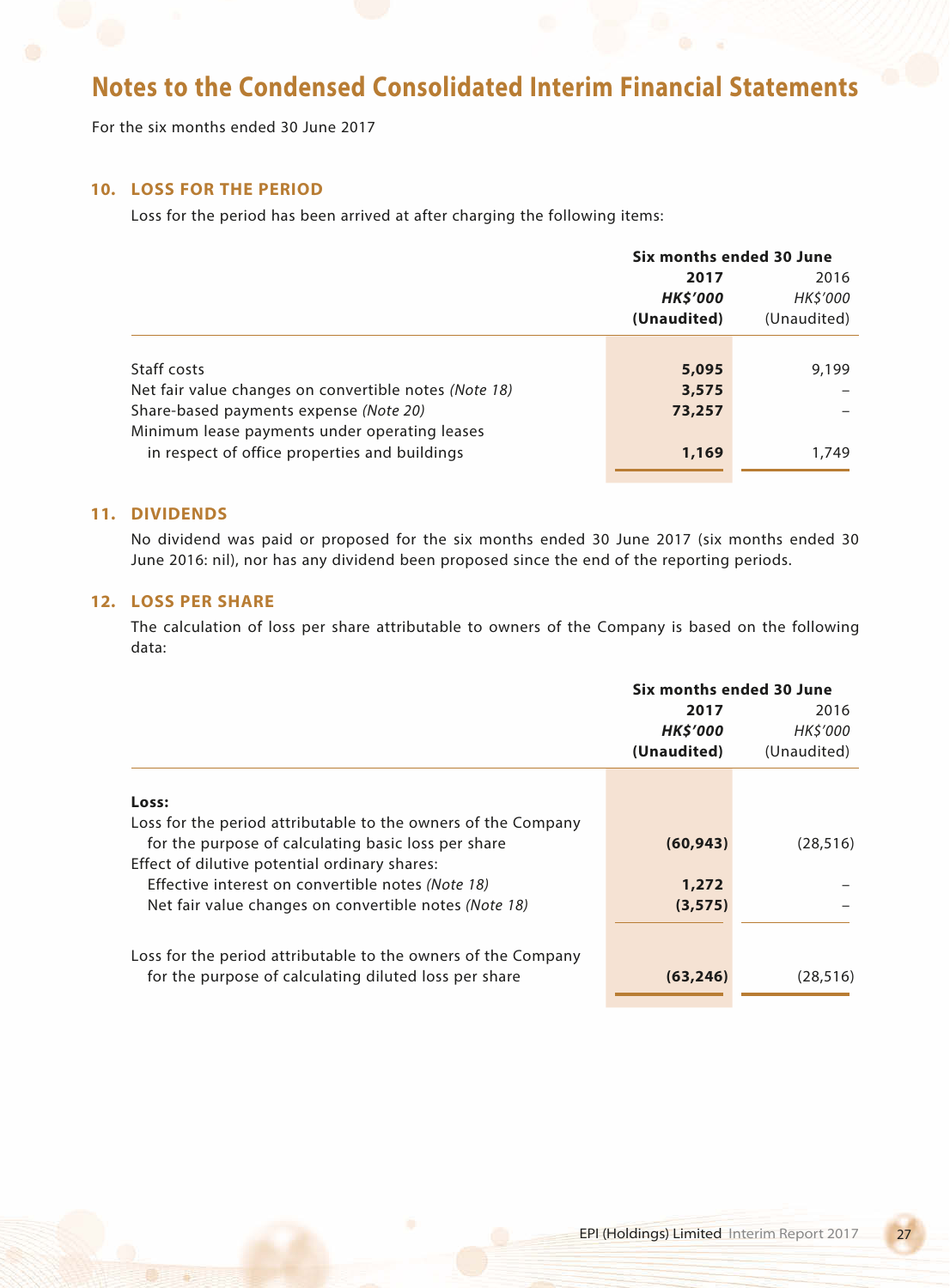For the six months ended 30 June 2017

## **12. LOSS PER SHARE (continued)**

|                                                               | Six months ended 30 June |             |
|---------------------------------------------------------------|--------------------------|-------------|
|                                                               | 2017                     | 2016        |
|                                                               | '000'                    | '000'       |
|                                                               | (Unaudited)              | (Unaudited) |
|                                                               |                          |             |
| <b>Number of shares:</b>                                      |                          |             |
| Weighted average number of ordinary shares for the purpose of |                          |             |
| calculating basic loss per share                              | 4,367,122                | 3,184,819   |
| Effect of dilutive potential ordinary shares:                 |                          |             |
| Convertible notes                                             | 81,031                   |             |
|                                                               |                          |             |
| Weighted average number of ordinary shares for the purpose of |                          |             |
| calculating diluted loss per share                            | 4,448,153                | 3,184,819   |
|                                                               |                          |             |

Diluted loss per share is calculated by adjusting the weighted average number of ordinary shares outstanding to assume conversion of all dilutive potential ordinary shares. The Company has two categories of potential ordinary shares: convertible notes and share options (six months ended 30 June 2016: share options). The convertible notes *(Note 18)* are assumed to have been converted into ordinary shares, and the net loss is adjusted to eliminate the related gain/loss and expenses stated above for the current period.

For the potential ordinary shares arising from the outstanding share options, they were anti-dilutive for the six months ended 30 June 2017 and 2016. The computation of diluted loss per share does not assume the exercise of the Company's share options because the exercise price of share options were higher than the average market price per share of the Company for the six months ended 30 June 2017 and 2016.

## **13. AVAILABLE-FOR-SALE INVESTMENTS**

AFS investments comprise:

|                                    | As at           | As at       |
|------------------------------------|-----------------|-------------|
|                                    | 30 June         | 31 December |
|                                    | 2017            | 2016        |
|                                    | <b>HK\$'000</b> | HK\$'000    |
|                                    | (Unaudited)     | (Audited)   |
|                                    |                 |             |
| Listed investments, at fair value: |                 |             |
| Debt securities                    | 107,183         |             |
|                                    |                 |             |
| Analysed as:                       |                 |             |
| Current portion                    | 3,100           |             |
| Non-current portion                | 104,083         |             |
|                                    |                 |             |
|                                    | 107,183         |             |
|                                    |                 |             |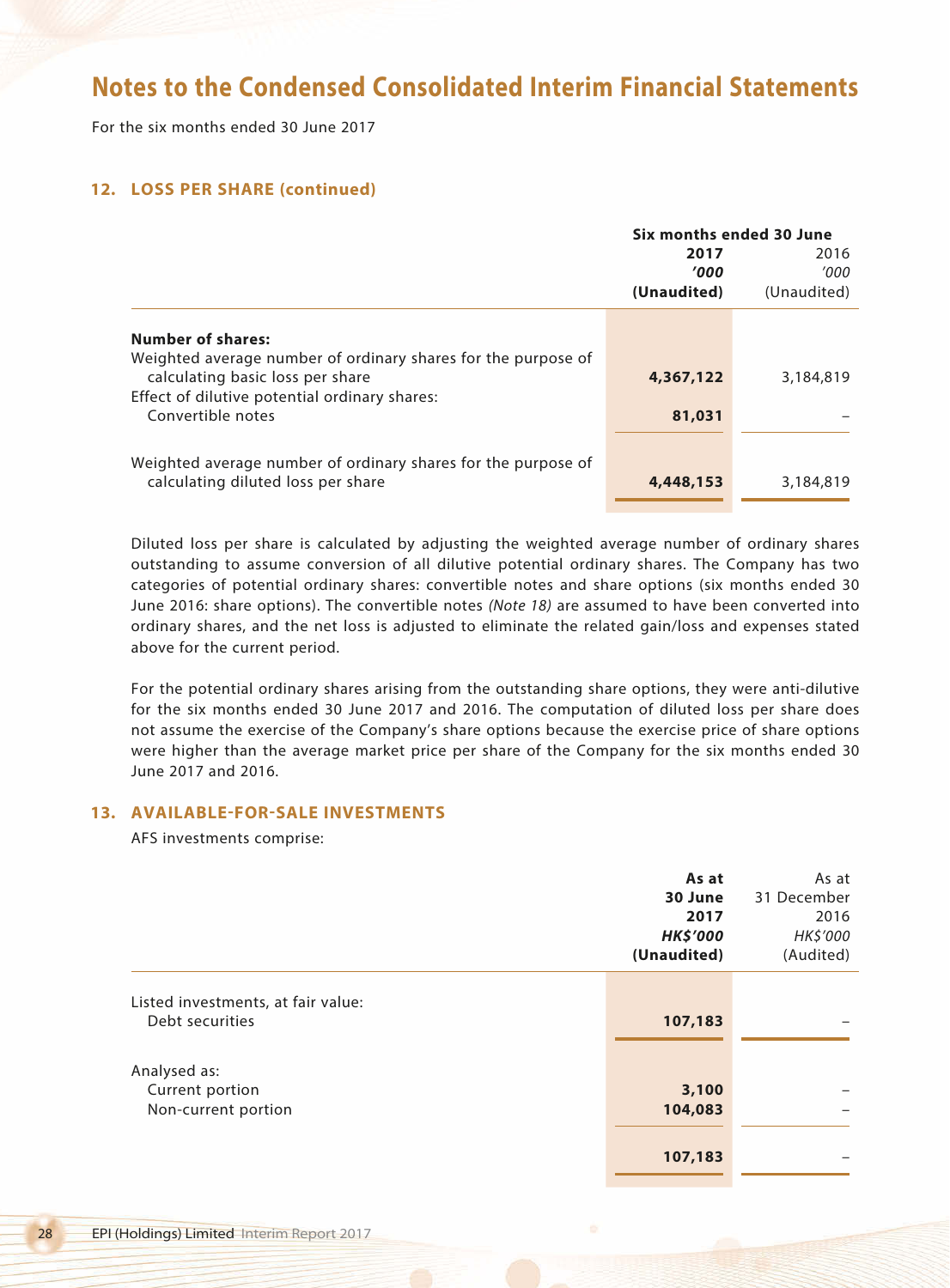For the six months ended 30 June 2017

## **14. TRADE AND OTHER RECEIVABLES AND PREPAYMENTS**

|                                                                  | As at          | As at           |
|------------------------------------------------------------------|----------------|-----------------|
|                                                                  | 30 June        | 31 December     |
|                                                                  | 2017           | 2016            |
|                                                                  | <b>HKS'000</b> | <b>HK\$'000</b> |
|                                                                  | (Unaudited)    | (Audited)       |
|                                                                  |                |                 |
| Trade receivables (Note (i))                                     | 1,036          | 1,100           |
| Deposits and prepayments                                         | 1,148          | 1,374           |
| Deposits held for petroleum exploration and production operation | 4,597          | 5,264           |
| Interest receivables (Note (ii))                                 | 1,834          | 3,556           |
| Others (Note (iii))                                              | 2,648          | 702             |
|                                                                  |                |                 |
|                                                                  | 11,263         | 11,996          |

#### *Notes:*

*(i)* The oil selling price for the Argentina operation is quoted in US\$ and converted into ARS for invoicing. The Group allows an average credit period of 30 to 60 days. The trade receivables of HK\$1,036,000 (31 December 2016: HK\$1,100,000) were neither past due nor impaired and aged within 30 days based on the invoice date.

Before accepting any new customer, the Group assesses the potential customer's credit quality and defines credit limits by customer. Limits and credit quality attributed to customers are reviewed regularly. Receivables that were neither past due nor impaired related to a customer with no recent history of default.

- *(ii)* The amount mainly represents interest receivables from AFS investments and the loans to third party borrowers of the money lending business.
- *(iii)* The amount includes HK\$2,463,000 (31 December 2016: HK\$696,000) placed with securities brokers in relation to securities trading activities in Hong Kong.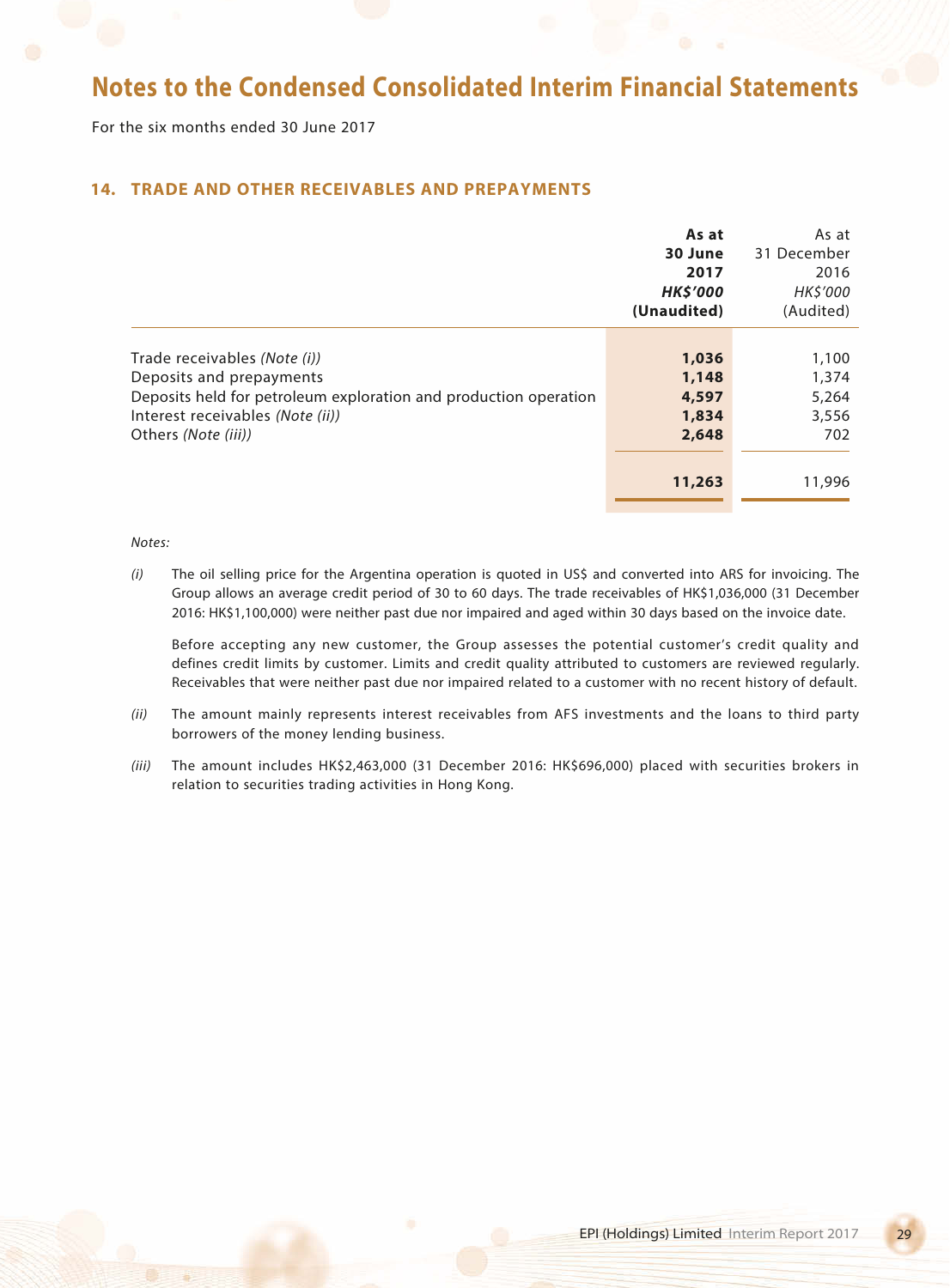For the six months ended 30 June 2017

## **15. LOAN RECEIVABLES**

|                             | As at           | As at       |
|-----------------------------|-----------------|-------------|
|                             | 30 June         | 31 December |
|                             | 2017            | 2016        |
|                             | <b>HK\$'000</b> | HK\$'000    |
|                             | (Unaudited)     | (Audited)   |
|                             |                 |             |
| Fixed-rate loan receivables | 99,000          | 102,000     |
|                             |                 |             |
| Analysed as:                |                 |             |
| Current portion             | 99,000          | 102,000     |
| Non-current portion         |                 |             |
|                             |                 |             |
|                             | 99,000          | 102,000     |
|                             |                 |             |
| Analysed as:<br>Secured     | 80,000          |             |
|                             |                 |             |
| Unsecured                   | 19,000          | 102,000     |
|                             | 99,000          | 102,000     |
|                             |                 |             |

During the period ended 30 June 2017, the range of interest rate on the Group's loan receivables is 15% to 18% per annum (31 December 2016: 8% to 18% per annum). No loan receivables is past due but not impaired.

## **16. FINANCIAL ASSETS AT FAIR VALUE THROUGH PROFIT OR LOSS**

|                                                                                                                                       | As at<br>30 June<br>2017<br><b>HK\$'000</b><br>(Unaudited) | As at<br>31 December<br>2016<br>HK\$'000<br>(Audited) |
|---------------------------------------------------------------------------------------------------------------------------------------|------------------------------------------------------------|-------------------------------------------------------|
| Listed investments, at fair value:<br>Equity securities listed in Hong Kong<br>Unlisted investment, at fair value:<br>Debt securities | 95,009                                                     | 22,454<br>5,000                                       |
|                                                                                                                                       | 95,009                                                     | 27,454                                                |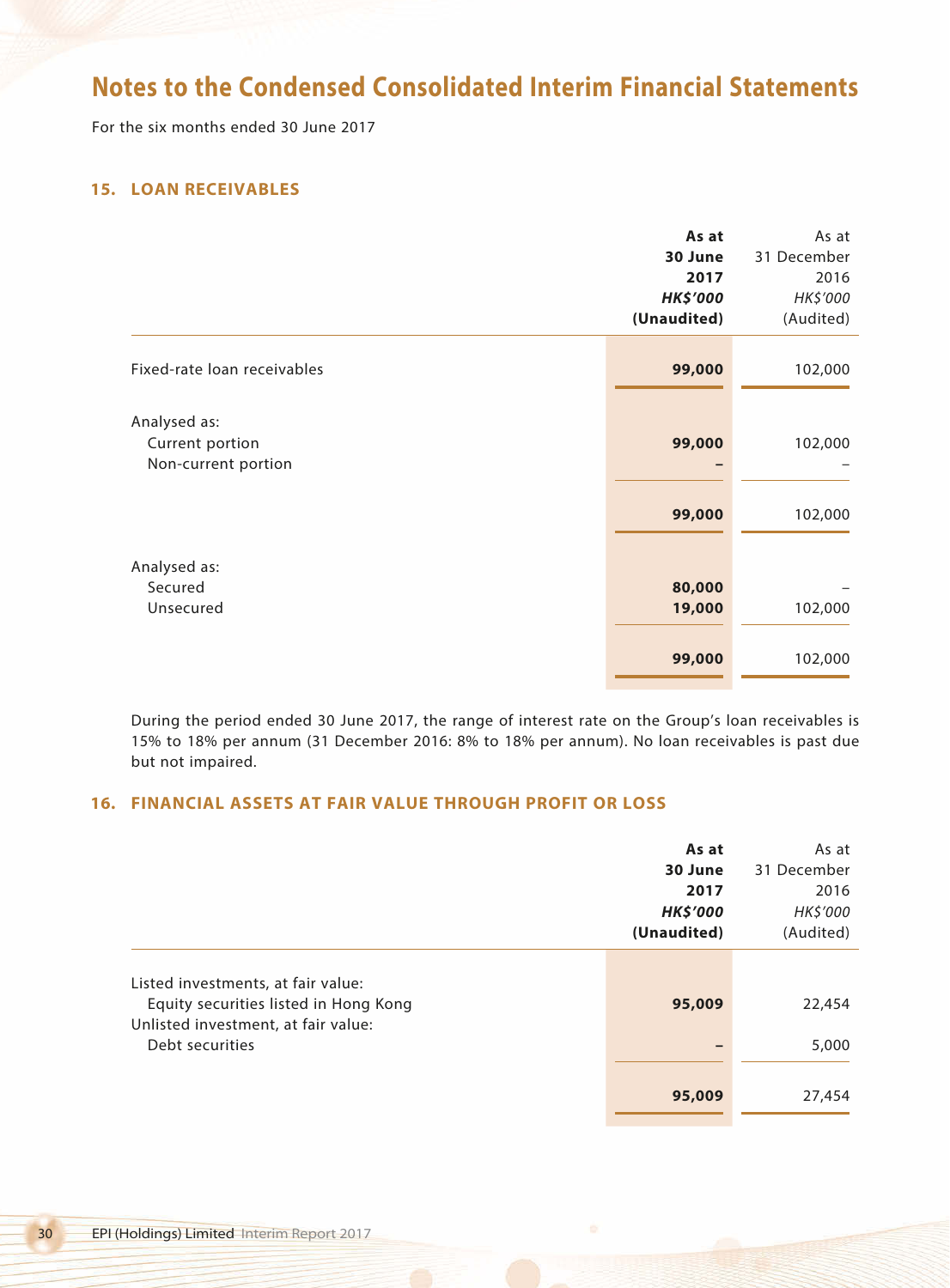For the six months ended 30 June 2017

## **17. TRADE AND OTHER PAYABLES**

|                                                      | As at           | As at       |
|------------------------------------------------------|-----------------|-------------|
|                                                      | 30 June         | 31 December |
|                                                      | 2017            | 2016        |
|                                                      | <b>HK\$'000</b> | HK\$'000    |
|                                                      | (Unaudited)     | (Audited)   |
|                                                      |                 |             |
| Trade payables                                       | 766             | 977         |
| Other tax payables                                   | 2,344           | 2,447       |
| Accrued professional fees                            | 8,401           | 8,605       |
| Payable for acquisition of financial assets at FVTPL |                 | 5,000       |
| Other payables and accruals                          | 976             | 4,772       |
|                                                      |                 |             |
|                                                      | 12,487          | 21,801      |
|                                                      |                 |             |

The following is an aged analysis of trade payables, presented based on the invoice date at the end of the reporting period:

|                  | As at           | As at       |
|------------------|-----------------|-------------|
|                  | 30 June         | 31 December |
|                  | 2017            | 2016        |
|                  | <b>HK\$'000</b> | HK\$'000    |
|                  | (Unaudited)     | (Audited)   |
|                  |                 |             |
| $0 - 30$ days    | 656             | 451         |
| $31 - 60$ days   | 20              | 20          |
| $61 - 90$ days   | 20              | 20          |
| $91 - 120$ days  | 20              | 20          |
| $121 - 365$ days | 50              | 466         |
|                  |                 |             |
|                  | 766             | 977         |
|                  |                 |             |

The average credit period on purchases of goods is 30 days.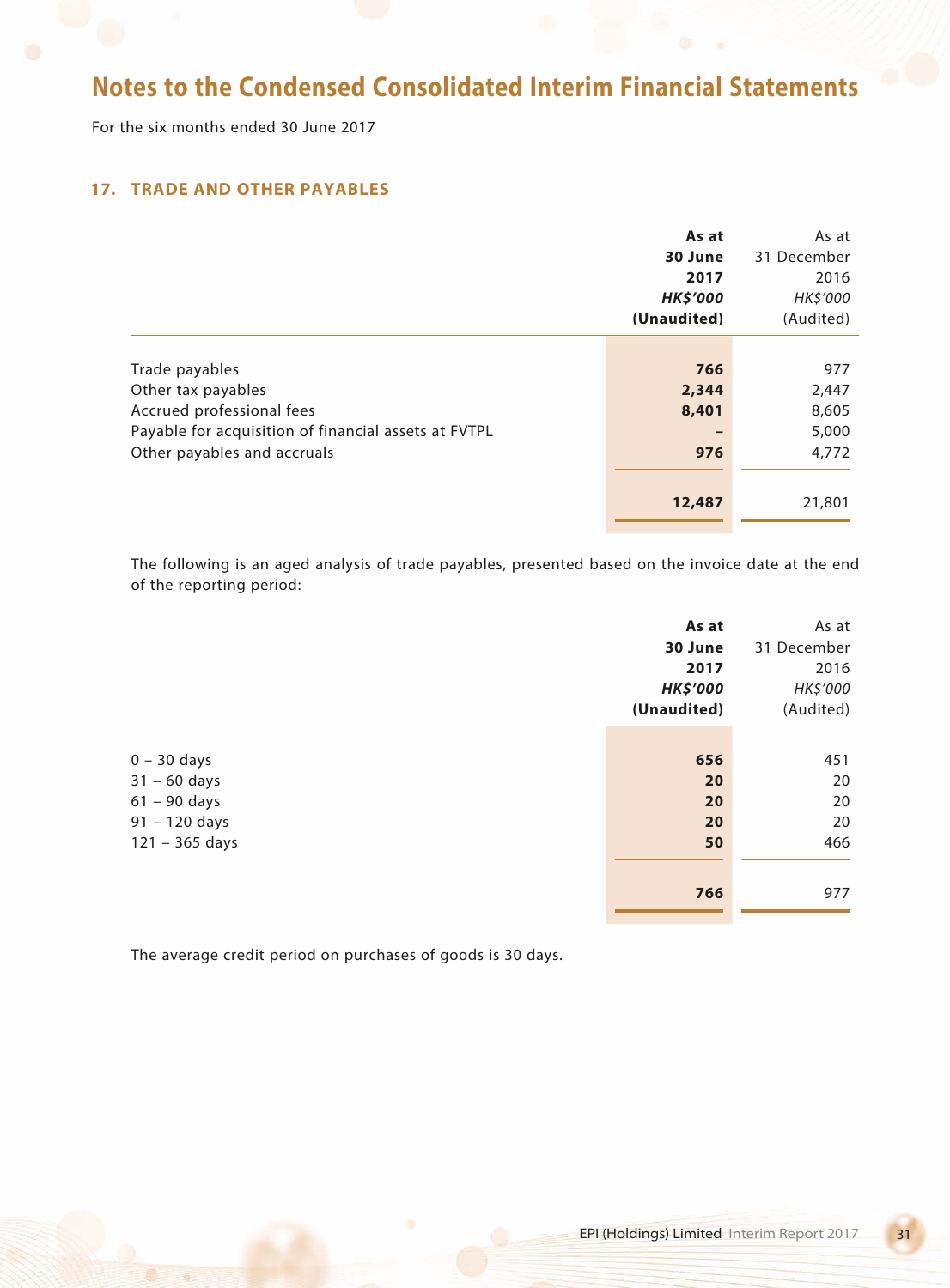For the six months ended 30 June 2017

## **18. CONVERTIBLE NOTES**

On 11 April 2017, the Company entered into a subscription agreement with Beijing Rui Gao Capital Management Limited (literal translation of its Chinese name 北京睿高資本管理有限公司) (the "Subscriber"), a limited liability company established in the PRC, for the subscription of the 3% convertible notes in aggregate principal amount of HK\$80,000,000 which could be converted into ordinary shares of HK\$0.01 each of the Company at an initial conversion price of HK\$0.36 per share (the "CN Subscription").

On 26 April 2017, the completion of the CN Subscription took place and the convertible notes were issued to the Subscriber.

The convertible notes are denominated in HK\$ and shall be matured on the end of the eighteenth month from the issue date, i.e. on 26 October 2018 (the "Maturity Date"). The Company shall redeem all the convertible notes remain outstanding and not converted on the Maturity Date at 100% of the principal amount outstanding plus accrued and unpaid interest. The Company may at any time after the issue date and prior the Maturity Date, by giving not less than five business days prior notice to the noteholder, redeem the outstanding convertible notes at 100% of the principal amount outstanding plus accrued and unpaid interest.

The holder of the convertible notes shall, subject to certain conditions, have the right on any business days prior to the earlier of the date on which the Company give notice to exercise the redemption rights or five business days prior to the Maturity Date convert the whole or part of the outstanding principal amount of the convertible notes at an initial conversion price of HK\$0.36 per share into ordinary shares of the Company.

The convertible notes contains two components, a liability component and a conversion component. The conversion component gives the holders the right at any time to convert the convertible notes into ordinary shares of the Company. However, since the conversion component would be settled other than by the exchange of a fixed amount of cash, the conversion component is accounted for as derivative liability and is measured at fair value with subsequent changes in fair value recognised at profit or loss.

The fair value of the liability component upon the issuance of the convertible notes was calculated at the present value of the redemption amount, at 100% of the principal amount.

The fair value of the conversion component was determined using the binomial option pricing model, and the key inputs into the model at the relevant dates were as follows:

|                  | Issue date as at<br>26 April 2017 | As at<br>30 June 2017 |
|------------------|-----------------------------------|-----------------------|
|                  |                                   |                       |
| Conversion price | HK\$0.360                         | HK\$0.360             |
| Share price      | HK\$0.445                         | HK\$0.320             |
| Volatility       | 41.31%                            | 36.31%                |
| Remaining life   | 1.5 years                         | 1.32 years            |
| Risk-free rate   | 0.68%                             | 0.58%                 |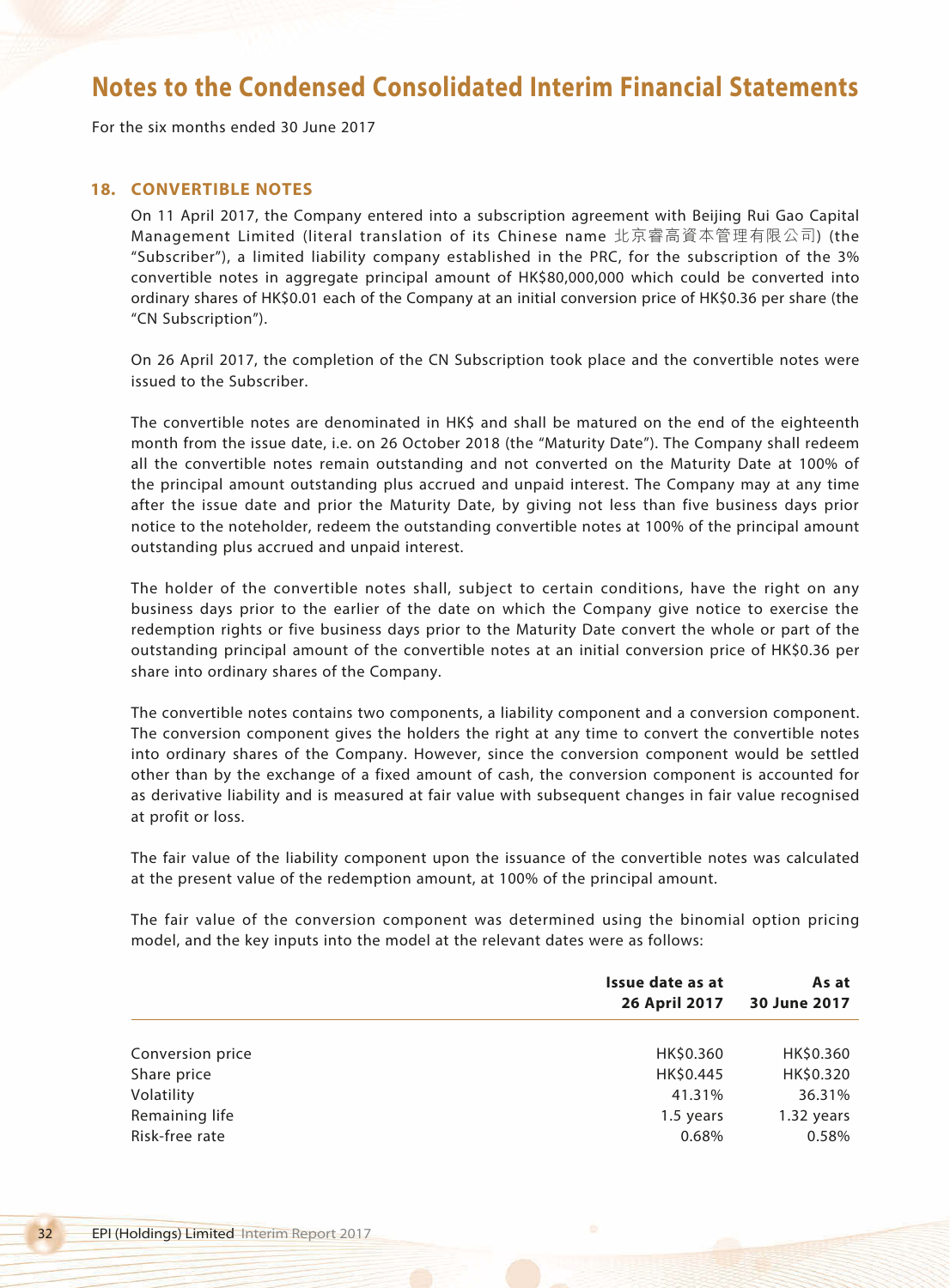For the six months ended 30 June 2017

## **18. CONVERTIBLE NOTES (continued)**

The liability component and the conversion component are included in "convertible notes" and "derivative financial liability" on the condensed consolidated statement of financial position respectively.

The fair value of the convertible notes at 26 April 2017 amounted to HK\$98,889,000. The difference between the fair value of the convertible notes and the cash consideration of HK\$80,000,000 received of HK\$18,889,000 was recognised in the profit or loss on the date of issuance as this portion represented the loss which the Company would have incurred if the convertible notes were fully converted on the date of issuance. The effective interest rate of the liability component is 10.37%.

During the six months ended 30 June 2017, none of the convertible notes were converted into the ordinary shares of the Company.

|                                               | <b>Liability</b><br>component<br><b>HK\$'000</b> | Conversion<br>component<br><b>HK\$'000</b> | <b>Total</b><br><b>HK\$'000</b> |
|-----------------------------------------------|--------------------------------------------------|--------------------------------------------|---------------------------------|
| Fair value of convertible notes at issue date | 72,502                                           | 26,387                                     | 98,889                          |
| Transaction cost                              | (109)                                            | (39)                                       | (148)                           |
| Change of fair value on derivative component  |                                                  |                                            |                                 |
| recognised in profit or loss                  |                                                  | (22.464)                                   | (22, 464)                       |
| Effective interest (Note 8)                   | 1,272                                            |                                            | 1,272                           |
| At 30 June 2017                               | 73,665                                           | 3,884                                      | 77,549                          |

An analysis of the liability component is as follows:

|                            | As at           | As at       |
|----------------------------|-----------------|-------------|
|                            | 30 June         | 31 December |
|                            | 2017            | 2016        |
|                            | <b>HK\$'000</b> | HK\$'000    |
|                            | (Unaudited)     | (Audited)   |
|                            |                 |             |
| <b>Current liabilities</b> | 2,400           |             |
| Non-current liabilities    | 71,265          |             |
|                            |                 |             |
|                            | 73,665          |             |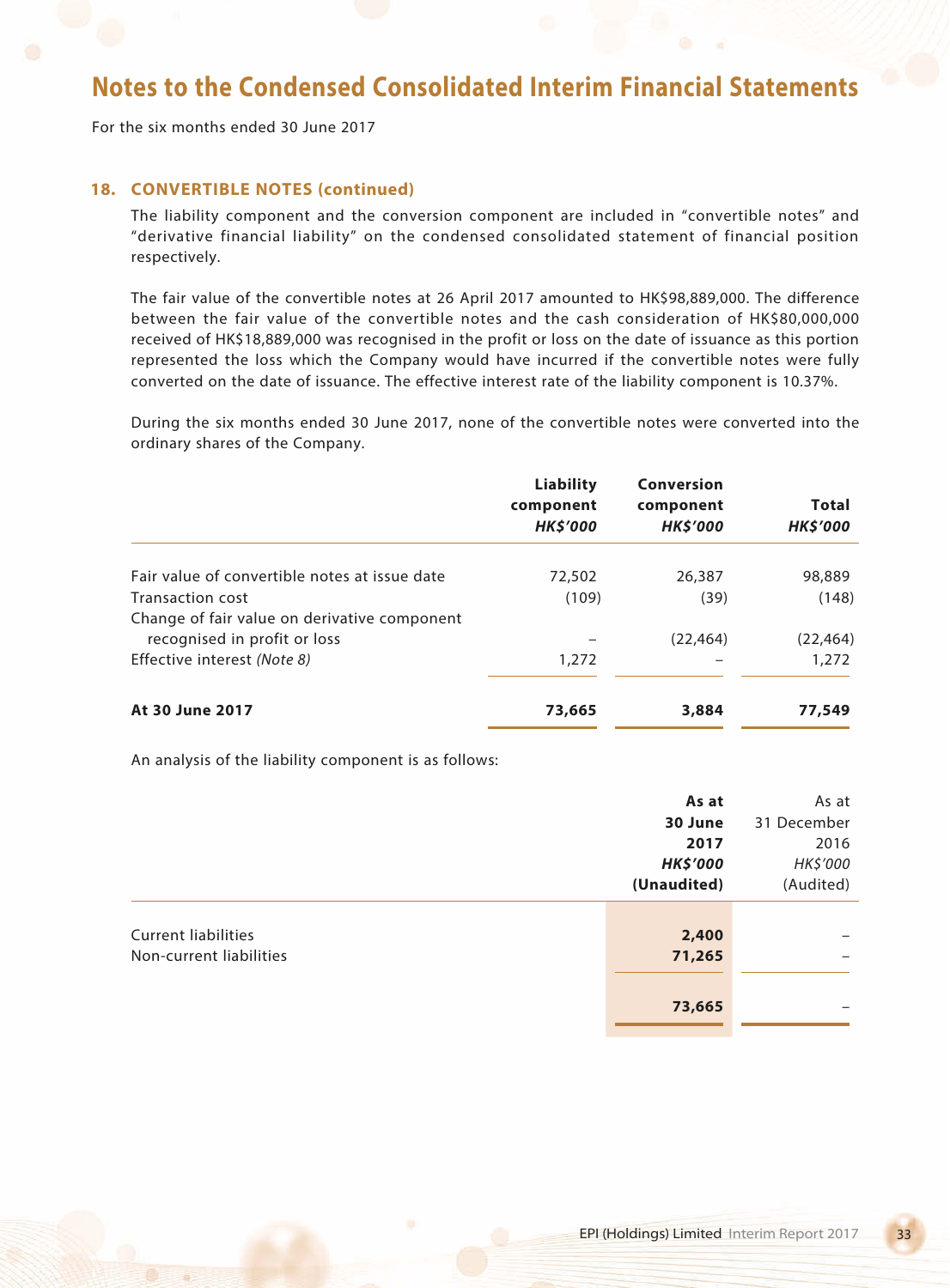For the six months ended 30 June 2017

## **19. SHARE CAPITAL**

|                                                                                                      | Number of<br>ordinary<br>shares<br>'000' | <b>Share</b><br>capital<br><b>HKS'000</b> |
|------------------------------------------------------------------------------------------------------|------------------------------------------|-------------------------------------------|
| Authorised:                                                                                          |                                          |                                           |
| Ordinary shares of HK\$0.01 each at 1 January 2016,<br>30 June 2016, 1 January 2017 and 30 June 2017 | 100,000,000                              | 1,000,000                                 |
| Issued and fully paid:                                                                               |                                          |                                           |
| Ordinary shares of HK\$0.01 each at 1 January 2016                                                   | 727,854                                  | 7,279                                     |
| Issue of shares upon rights issue (Note)                                                             | 3,639,268                                | 36,392                                    |
| Ordinary shares of HK\$0.01 each at 30 June 2016,                                                    |                                          |                                           |
| 1 January 2017 and 30 June 2017                                                                      | 4,367,122                                | 43,671                                    |

*Note:*

On 27 January 2016, the Company completed an issue and allotment of 3,639,268,185 rights shares at a subscription price of HK\$0.14 per rights share by way of a rights issue on the basis of five rights shares for every one share. The net proceeds from the rights issue, after deducting directly attributable costs of HK\$7,651,000 from gross proceeds of HK\$509,497,000, were approximately HK\$501,846,000. Details of these are set out in the announcements of the Company dated 12 November 2015, 18 December 2015, 21 December 2015 and 26 January 2016, the circular of the Company dated 2 December 2015 and the prospectus of the Company dated 31 December 2015. These rights shares issued by the Company rank pari passu with the then existing ordinary shares in all respects.

### **20. SHARE OPTION SCHEME**

The existing share option scheme of the Company (the "Share Option Scheme") was adopted by the Company at the annual general meeting of the Company held on 22 June 2016 and the previous share option scheme of the Company adopted on 6 November 2006 (the "Old Share Option Scheme") was terminated on the same date.

On 4 May 2017, the Company granted share options to eligible persons to subscribe for a total of 436,710,000 ordinary shares of the Company under the Share Option Scheme. The exercise price of the options granted is HK\$0.53 per share and the exercisable period is from 4 May 2017 to 3 May 2020 (both dates inclusive).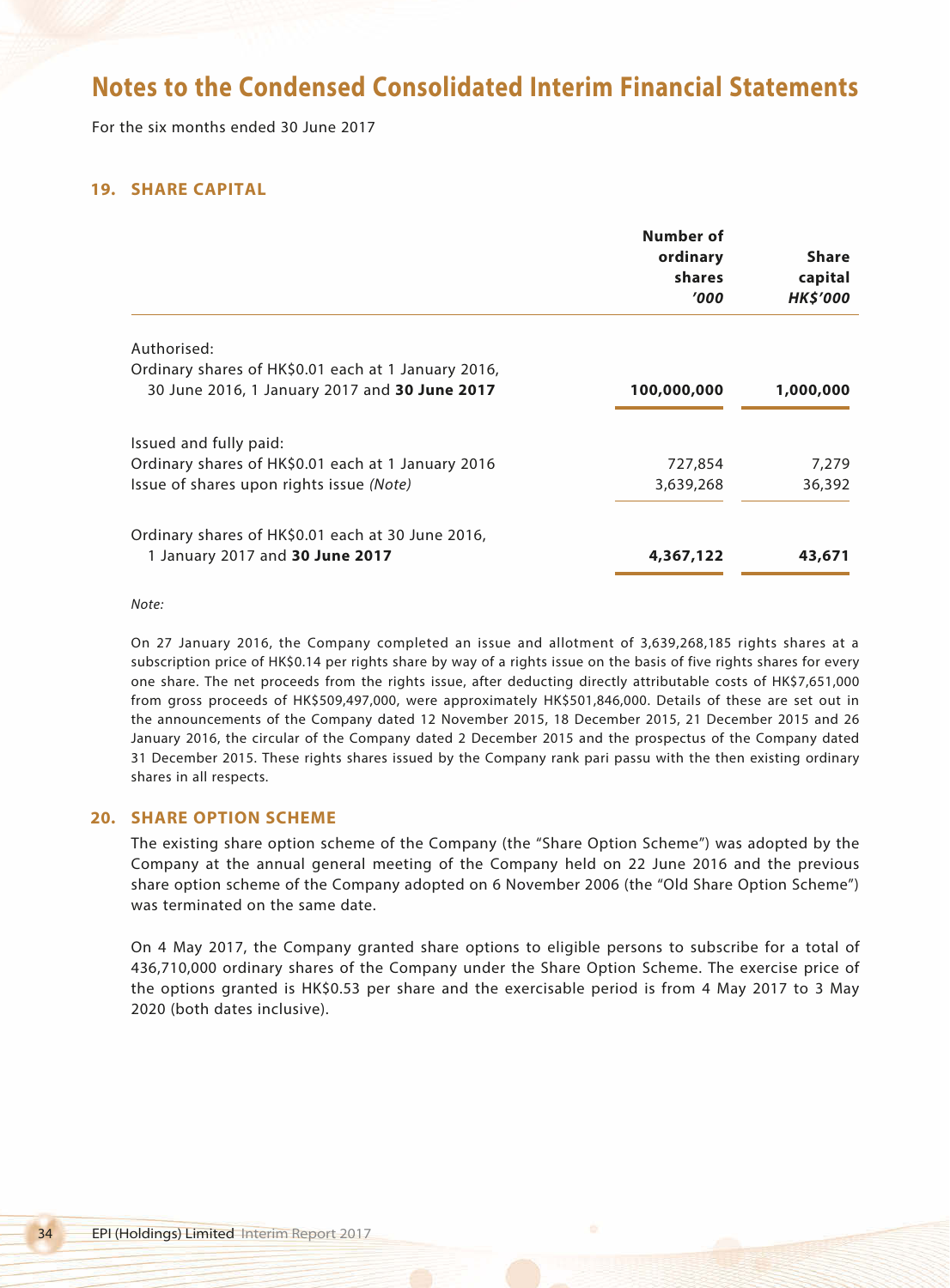For the six months ended 30 June 2017

## **20. SHARE OPTION SCHEME (continued)**

Details of the movements in the number of share options during the six months ended 30 June 2017 under the Share Option Scheme are as follows:

| Name or category of<br>participant | Date of grant | <b>Exercisable period</b><br>(both dates inclusive) | <b>Exercise</b><br>price<br>HK\$<br>(Note (ii)) | Granted<br>during<br>the period | <b>Exercised</b><br>during<br>the period | Cancelled/<br>lapsed<br>during<br>the period | Outstanding<br>at 30 June<br>2017 |
|------------------------------------|---------------|-----------------------------------------------------|-------------------------------------------------|---------------------------------|------------------------------------------|----------------------------------------------|-----------------------------------|
|                                    |               |                                                     |                                                 |                                 |                                          |                                              |                                   |
| Directors:                         |               |                                                     |                                                 |                                 |                                          |                                              |                                   |
| Mr. Sue Ka Lok                     | 4 May 2017    | 4 May 2017 - 3 May 2020                             | 0.53                                            | 22,800,000                      |                                          |                                              | 22,800,000                        |
| Ms. Chan Yuk Yee                   | 4 May 2017    | 4 May 2017 - 3 May 2020                             | 0.53                                            | 1,200,000                       |                                          | $\qquad \qquad -$                            | 1,200,000                         |
| Mr. Chan Shui Yuen                 | 4 May 2017    | 4 May 2017 - 3 May 2020                             | 0.53                                            | 900,000                         |                                          |                                              | 900,000                           |
| Mr. Yiu Chun Kong                  | 4 May 2017    | 4 May 2017 - 3 May 2020                             | 0.53                                            | 600,000                         |                                          |                                              | 600,000                           |
| Mr. Liu Zhiyi (Note (iv))          | 4 May 2017    | 4 May 2017 - 3 May 2020                             | 0.53                                            | 43,500,000                      |                                          | -                                            | 43,500,000                        |
| Mr. To Yan Ming, Edmond            | 4 May 2017    | 4 May 2017 - 3 May 2020                             | 0.53                                            | 300,000                         |                                          | -                                            | 300,000                           |
| Mr. Pun Chi Ping                   | 4 May 2017    | 4 May 2017 - 3 May 2020                             | 0.53                                            | 300,000                         |                                          |                                              | 300,000                           |
| Ms. Leung Pik Har, Christine       | 4 May 2017    | 4 May 2017 - 3 May 2020                             | 0.53                                            | 300,000                         |                                          | $\overline{\phantom{0}}$                     | 300,000                           |
|                                    |               |                                                     |                                                 | 69,900,000                      |                                          |                                              | 69,900,000                        |
| <b>Employees:</b>                  |               |                                                     |                                                 |                                 |                                          |                                              |                                   |
| In aggregate                       | 4 May 2017    | 4 May 2017 - 3 May 2020                             | 0.53                                            | 366,810,000                     |                                          | $\overline{\phantom{a}}$                     | 366,810,000                       |
|                                    |               |                                                     |                                                 | 436,710,000                     |                                          |                                              | 436,710,000                       |

#### *Notes:*

- *(i)* The share options granted are vested upon granted.
- *(ii)* The exercise price of the share options is subject to adjustments in the case of capitalisation of profits or reserve, bonus issues, rights issue, open offer, subdivision or consolidation of shares, or reduction of the share capital or other changes in the capital structure of the Company.
- *(iii)* The closing price per share quoted on the Stock Exchange on the trading date immediate before the date on which the share options were granted on 4 May 2017 was HK\$0.46.
- *(iv)* 43,500,000 share options of the Company granted on 4 May 2017 to Mr. Liu Zhiyi, who was appointed as Executive Director of the Company with effect from 5 May 2017.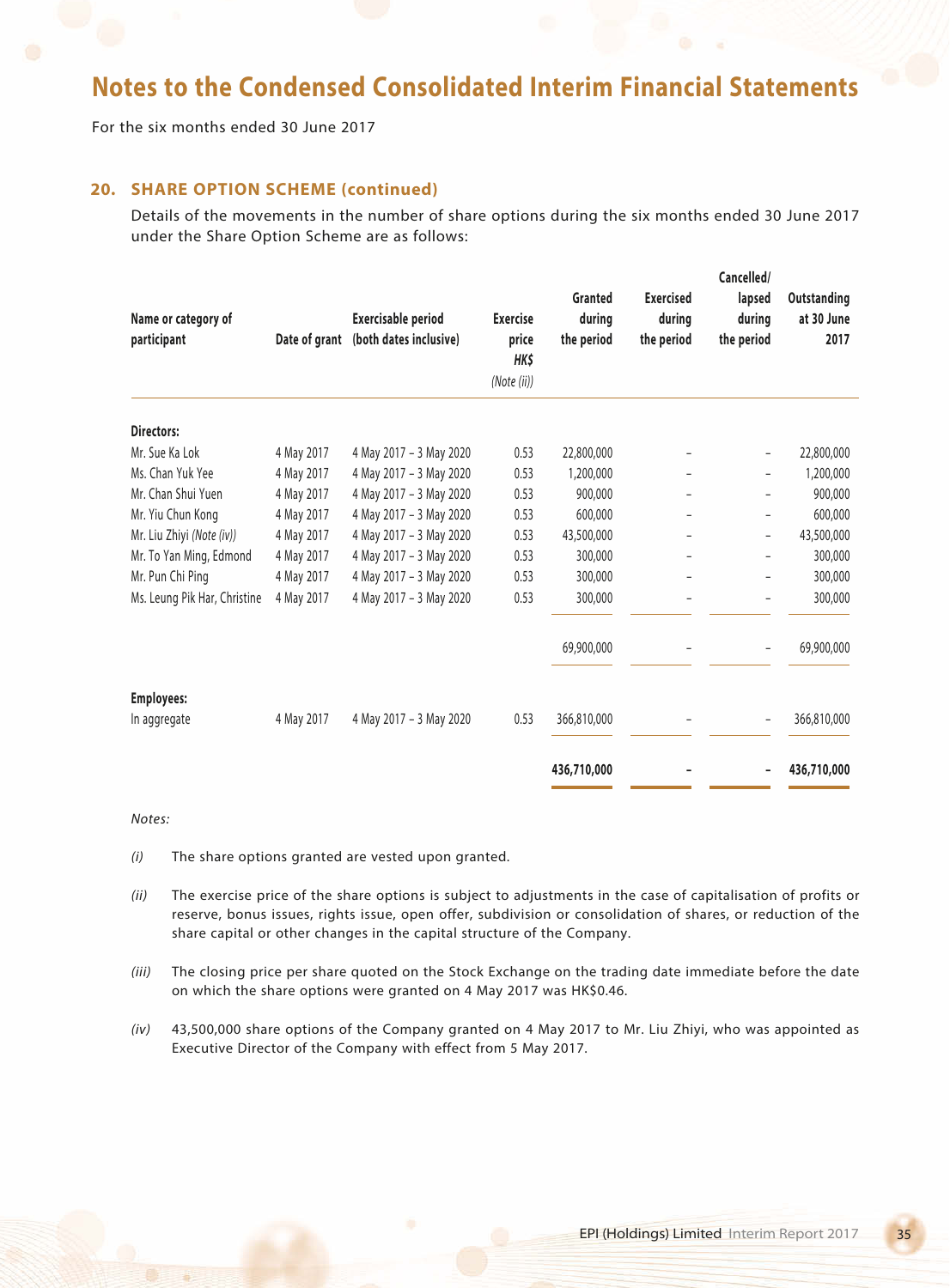For the six months ended 30 June 2017

## **20. SHARE OPTION SCHEME (continued)**

Details of the movements in the number of share options during the six months ended 30 June 2016 under the Old Share Option Scheme are as follows:

| Name or category<br>of participant | Date of grant    | Exercisable period<br>(both dates inclusive) | <b>Exercise</b><br>price<br>HK\$<br>(Note (i)) | Outstanding<br>at 1 January<br>2016 | Adjusted<br>during<br>the period<br>(Note (ii)) | <b>Exercised</b><br>during<br>the period | Cancelled/<br>lapsed<br>during<br>the period | Outstanding<br>at 30 June<br>2016<br>(Note (iii)) |
|------------------------------------|------------------|----------------------------------------------|------------------------------------------------|-------------------------------------|-------------------------------------------------|------------------------------------------|----------------------------------------------|---------------------------------------------------|
| Suppliers and others               | 11 April 2013    | 11 April 2013 -<br>10 April 2016             | 1.5459                                         | 15,025,920                          | 6,087,000                                       | $\overline{\phantom{a}}$                 | (21, 112, 920)                               |                                                   |
| Suppliers and others               | 25 November 2013 | 25 February 2014 -<br>24 November 2016       | 1.3277                                         | 7,512,960                           | 3,043,500                                       |                                          | $\overline{\phantom{0}}$                     | 10,556,460                                        |
|                                    |                  |                                              |                                                | 22,538,880                          | 9,130,500                                       | $\overline{\phantom{a}}$                 | (21, 112, 920)                               | 10,556,460                                        |

*Notes:*

- *(i)* The exercise price of the share options was subject to adjustments in the case of capitalisation of profits or reserve, bonus issues, rights issue, open offer, subdivision or consolidation of shares or reduction of the share capital or other changes in the capital structure of the Company.
- *(ii)* Upon the completion of the rights issue of the Company on 27 January 2016, the number of shares that can be subscribed for upon exercise of the outstanding share options and the exercise price of the share options were adjusted. Details of these are set out in the announcement of the Company dated 26 January 2016.
- *(iii)* 10,556,460 outstanding share options granted under the Old Share Option Scheme were lapsed in November 2016.

The binomial option pricing model was used to estimate the fair value of the share options. The variables and assumptions used in computing the fair value of the share options are based on the independent professional valuer's best estimate. The value of an option varies with different variables of certain subjective assumptions. The estimated fair value of the options on their respective grant dates are as follows:

| <b>Option type</b> | <b>Grant date</b> | <b>Exercisable period</b><br>(both dates inclusive) | <b>Fair value</b><br>on grant date<br>HK\$ |
|--------------------|-------------------|-----------------------------------------------------|--------------------------------------------|
| Senior management  | 4 May 2017        | 4 May 2017 - 3 May 2020                             | 0.171                                      |
| Employees          | 4 May 2017        | 4 May 2017 - 3 May 2020                             | 0.167                                      |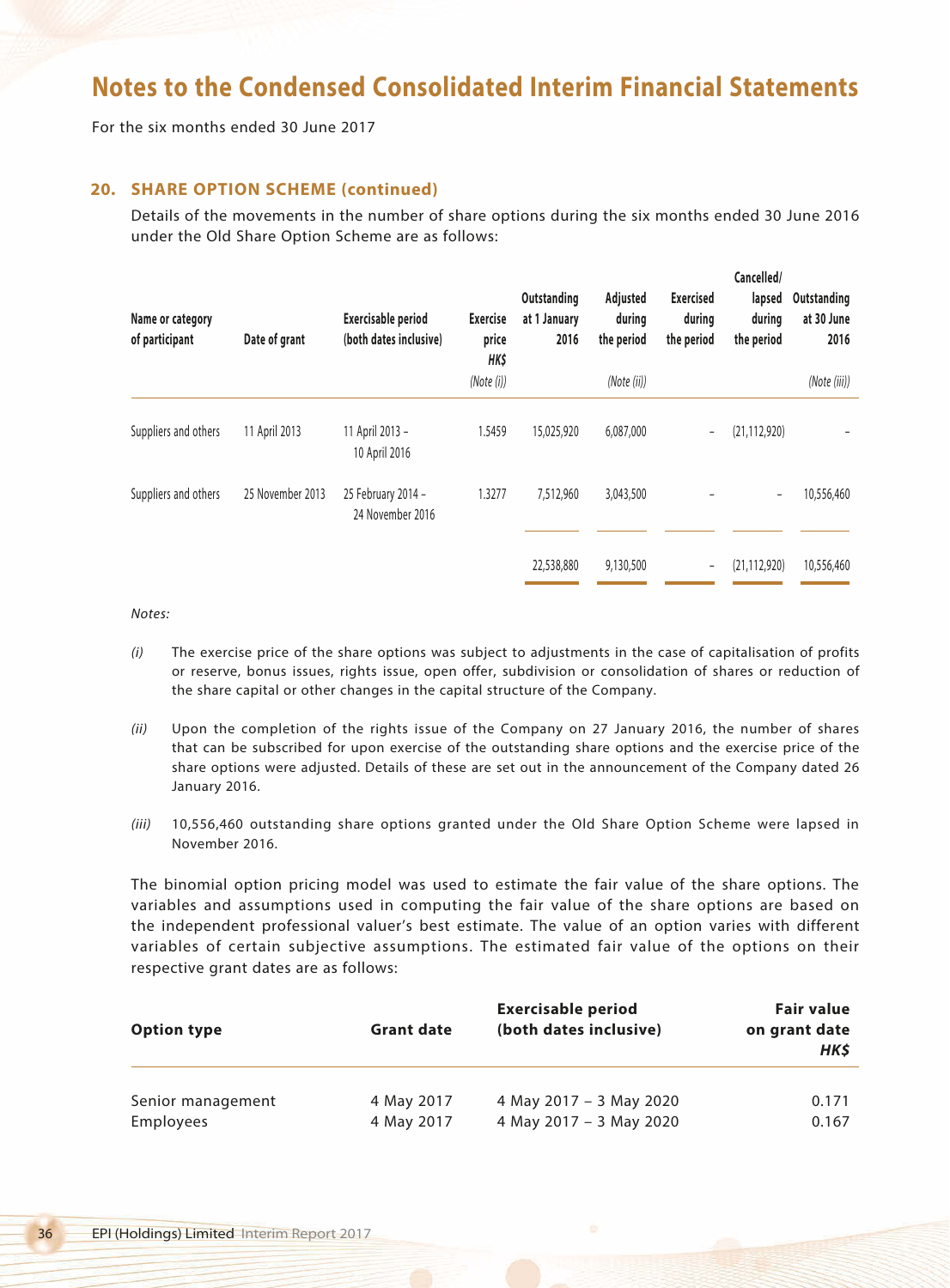For the six months ended 30 June 2017

## **20. SHARE OPTION SCHEME (continued)**

The inputs into the model in respect of the share options granted were as follows:

|                              | <b>Option type</b><br>Senior |                  |  |
|------------------------------|------------------------------|------------------|--|
|                              | management                   | <b>Employees</b> |  |
|                              |                              |                  |  |
| Share price on grant date    | HK\$0.530                    | HK\$0.530        |  |
| Exercise price on grant date | HK\$0.530                    | HK\$0.530        |  |
| Volatility                   | 47.10%                       | 47.10%           |  |
| <b>Expected life</b>         | 3 years                      | 3 years          |  |
| Risk-free rate               | 0.95%                        | 0.95%            |  |

Volatility was determined by using the historical volatility of comparable companies with business natures and operations similar to the Company over the previous three years.

The Group recognised share-based payments expense of HK\$73,257,000 during the six months ended 30 June 2017 (six months ended 30 June 2016: nil) in relation to the share options granted by the Company.

## **21. FAIR VALUE MEASUREMENTS OF FINANCIAL INSTRUMENTS**

## **Fair value of the Group's financial assets and financial liability that are measured at fair value on a recurring basis**

Some of the Group's financial assets and financial liability are measured at fair value at the end of each reporting period. The following table gives information about how the fair values of these financial assets and financial liability are determined (in particular, the valuation technique(s) and inputs used), as well as the level of the fair value hierarchy into which the fair value measurements are categorised (Level 1 to 3) based on the degree to which the inputs to the fair value measurements is observable.

- Level 1 fair value measurements are those derived from quoted prices (unadjusted) in active market for identical assets;
- Level 2 fair value measurements are those derived from inputs other than quoted prices included within Level 1 that are observable for the asset, either directly (i.e. as prices) or indirectly (i.e. derived from prices); and
- Level 3 fair value measurements are those derived from valuation techniques that include inputs for the asset or liability that are not based on observable market data (unobservable inputs).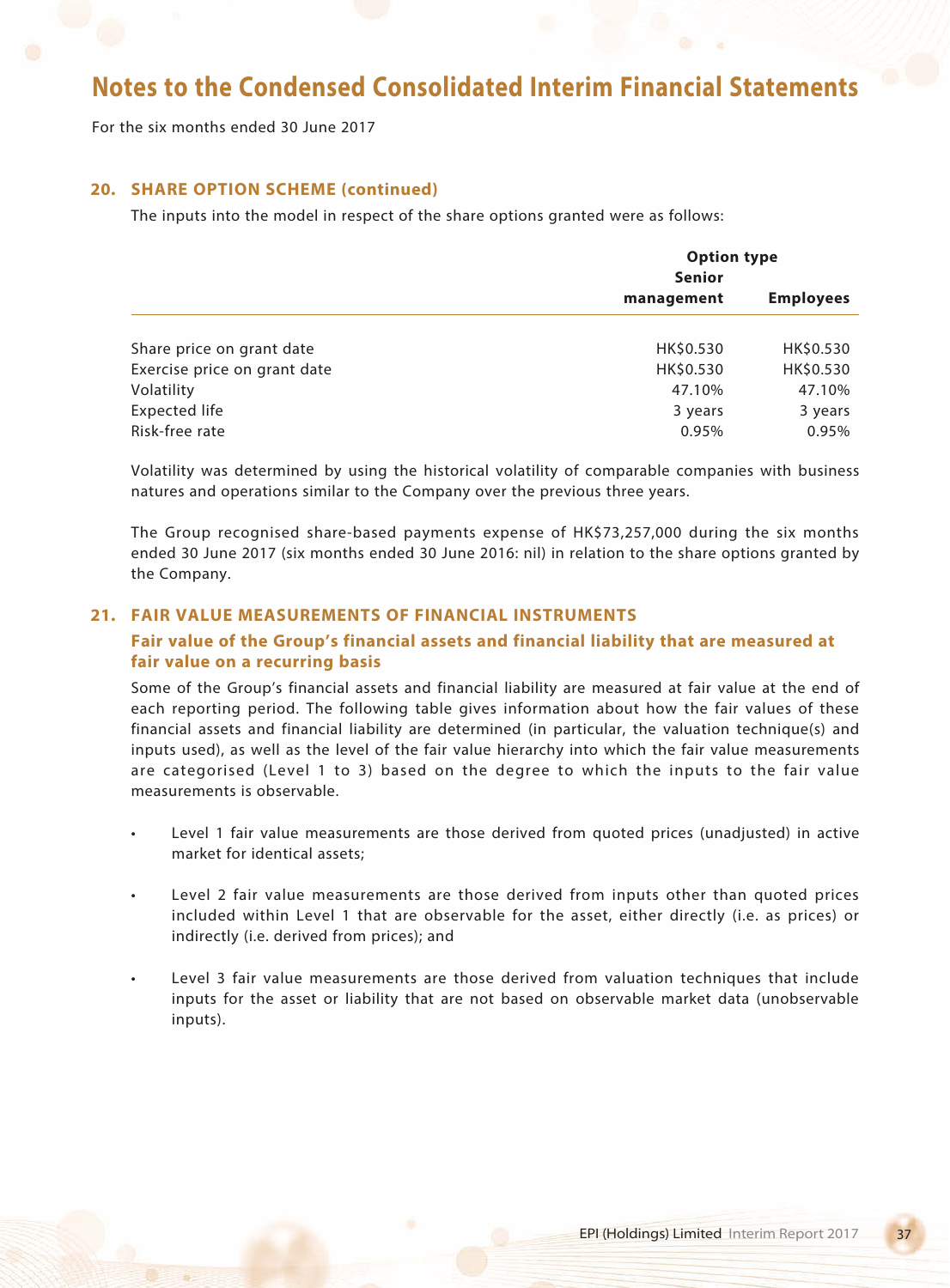For the six months ended 30 June 2017

## **21. FAIR VALUE MEASUREMENTS OF FINANCIAL INSTRUMENTS (continued)**

## **Fair value of the Group's financial assets and financial liability that are measured at fair value on a recurring basis (continued)**

|                                                                                                      | Fair values at                                    |                                              | <b>Fair value</b><br>hierarchy | <b>Valuation technique(s)</b><br>and key input(s) | Significant<br>unobservable<br>inputs |  |
|------------------------------------------------------------------------------------------------------|---------------------------------------------------|----------------------------------------------|--------------------------------|---------------------------------------------------|---------------------------------------|--|
|                                                                                                      | 30 June<br>2017<br><b>HK\$'000</b><br>(Unaudited) | 31 December<br>2016<br>HK\$'000<br>(Audited) |                                |                                                   |                                       |  |
| <b>Financial assets</b><br><b>AFS investments</b><br>Listed debt securities                          | 107,183                                           |                                              | Level 1                        | Quoted prices in active<br>markets                | N/A                                   |  |
| Financial assets at FVTPL<br>Listed equity securities                                                | 95,009                                            | 22,454                                       | Level 1                        | Quoted prices in an<br>active market              | N/A                                   |  |
| Unlisted debt securities                                                                             |                                                   | 5,000                                        | Level 2                        | Quoted price in the<br>over-the-counter<br>market | N/A                                   |  |
| <b>Financial liability</b><br>Derivative financial liability in<br>relation to the convertible notes | 3,884                                             |                                              | Level 3                        | <b>Binomial option</b><br>pricing model           | Volatility of<br>36.31% (Note)        |  |

*Note:* For the derivative financial liability, the most significant unobservable input is expected volatility. If the volatility was 5.0% higher/lower while the other variables were held constant, the carrying amount of the derivative financial liability would increase/decrease by HK\$914,000 and HK\$175,000 respectively.

There were no transfers between Level 1, 2 and 3 in the current period and the year ended 31 December 2016.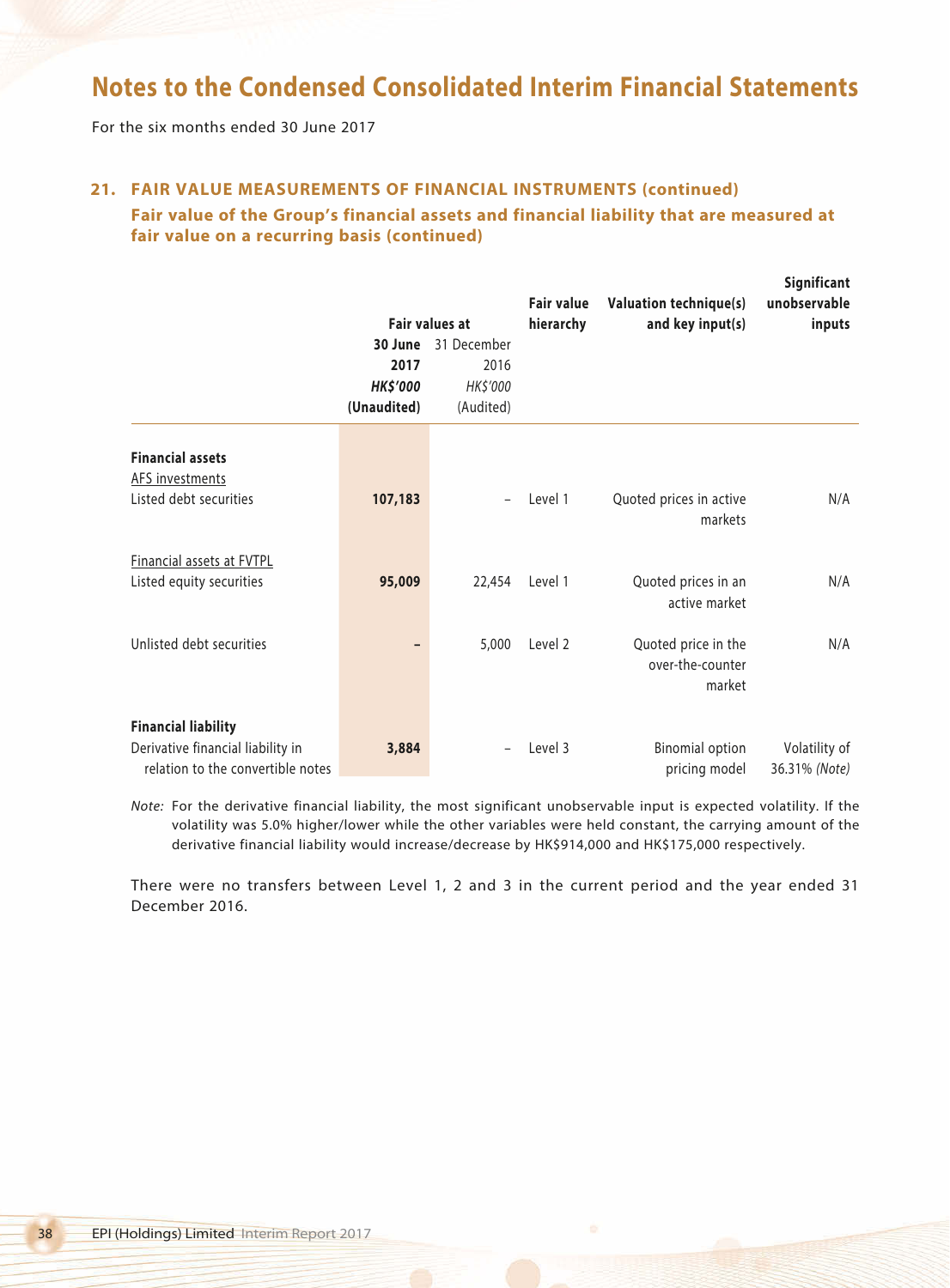For the six months ended 30 June 2017

## **22. PLEDGE OF ASSETS**

At 30 June 2017 and 31 December 2016, the following assets were pledged to secure the Group's bank borrowings:

- (i) the entire issued share capital of EP Energy S.A. ("EP Energy"), an indirect wholly owned subsidiary of the Company;
- (ii) the entire issued share capital of Have Result Investments Limited, an indirect wholly owned subsidiary of the Company; and
- (iii) the entire issued share capital of two direct wholly owned subsidiaries of the Company which together hold the entire issued share capital of EP Energy.

At 30 June 2017, the Group had fully repaid all the bank borrowings. As the release of the security pledged was still in process, the above assets were still regarded as pledged assets of the Group.

## **23. RELATED PARTY DISCLOSURES**

#### **Compensation of key management personnel**

The remuneration of directors and other members of key management during the periods was as follows:

|                              |                 | Six months ended 30 June |  |
|------------------------------|-----------------|--------------------------|--|
|                              | 2017            | 2016                     |  |
|                              | <b>HK\$'000</b> | HK\$'000                 |  |
|                              | (Unaudited)     | (Unaudited)              |  |
|                              |                 |                          |  |
| Short-term employee benefits | 1,466           | 4,509                    |  |
| Post-employment benefits     | 53              | 36                       |  |
| Share-based payments expense | 12,029          |                          |  |
|                              |                 |                          |  |
|                              | 13,548          | 4,545                    |  |
|                              |                 |                          |  |

### **24. EVENTS AFTER THE REPORTING PERIOD**

On 16 June 2017, the Company entered into a placing agreement with a placing agent whereby the Company conditionally agreed to place, through the placing agent, on a best effort basis, up to 651,000,000 new shares of the Company to not less than six independent placees at the placing price of HK\$0.308 per share (the "Placing"). The Placing was completed on 4 July 2017. Further details of the placing were set out in the announcements of the Company dated 16 June 2017 and 4 July 2017.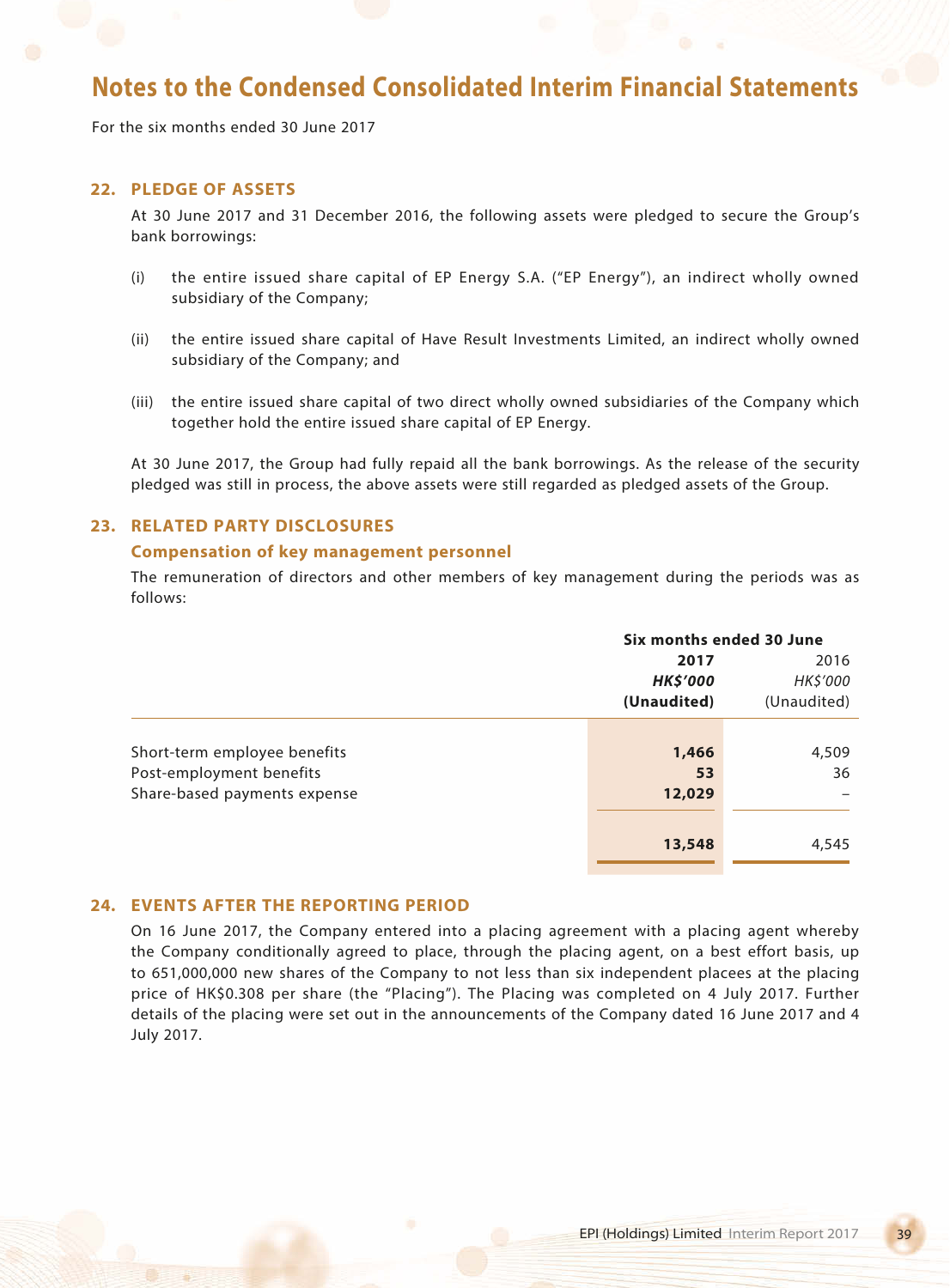### **INTERIM DIVIDEND**

The Board has resolved not to declare an interim dividend for the six months ended 30 June 2017 (30 June 2016: nil).

## **DIRECTORS' INTERESTS AND SHORT POSITIONS IN SHARES, UNDERLYING SHARES AND DEBENTURES**

As at 30 June 2017, the interests and short positions of the directors and chief executive of the Company in the shares, underlying shares and debentures of the Company or its associated corporations (within the meaning of Part XV of the SFO) as recorded in the register required to be kept by the Company under section 352 of the SFO, or as otherwise notified to the Company and the Stock Exchange pursuant to the Model Code for Securities Transactions by Directors of Listed Issuers (the "Model Code") contained in the Listing Rules, were as follows:

### **Long positions in the shares and underlying shares of the Company:**

|                                         | <b>Capacity and</b>                   | <b>Number of</b>             | Number of<br>share options<br>held | Approximate<br>percentage of<br>the Company's<br>issued share capital<br>(Note (i)) |
|-----------------------------------------|---------------------------------------|------------------------------|------------------------------------|-------------------------------------------------------------------------------------|
| <b>Name of Directors</b>                | nature of interest                    | shares held                  |                                    |                                                                                     |
|                                         |                                       |                              |                                    |                                                                                     |
| Mr. Suen Cho Hung, Paul<br>("Mr. Suen") | Interest of controlled<br>corporation | 2,535,285,620<br>(Note (ii)) |                                    | 58.054%                                                                             |
| Mr. Sue Ka Lok                          | Beneficial owner                      |                              | 22,800,000<br>(Note (iii))         | 0.522%                                                                              |
| Ms. Chan Yuk Yee                        | Beneficial owner                      |                              | 1,200,000<br>(Note (iii))          | 0.027%                                                                              |
| Mr. Chan Shui Yuen                      | Beneficial owner                      |                              | 900,000<br>(Note (iii))            | 0.021%                                                                              |
| Mr. Yiu Chun Kong                       | Beneficial owner                      |                              | 600,000<br>(Note (iii))            | 0.014%                                                                              |
| Mr. Liu Zhiyi (Note (iv))               | Beneficial owner                      |                              | 43,500,000<br>(Note (iii))         | 0.996%                                                                              |
| Mr. To Yan Ming, Edmond                 | Beneficial owner                      |                              | 300,000<br>(Note (iii))            | 0.007%                                                                              |
| Mr. Pun Chi Ping                        | Beneficial owner                      |                              | 300,000<br>(Note (iii))            | 0.007%                                                                              |
| Ms. Leung Pik Har, Christine            | Beneficial owner                      |                              | 300,000<br>(Note (iii))            | 0.007%                                                                              |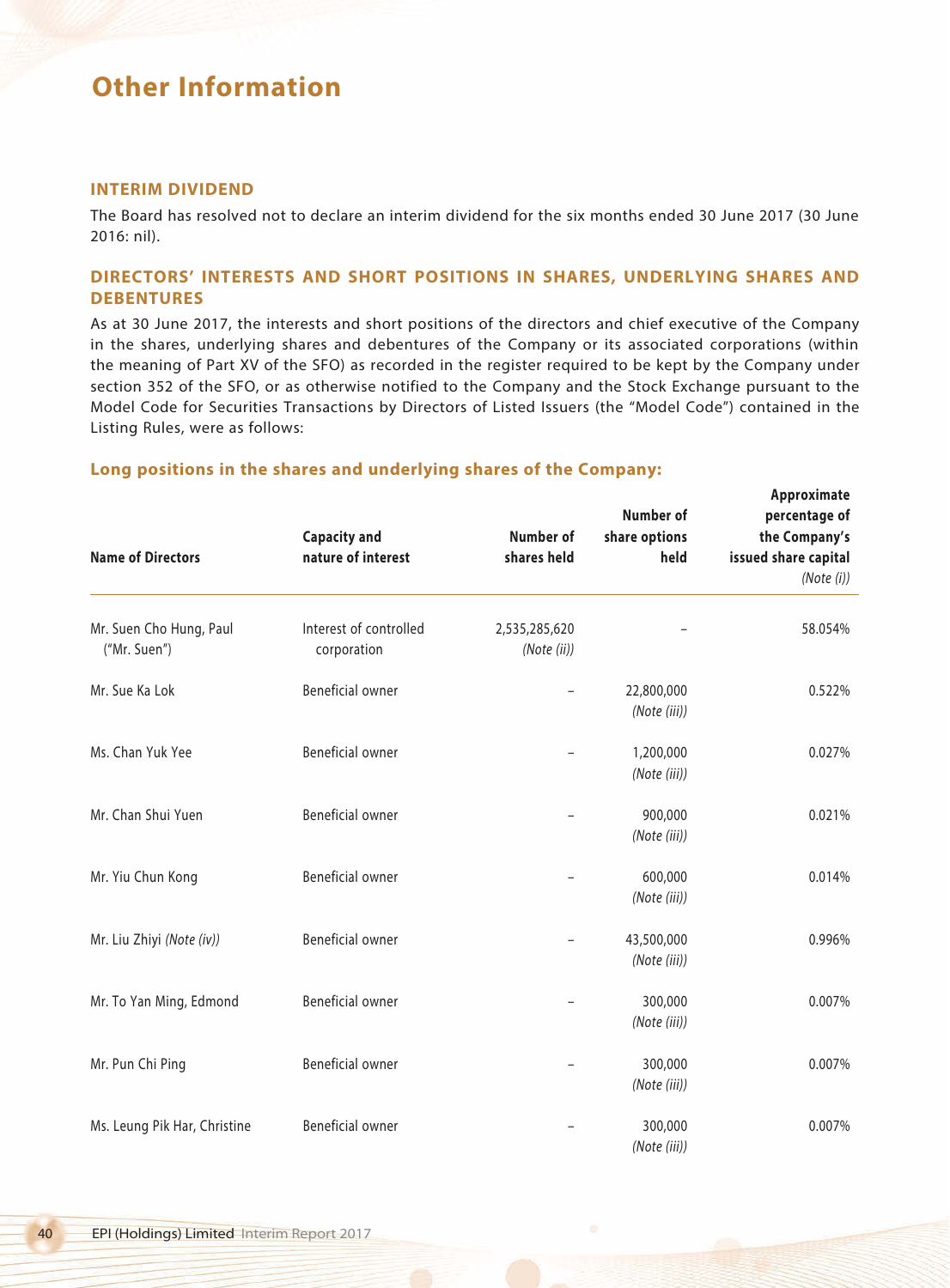## **DIRECTORS' INTERESTS AND SHORT POSITIONS IN SHARES, UNDERLYING SHARES AND DEBENTURES (continued)**

*Notes:*

- *(i)* The approximate percentage of the Company's issued share capital was calculated on the basis of 4,367,121,822 shares of the Company in issue as at 30 June 2017.
- *(ii)* These interests were held by Billion Expo International Limited ("Billion Expo"), which was a wholly owned subsidiary of Premier United Group Limited ("Premier United") which in turn was wholly owned by Mr. Suen. Mr. Suen is the sole director of Billion Expo and Premier United. Accordingly, Mr. Suen was deemed to be interested in 2,535,285,620 shares of the Company under the SFO.
- *(iii)* This represented the interest of the underlying shares issuable under the share options granted by the Company to the director on 4 May 2017 pursuant to the share option scheme adopted by the shareholders of the Company on 22 June 2016. The consideration paid by the director on acceptance of the share options granted was HK\$1.00. The exercise price of the share options is HK\$0.53 per share and the exercise period is from 4 May 2017 to 3 May 2020 (both dates inclusive).
- *(iv)* Mr. Liu Zhiyi was appointed as Executive Director of the Company on 5 May 2017.

Save as disclosed above, as at 30 June 2017, none of the directors or chief executive of the Company had registered an interest or short positions in the shares, underlying shares and debentures of the Company or any of its associated corporations (within the meaning of Part XV of the SFO) that was required to be recorded pursuant to section 352 of the SFO, or as otherwise notified to the Company and the Stock Exchange pursuant to the Model Code.

### **SHARE OPTION SCHEME**

The existing share option scheme of the Company (the "Share Option Scheme") was adopted by the Company at the annual general meeting of the Company held on 22 June 2016 and the previous share option scheme of the Company adopted on 6 November 2006 (the "Old Share Option Scheme") was terminated on the same date. Unless otherwise cancelled or amended, the Share Option Scheme will be valid and effective for a period of ten years commencing on the date of adoption. The purpose of the Share Option Scheme is to enable the Group to grant options to participants as incentives or rewards for their contribution to the Group or any entity in which the Group holds any equity interest.

In the annual general meeting of the Company held on 22 June 2017 (the "2017 AGM"), the shareholders of the Company approved the refreshment of the scheme mandate limit (the "Scheme Mandate Limit Refreshment"). The total number of shares of the Company available for issue under the Share Option Scheme is 436,712,182 shares, representing approximately 10% of the issued shares of the Company as at the date of approval of the Scheme Mandate Limit Refreshment and approximately 8.7% of the issued shares of the Company as at the date of this interim report.

Details of movement of share options of the Company during the six months ended 30 June 2017 and 2016 are set out in Note 20 to the condensed consolidated interim financial statements. Further details of the Share Option Scheme and the Old Share Option Scheme were set out in the Company's 2016 Annual Report.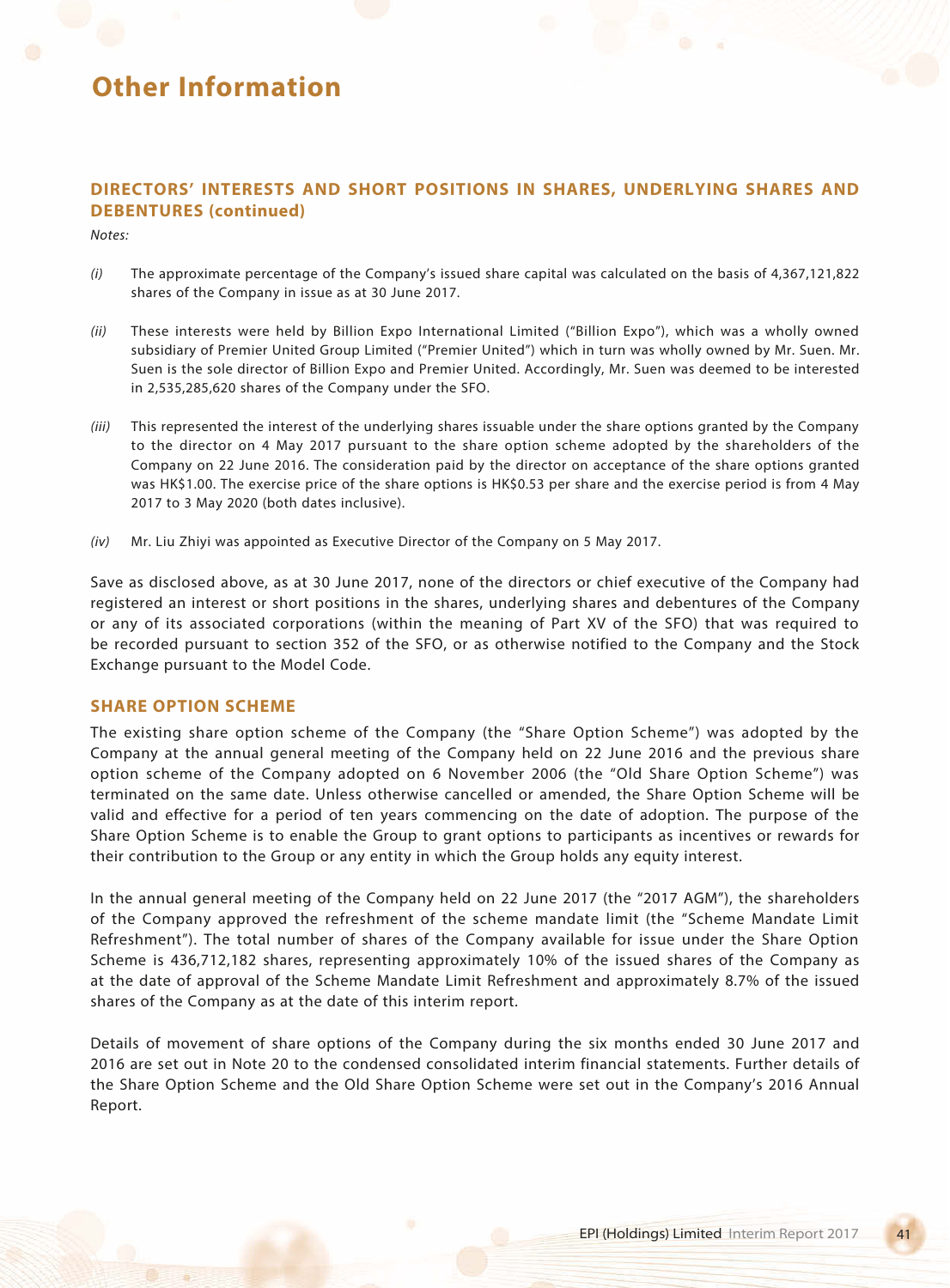### **DIRECTORS' RIGHTS TO ACQUIRE SHARES OR DEBENTURES**

Save as disclosed in the sections headed "DIRECTORS' INTERESTS AND SHORT POSITIONS IN SHARES, UNDERLYING SHARES AND DEBENTURES" and the "SHARE OPTION SCHEME" above, at no time during the six months ended 30 June 2017 was the Company or any of its subsidiaries a party to any arrangements to enable the directors of the Company to acquire benefits by means of the acquisition of shares in, or debentures of, the Company or any other body corporate, and none of the directors of the Company or their spouse or minor children had any rights to subscribe for the securities of the Company, or had exercised any such rights during the period.

### **INTERESTS AND SHORT POSITIONS OF SHAREHOLDERS DISCLOSEABLE UNDER THE SFO**

As at 30 June 2017, the following interests of more than 5% of the issued share capital of the Company were recorded in the register of interests required to be kept by the Company pursuant to section 336 of the SFO:

### **Long positions in the shares and underlying shares of the Company:**

| Name of shareholders                                                                                          | <b>Capacity and</b><br>nature of interest | Number of<br>shares held     | Number of<br>underlying<br>shares held | Approximate<br>percentage of<br>the Company's<br>issued share capital<br>(Note (i)) |
|---------------------------------------------------------------------------------------------------------------|-------------------------------------------|------------------------------|----------------------------------------|-------------------------------------------------------------------------------------|
| Mr. Suen                                                                                                      | Interest of controlled<br>corporation     | 2,535,285,620<br>(Note (ii)) |                                        | 58.054%                                                                             |
| <b>Premier United</b>                                                                                         | Interest of controlled<br>corporation     | 2,535,285,620<br>(Note (ii)) |                                        | 58.054%                                                                             |
| <b>Billion Expo</b>                                                                                           | Beneficial owner                          | 2,535,285,620<br>(Note (ii)) |                                        | 58.054%                                                                             |
| Beijing Rui Gao Capital<br>Management Limited<br>(literal translation of its<br>Chinese name<br>北京睿高資本管理有限公司) | Investment manager                        |                              | 222,222,222<br>(Note (iii))            | 5.089%                                                                              |

("Beijing Rui Gao")

*Notes:*

- *(i)* The approximate percentage of the Company's issued share capital was calculated on the basis of 4,367,121,822 shares of the Company in issue as at 30 June 2017.
- *(ii)* These interests were held by Billion Expo, which was a wholly owned subsidiary of Premier United which in turn was wholly owned by Mr. Suen. Mr. Suen is the sole director of Billion Expo and Premier United. Accordingly, Mr. Suen was deemed to be interested in 2,535,285,620 shares of the Company under the SFO.
- *(iii)* This represented the interest of Beijing Rui Gao in 222,222,222 underlying shares issuable under the convertible notes issued by the Company and held by it in the aggregate principal amount of HK\$80,000,000 which could be converted into 222,222,222 shares of the Company at an initial conversion price of HK\$0.36 per share.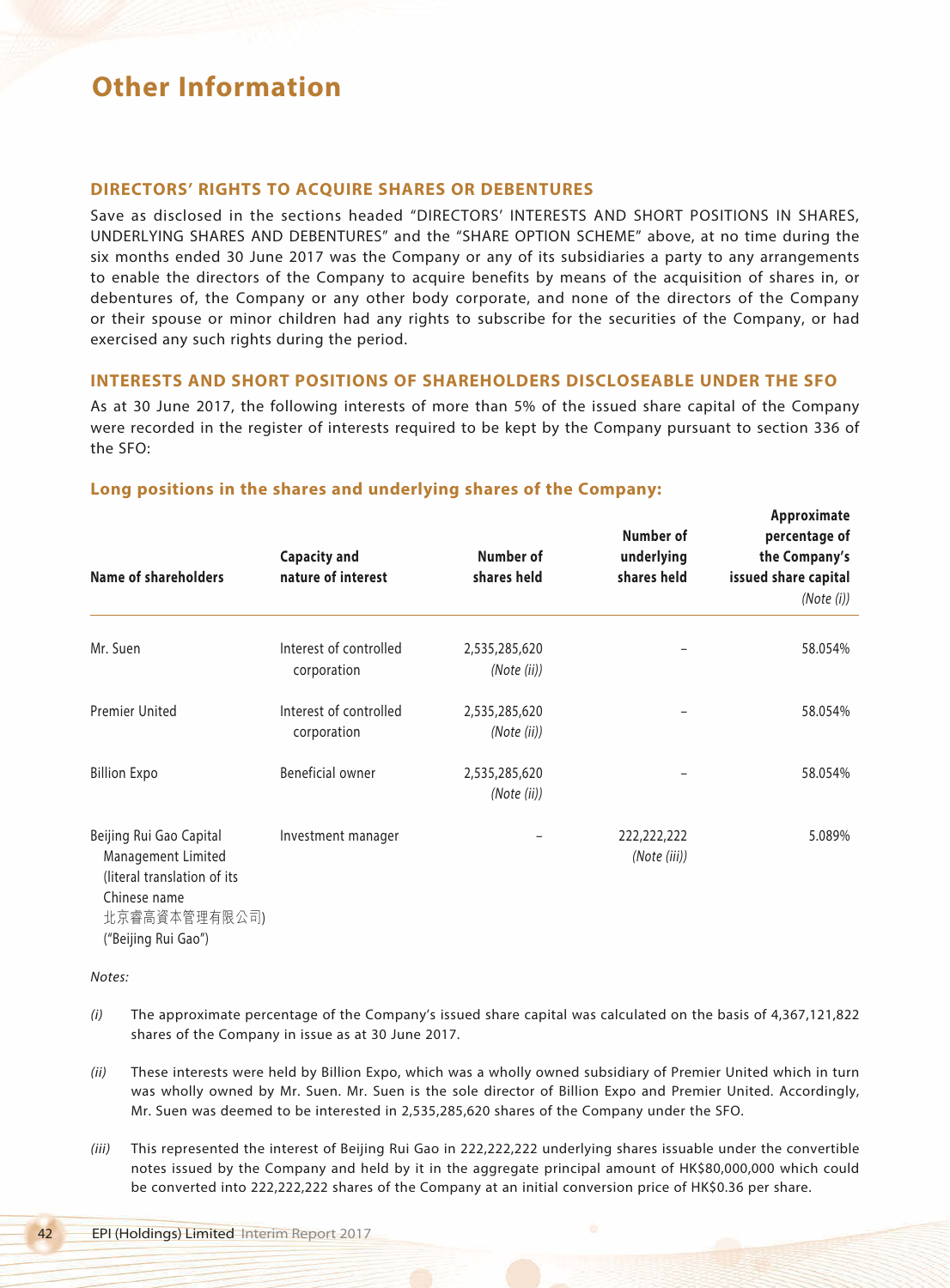### **INTERESTS AND SHORT POSITIONS OF SHAREHOLDERS DISCLOSEABLE UNDER THE SFO (continued)**

The interests of Mr. Suen and Premier United and Billion Expo in 2,535,285,620 shares of the Company referred to in the Note (ii) above related to the same parcel of shares.

Save as disclosed above, the Company had not been notified of any other relevant interests or short positions in the shares and underlying shares of the Company as at 30 June 2017 as required pursuant to section 336 of the SFO.

### **CORPORATE GOVERNANCE**

The Company has complied with all the applicable provisions of the Corporate Governance Code (the "CG Code") as set out in Appendix 14 to the Listing Rules throughout the six months ended 30 June 2017, except for the following deviation with reason as explained:

### **Effective communications**

#### *Code Provision E.1.2*

Code provision E.1.2 of the CG Code stipulates that the chairman of the board should attend the annual general meeting.

#### *Deviation*

The Chairman of the Board, Mr. Suen Cho Hung, Paul, was unable to attend the 2017 AGM as he had other important business engagement. However, Mr. Sue Ka Lok, an Executive Director and the Chief Executive Officer of the Company, had chaired the meeting in accordance with Bye-law 70 of the Company's Byelaws.

#### **MODEL CODE FOR SECURITIES TRANSACTIONS BY DIRECTORS OF LISTED ISSUERS**

The Company has adopted the Model Code as set out in Appendix 10 to the Listing Rules as its own code of conduct regarding securities transactions by the directors of the Company. Having made specific enquiry with the directors of the Company, all of them confirmed that they have complied with the required standards set out in the Model Code during the six months ended 30 June 2017.

### **UPDATES ON DIRECTORS' INFORMATION**

The following is updated information of the Directors (since the date of the Company's last published annual report up to 25 September 2017, being the latest practicable date before printing of this interim report) required to be disclosed pursuant to Rule 13.51B(1) of the Listing Rules:

- 1. Mr. Suen Cho Hung, Paul resigned as an executive director and the chairman of Enviro Energy International Holdings Limited (stock code: 1102) ("Enviro Energy"), a company listed on the Stock Exchange, with effect from 15 September 2017.
- 2. Mr. Sue Ka Lok has been appointed as an executive director of PYI Corporation Limited (stock code: 498) with effect from 25 April 2017; was redesignated from an executive director to a non-executive director of Birmingham Sports Holdings Limited (formerly known as Birmingham International Holdings Limited) (stock code: 2309) with effect from 1 May 2017 and resigned as the company secretary of China Strategic Holdings Limited (stock code: 235) ("China Strategic") with effect from 2 May 2017. All of the aforementioned companies are listed on the Stock Exchange.